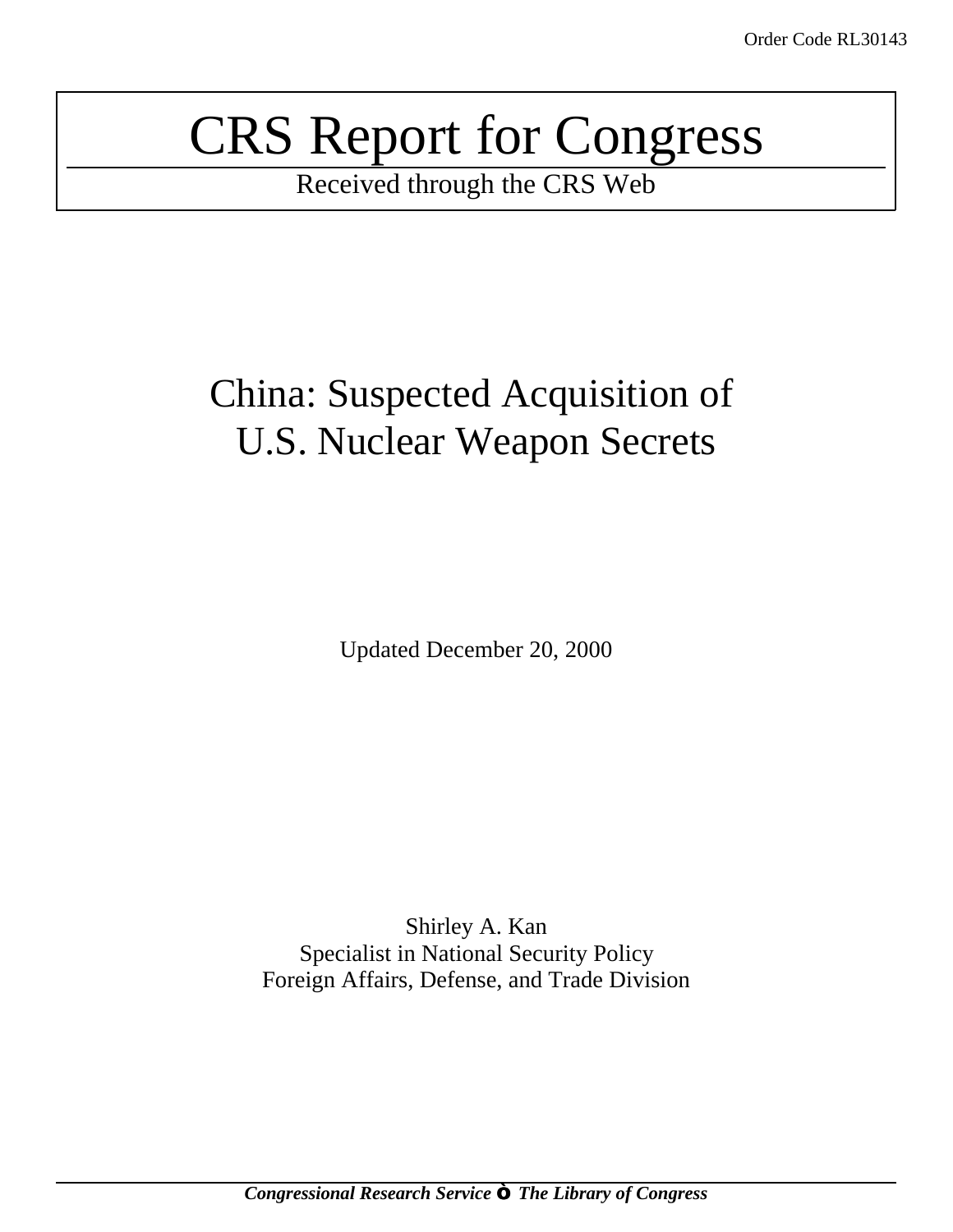## China: Suspected Acquisition of U.S. Nuclear Weapon Secrets

## **Summary**

This CRS Report discusses China's suspected acquisition of U.S. nuclear weapon secrets, including that on the W88, the newest U.S. nuclear warhead, since the late 1970s. This current controversy, began in early 1999, raises policy issues about whether U.S. security is further threatened by the PRC's suspected use of U.S. nuclear weapon secrets in its development of nuclear forces, as well as whether the Administration's response to the security problems is effective or mishandled and whether it fairly used or abused its investigative and prosecuting authority.

The Clinton Administration acknowledged that improved security was needed at the weapon labs but says that it hastaken actions in response to indications in 1995 that China may have obtained U.S. nuclear weapon secrets. Critics in Congress and elsewhere argued that the Administration was slow to respond to security concerns, mishandled the too narrow investigation, downplayed information potentially unfavorable to China and the labs, and failed to notify Congress fully.

On April 7, 1999, President Clinton assessed the situation, saying that partly "because of our engagement, China has, at best, only marginally increased its deployed nuclear threat in the last 15 years" and that the strategic balance withChina "remains overwhelmingly in our favor." On April 21, 1999, Director of Central Intelligence (DCI) George Tenet, reported the Intelligence Community's damage assessment. It confirmed that "China obtained by espionage classified U.S. nuclear weapons information that probably accelerated its program to develop future nuclear weapons." It also revealed that China obtained information on "several" U.S. nuclear reentry vehicles, including the Trident II submarine-launched missile that delivers the W88 nuclear warhead as well as "a variety of" design concepts and weaponization features, including those of the neutron bomb.

On May 25, 1999, the Cox Committee raised serious questions about nuclear weapon security by reporting that China hasstolen classified information on the W88 and six other U.S. nuclear warheads. On June 15, 1999, the President's Foreign Intelligence Advisory Board (PFIAB) reported that the Department of Energy is a "dysfunctional bureaucracy" and called for a semi-autonomous or independent agency to oversee nuclear weapons. In September 1999, Congress passed the FY2000 Defense Authorization Act to create a National Nuclear Security Administration (NNSA) within DOE on March 1, 2000.

The FBI investigated former Los Alamos scientist Wen Ho Lee, whose case was a result of, but unrelated to, the probe of PRC espionage. In December 1999, the JusticeDepartment indictedLee formishandling nuclear weaponsinformation, but not for espionage. Lee was jailed without bail, until a plea agreement on September 13, 2000, when Lee pleaded guilty to one felony count of mishandling nuclear information. Meanwhile, in April 1999, the FBI expanded its investigation on the PRC (originally called "Kindred Spirit" and now called "Fall-out"), beyond the Los Alamoslab. In 2000, the unsolved investigation shifted significantly to missile secrets and to the Pentagon and its facilities and contractors.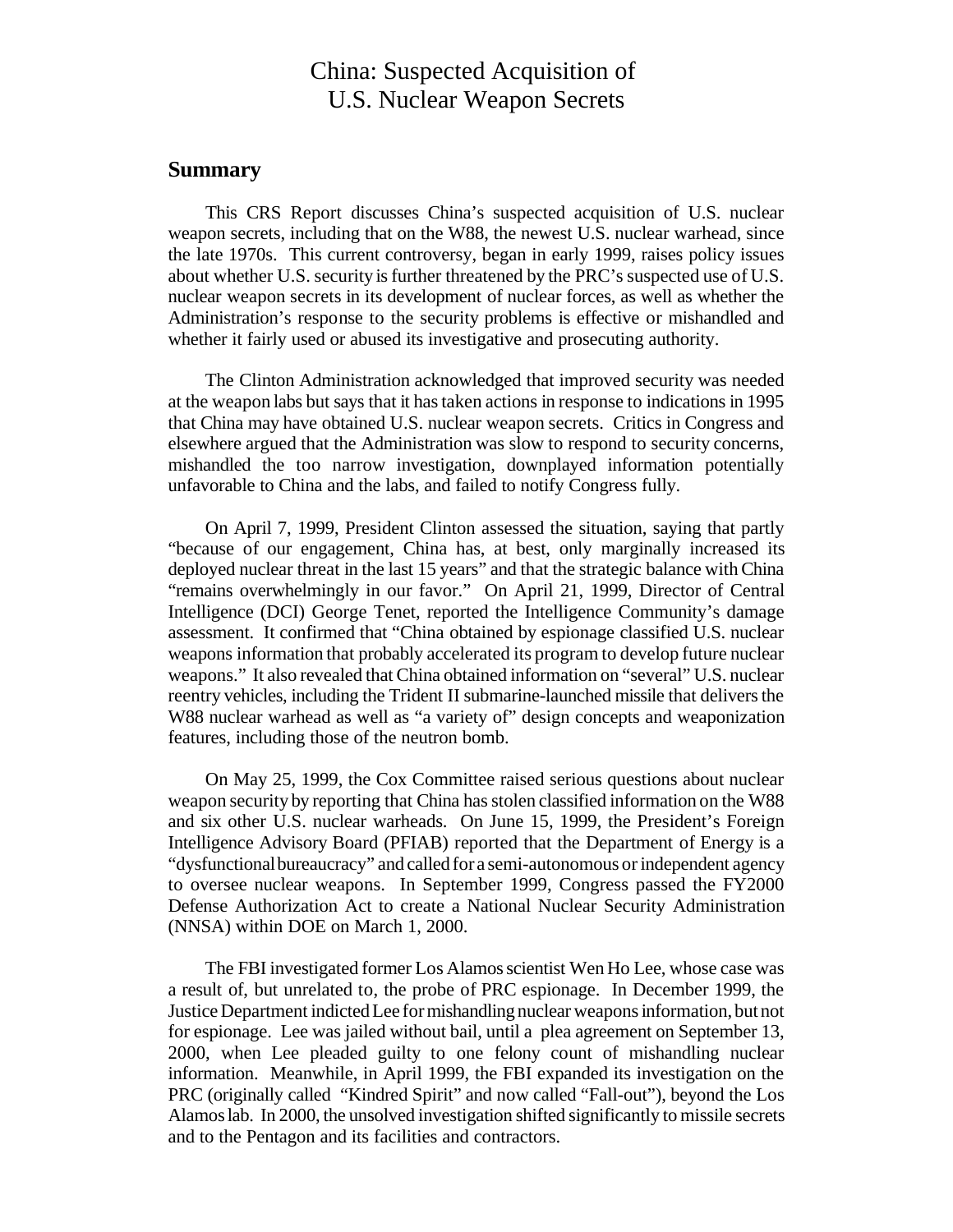## **Contents**

| New National Nuclear Security Administration (NNSA)  16                                                |  |
|--------------------------------------------------------------------------------------------------------|--|
|                                                                                                        |  |
|                                                                                                        |  |
|                                                                                                        |  |
|                                                                                                        |  |
|                                                                                                        |  |
|                                                                                                        |  |
|                                                                                                        |  |
| Law Enforcement vs. Security $\dots \dots \dots \dots \dots \dots \dots \dots \dots \dots \dots \dots$ |  |
|                                                                                                        |  |
|                                                                                                        |  |
|                                                                                                        |  |
|                                                                                                        |  |
|                                                                                                        |  |
|                                                                                                        |  |
|                                                                                                        |  |
|                                                                                                        |  |
|                                                                                                        |  |
|                                                                                                        |  |
|                                                                                                        |  |
|                                                                                                        |  |
|                                                                                                        |  |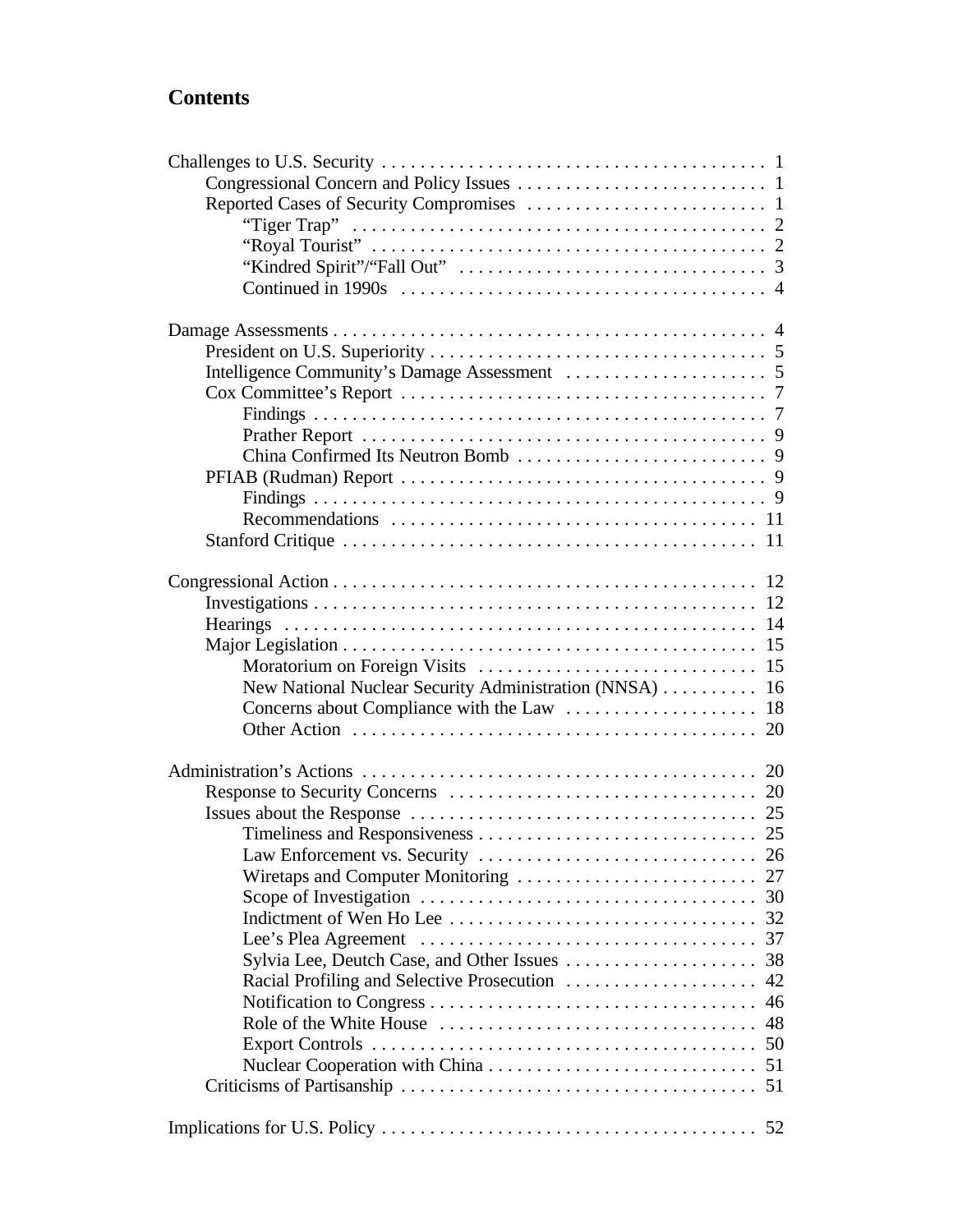| Counterintelligence $\ldots \ldots \ldots \ldots \ldots \ldots \ldots \ldots \ldots \ldots \ldots \ldots$ |  |
|-----------------------------------------------------------------------------------------------------------|--|
|                                                                                                           |  |
|                                                                                                           |  |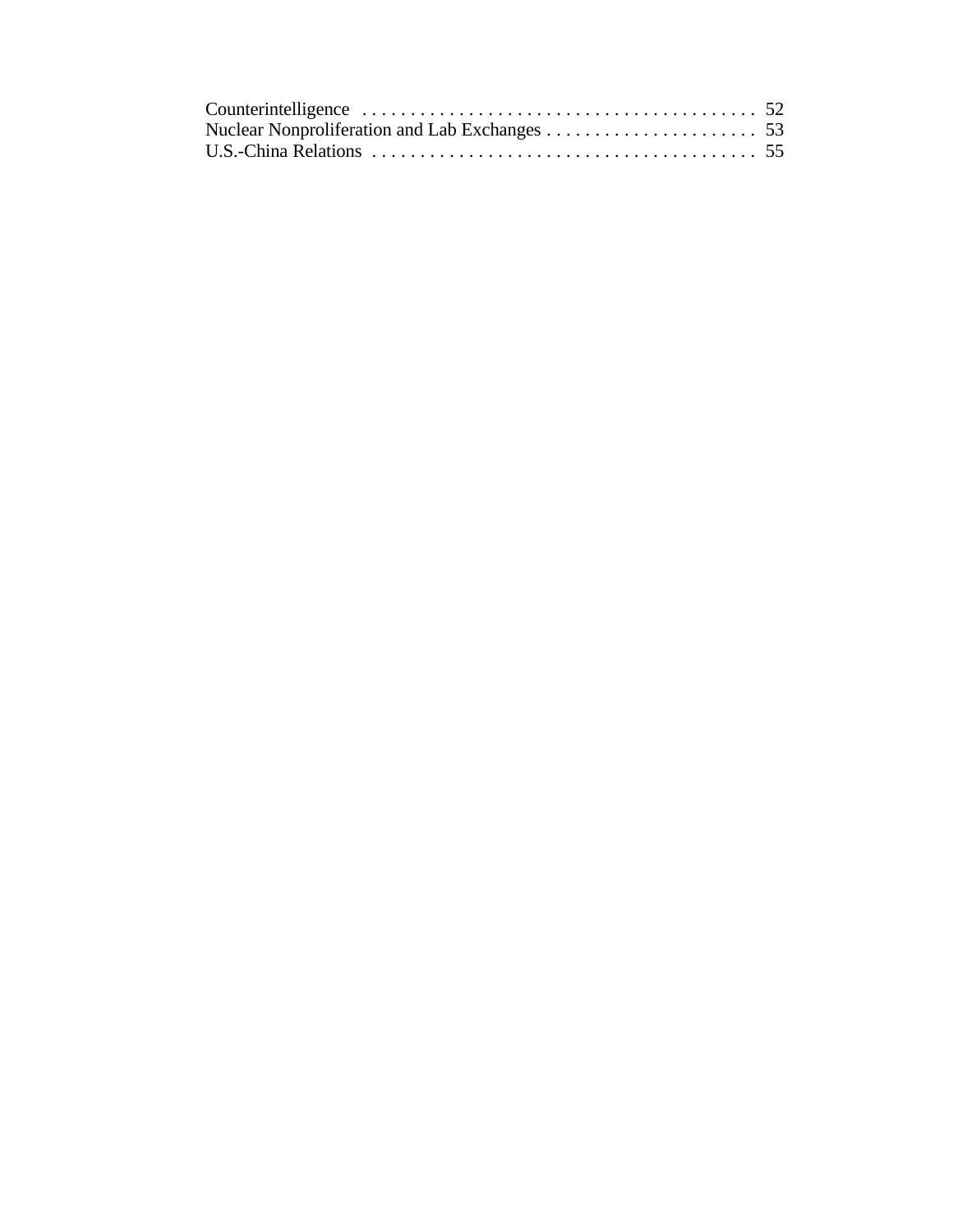## China: Suspected Acquisition of U.S. Nuclear Weapon Secrets

## **Challenges to U.S. Security**

## **Congressional Concern and Policy Issues**

In early 1999, serious congressional concerns about security over nuclear weapon data at the U.S. nuclear weapon laboratories (Lawrence Livermore, Los Alamos, and Sandia) were heightened after public reports said that the People's Republic of China (PRC) may have acquired the design of the W88 nuclear warhead in the 1980s. This is the third reported case involving the PRC's suspected compromise of U.S. nuclear weapon secrets.

In April 1999, President Clinton stated that the PRC has fewer than two dozen long-range nuclear weapons, compared to 6,000 in the U.S. arsenal. Nevertheless, some are concerned that China is developing a new DF-31 solid-fuel, mobile intercontinental ballistic missile (ICBM), with a range of about 5,000 miles, for deployment perhaps after 2000, reportedly with a smaller warhead  $(700 \text{ kg}; 1,500 \text{ lb.})$ than the current DF-5A ICBMs. In addition, there are reportedly programs to develop a next-generation JL-2 submarine-launched ballistic missile (SLBM) and a longer-range DF-41 ICBM.<sup>1</sup>

This controversy raises policy issues about whether U.S. security is further threatened by the PRC's suspected use of U.S. nuclear weapon secrets in its development of smaller nuclear warheads and new ICBMs, as well as whether the Administration's response to the security problems is effective or mishandled and whether it fairly used or abused its investigative and prosecuting authority. The controversy has also raised questions about the roles of the media and Congress.

## **Reported Cases of Security Compromises**

Suspicions about PRC attempts to acquire secrets from U.S. nuclear weapon labs are longstanding, including congressional concerns discussed below. A 1994 book on PRC intelligence cited the head of counterintelligence at the Federal Bureau of Intelligence (FBI) in Los Angeles as saying that the PRC had tried to recruit people at Los Alamos and Lawrence Livermore labs. $^2$  In the three public cases that occurred

<sup>1</sup> SeeCRS Report 97-391, *China: Ballistic and Cruise Missiles*, by Shirley A. Kan; andCRS Report 97-1022,*ChineseNuclear Testing and Warhead Development*, by JonathanMedalia.

<sup>2</sup> Eftimiades, Nicholas. *Chinese Intelligence Operations* (Annapolis: Naval Institute Press, (continued...)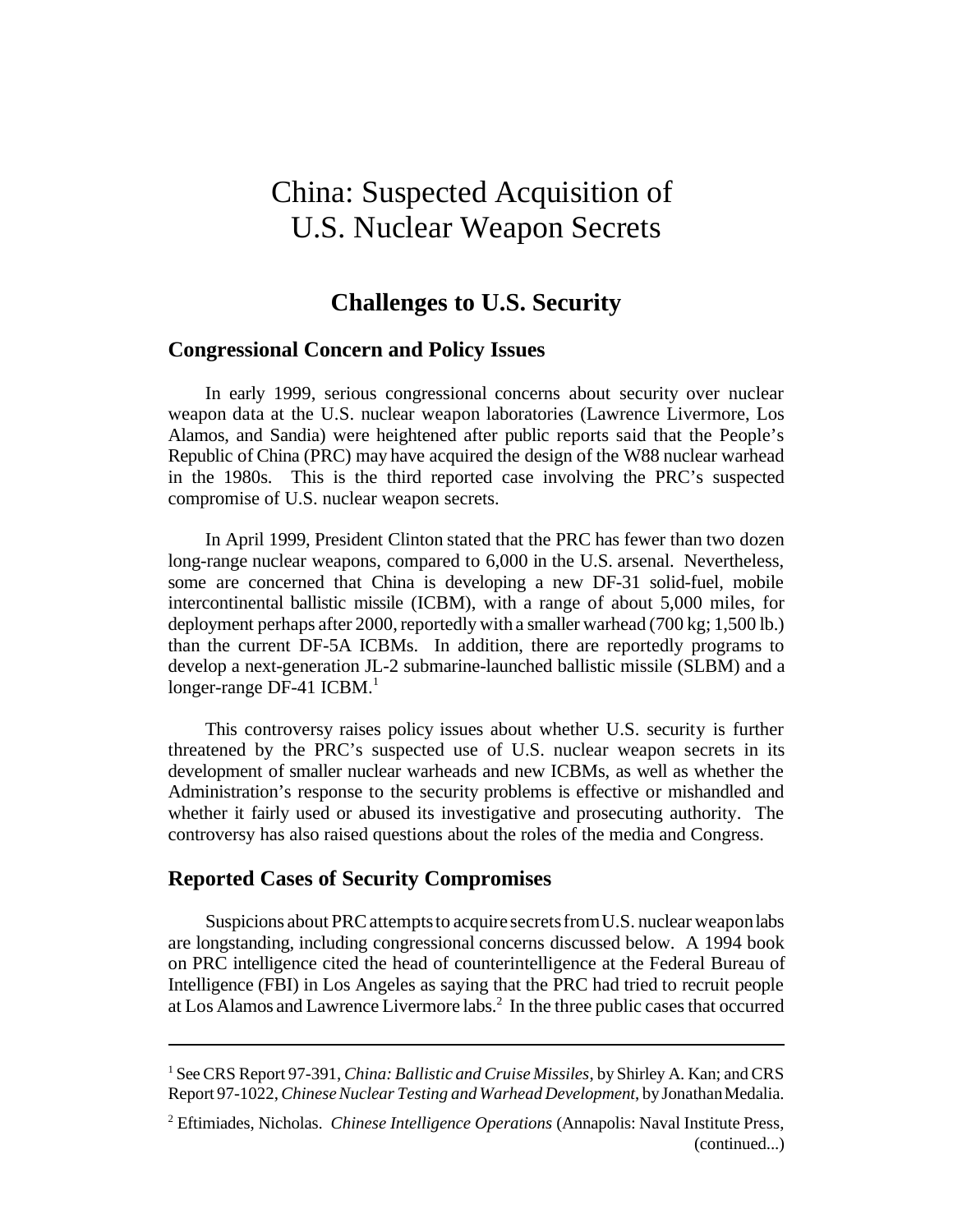in the late 1970s to 1980s, China may have conducted clandestine operations at the labs or benefitted from voluntary disclosures or lapses in security. In these cases, the reported suspects were U.S. scientists working at the labs who were born in Taiwan. A fourth case, reported by the media in April 1999, suggests that China sought more neutron bomb data in 1995. However, it is uncertain whether this reported incident involves any of the Department of Energy (DOE) labs.

**"Tiger Trap".** In the first public case, the press reported in 1990 that China had stolen data on the neutron bomb from the Lawrence Livermore lab sometime in the late 1970s to early 1980s, and the FBI began an investigation on this case perhaps in 1986. This case, code-named Tiger Trap, reportedly has remained open.<sup>3</sup> The PRC allegedly used U.S. secrets about the W70 neutron warhead to make an experimental neutron bomb that was tested in 1988 and also passed the information to Pakistan. The U.S. scientist involved was fired after being investigated for two years, but, because of insufficient evidence, was never charged with a crime.<sup>4</sup> In late 2000, the suspect's name was reported to be Gwo Bao Min.<sup>5</sup> Saying he was unaware of the investigation, the suspect in the third case reportedly made a call to this person.

**"Royal Tourist".** The second case came to light when a U.S. scientist, Peter H. Lee, admitted on December 8, 1997, in a plea bargain that, during a trip to China in January 1985, he gave PRC nuclear scientists classified information about his work at Los Alamos on using lasersto simulate thermonuclear explosions and problems in U.S. simulations of nuclear weapon testing. He also admitted failure to disclose his lectures in China in May 1997 on his work on sensitive satellite radar imaging to track submarines at TRW, Inc. (developed at Lawrence Livermore lab). Lee disclosed the information on anti-submarine warfare at the Institute of Applied Physics and Computational Mathematics (IAPCM), a PRC nuclear weapon facility. Lee was not charged with espionage, in part because the information on the laser device was declassified by Energy Secretary Hazel O'Leary in 1993 and the Navy did not want open discussion of the sensitive radar technology. Lee's attorney, James Henderson, said that Lee is not a spy but did made mistakes. He reportedly explained that he was trying to help PRC scientists and boost his own reputation in China. After a sevenyear investigation by the FBI that began in 1990 (code-named "Royal Tourist"), Lee was sentenced in March 1998 to one year at a halfway house. This case was briefed to National Security Advisor Sandy Berger by DOE intelligence officials in July 1997 and included in a classified counterintelligence report completed in November 1998

 $2$  (...continued)

<sup>1994),</sup> p. 6.

<sup>&</sup>lt;sup>3</sup> Pincus, Walter and Vernon Loeb, "Other Spy Probes Run More Quietly Than Lee's," *Washington Post*, November 6, 2000.

<sup>4</sup> *San Jose Mercury-News* and *New York Times*, November 22, 1990; *Wall Street Journal*, January 7, 1999; *Washington Post*, February 17, 1999; CRS Report 96-767, *Chinese Proliferation of Weapons of Mass Destruction: Background and Analysis*, September 13, 1996, by Shirley A. Kan.

<sup>5</sup> Gertz, Bill, "China Whistleblower Says FBI Harassment was Payback," *Washington Times*, November 14, 2000.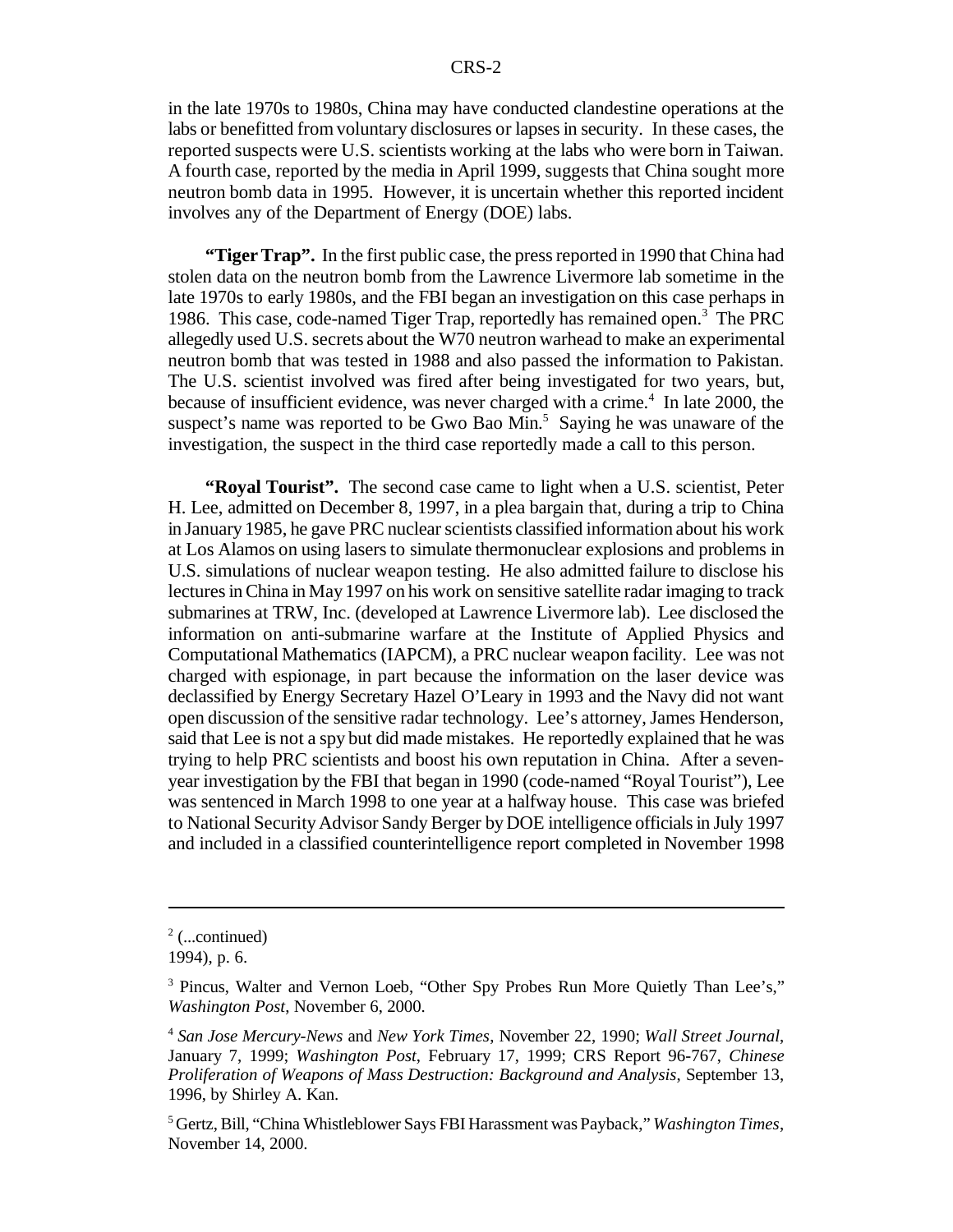that was sent to the White House.<sup>6</sup> At hearings in 2000, Senator Specter criticized the prosecution of this case.

**"Kindred Spirit"/"Fall Out".** The third case is the subject of the current and most serious controversy about leaks of nuclear weapon secrets to China. The case became public as a result of a comprehensive investigation into technology transfers to China conducted in 1998 by the bipartisan House Select Committee on U.S. National Security and Military/Commercial Concerns with China (popularly known as the "Cox Committee"). The press first reported in January 1999 that U.S. intelligence discovered in 1995 that secrets about the W88, the most advanced miniature nuclear warhead (deployed on the Trident II SLBM), may have leaked from Los Alamosto China between 1984 and 1988. U.S. intelligence reportedly was given a secret PRC document from 1988 containing designs similar to that of the W88. The discovery prompted an FBI investigation (code-named "Kindred Spirit") that began in September 1995.<sup>7</sup>

Suspicions that China may have W88 data also led analyststo reexamine a series of nuclear explosions detonated by China prior to its announcement of a moratorium on nuclear testing (in July 1996) and new willingnessto sign the Comprehensive Test Ban Treaty (CTBT) (in September 1996). After China became the last of the five declared nuclear weapon states to begin a moratorium, there were some suspicions that China took the step, not just because of arms control, but because it had reached its goals in nuclear weapon modernization or achieved the capability to simulate nuclear explosions. Some speculated that China received test data from Russia or France.<sup>8</sup>

Separate from the W88 case, however, the investigation resulted in the criminal investigation and indictment in 1999 of Los Alamos scientist Wen Ho Lee<sup>9</sup> for mishandling defense information and questions about whether Taiwan was involved.

<sup>6</sup> *Reuters*, December 9, 1997 and March 26, 1998; *Washington Post*, December 12, 1997; testimony of FBI Director Louis Freeh before the House Appropriations Subcommittee on Commerce, Justice, State, and Judiciary, March 17, 1999; Walter Pincus and Vernon Loeb, "For Chinese Scientists, a Subtle System of Espionage," *Washington Post*, May 9, 1999; Jeff Gerth and James Risen, "Reports Show Scientist Gave U.S. Radar Secrets to Chinese," *New York Times*, May 10, 1999.

 $7$  Gerth, James and Eric Schmitt, "Bipartisan Report Finds Theft of Nuclear Technology That Hurt National Security," *New York Times*, December 31, 1998; Carla AnneRobbins, "China Got Secret Data On U.S. Warhead," *Wall Street Journal*, January 7, 1999; Walter Pincus, "U.S. Cracking Down OnChineseDesigns On Nuclear Data" and "Spy Suspect Fired At Los Alamos Lab," *Washington Post*, February 17 and March 9, 1999; James Risen and Jeff Gerth, "China StoleNuclear Secrets FromLos Alamos,U.S. Officials Say,"*NewYorkTimes*, March 6, 1999; testimony of FBI Director Louis Freeh before the House Appropriations Subcommittee on Commerce, Justice, State, and Judiciary, March 17, 1999.

<sup>8</sup> Lim, Benjamin Kang, "China Nuclear Halt May Stem From Deal," *Reuters*, July 30, 1996; Robert Karniol, "Nuclear Blast Heralds A Chinese Moratorium," *Jane's Defense Weekly*, August 7, 1996.

<sup>9</sup> Risen, James, "U.S. Fires Nuclear Scientist Suspected of Spying for China," *New York Times*, March 9, 1999, quoting Secretary of Energy Bill Richardson.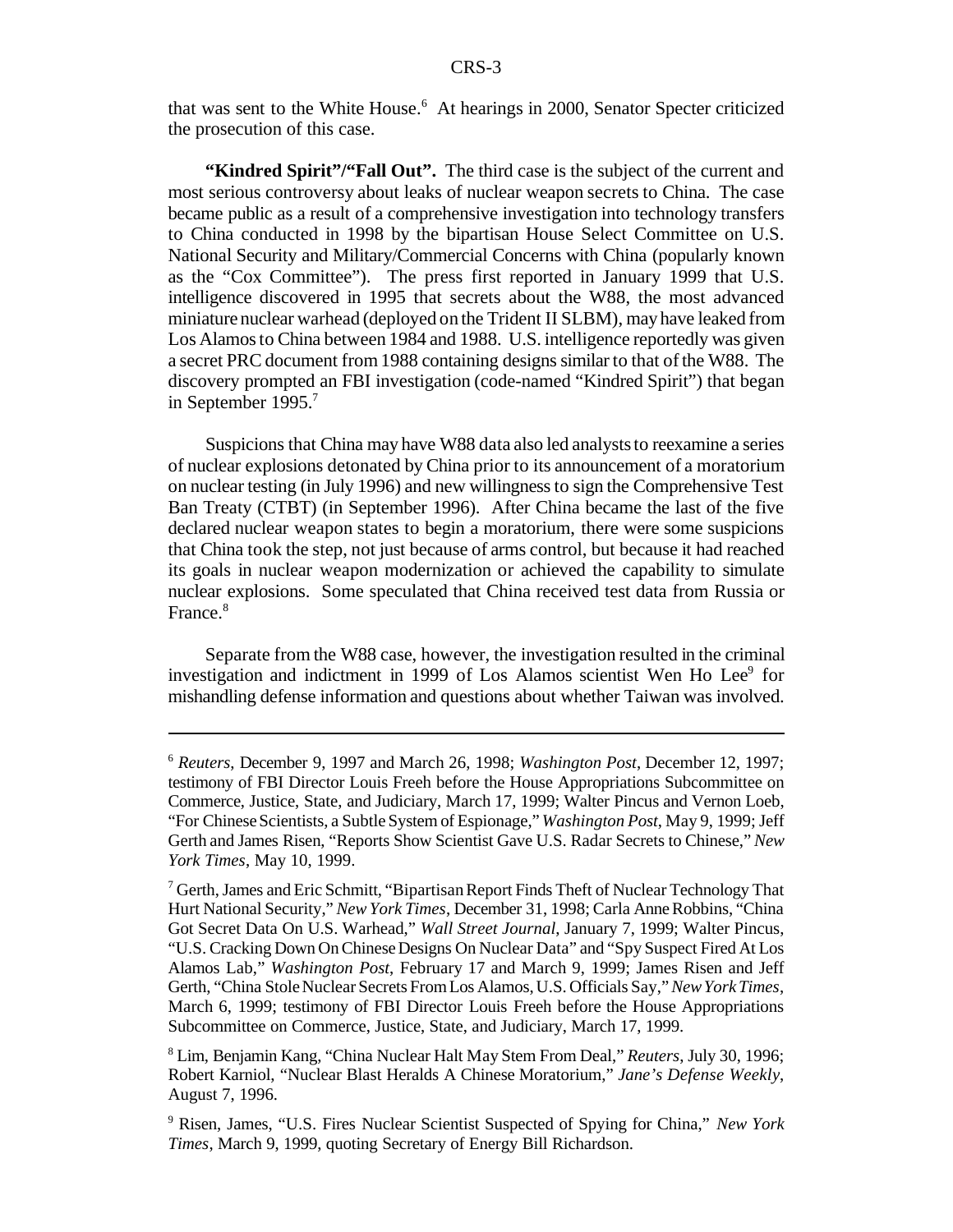Meanwhile, apparently reassessing "Kindred Spirit" and finding it to have been too narrowly focused on one lab (Los Alamos) and one suspect (Lee), the FBI, in April 1999, reportedly started an expanded investigation (code-named "Fall-out"). In October 2000, it was reported that the investigation had shifted significantly to examine the Pentagon and its facilities and contractors, after intelligence agencies concluded that PRC espionage acquired more classified U.S. missile technology, including that on the heat shield, than nuclear weapon secrets.<sup>10</sup>

**Continued in 1990s.** In a fourth case that was reported in April 1999, there are allegations that PRC espionage directed at U.S. nuclear weapon designs continued into the 1990s. U.S. intelligence reportedly learned in early 1996 from one of its spies that China sought in 1995 to acquire more U.S. information on the neutron bomb design that it obtained sometime in the late 1970s to 1980s from Livermore. Some speculate that China may have been seeking more data, because its 1988 test of a neutron bomb was not successful. Intelligence concerns reportedly led to: a criminal investigation by the FBI and a report from the FBI to DOE on March 27, 1996; a briefing in April 1996 for Sandy Berger (then Deputy National Security Advisor) on concerns about PRC acquisition of neutron bomb and W88 data; and an analysis of the neutron bomb case completed at DOE in July 1996 (that raised the possible involvement of Wen Ho Lee, the suspect in the W88 case). However, the U.S. government reportedly has no evidence that China has been able to improve its neutron bomb nor that any of the nuclear weapon labs was involved in this case.<sup>11</sup>

## **Damage Assessments**

There are concerns that China's suspected acquisition of the W88 data could have increased the threat to the United States by helping China's modernization ofits nuclear-armed ballistic missile force, which reportedly has included efforts to develop a miniaturized nuclear warhead and more reliable and mobile missiles, possibly with multiple independently targetable reentryvehicles(MIRVs). China is believed to have deployed over 100 nuclear warheads on its ballistic missiles, with more warheads in storage and a stockpile of fissile material.<sup>12</sup> Of those missiles, there are reportedly about 20 DF-5A strategic, long-range (13,000 km.; 8,000+ mi.) ICBMs that could reach all of the United States. China is developing a new DF-31 solid-fuel, mobile ICBM, with a range of about 5,000 miles, for deployment perhaps after 2000, reportedly with a smaller warhead (700 kg; 1,500 lb.) than the DF-5A ICBMs. In addition, there are reportedly programs to develop a next-generation JL-2 SLBM and a longer-range DF-41 ICBM.<sup>13</sup>

<sup>10</sup> Pincus, Walter and Vernon Loeb, "China Spy Probe Shifts to Missiles," *Washington Post*, October 19, 2000; "Pentagon to Add 450 Experts to Protect Defense Secrets," October 27, 2000.

<sup>&</sup>lt;sup>11</sup> Gerth, Jeff and James Risen, "Intelligence Report Points to Second China Nuclear Leak," *New York Times*, April 8, 1999.

<sup>12</sup> Secretary of Defense, *Proliferation: Threat and Response*, November 1997.

<sup>13</sup> See CRS Report 97-391, *China: Ballistic and Cruise Missiles*, by Shirley A. Kan; and (continued...)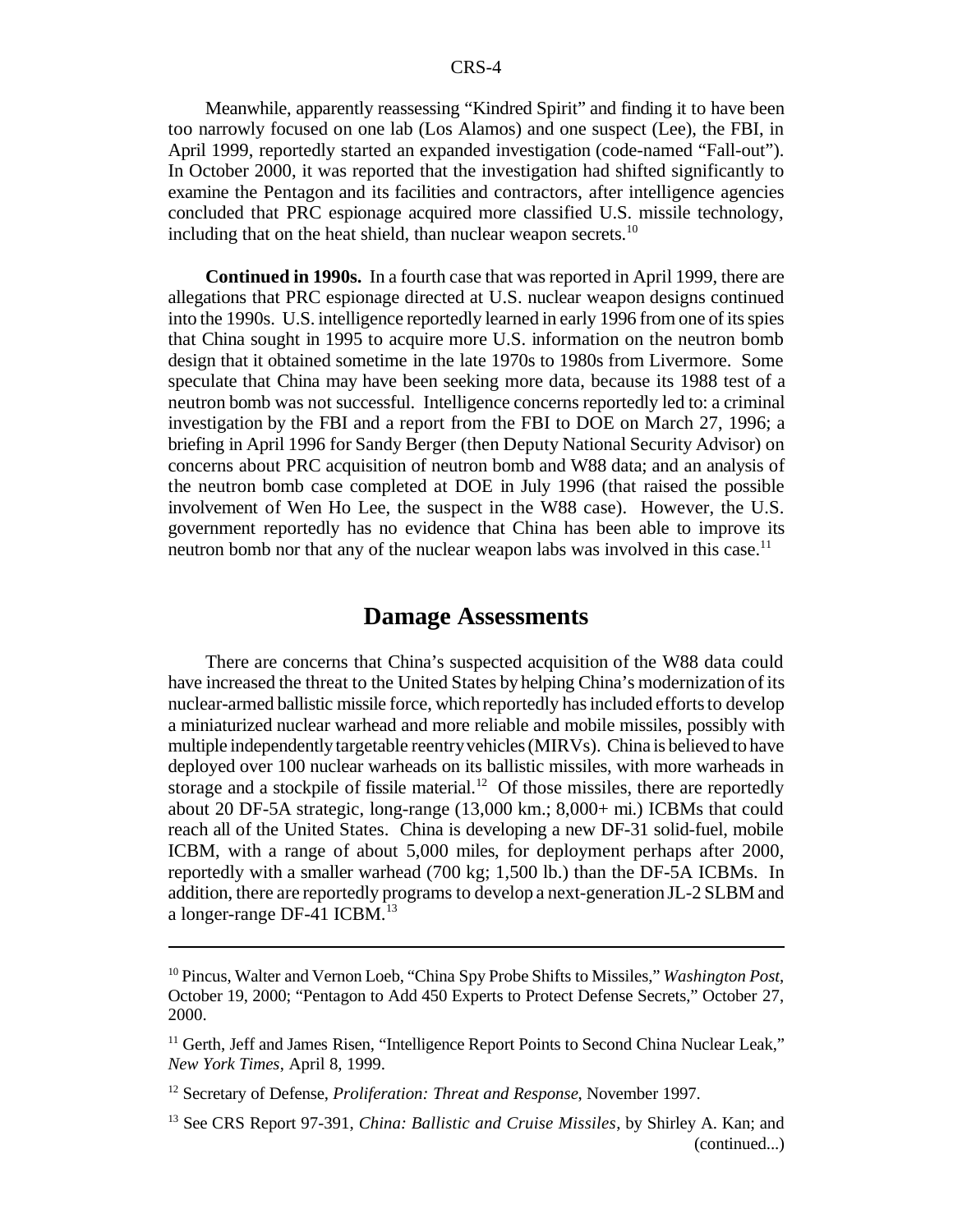## **President on U.S. Superiority**

On April 7, 1999, President Clinton presented a public assessment that in the U.S.-China strategic balance, U.S. nuclear forces still maintain decisive superiority over China's relatively limited strategic nuclear forces. He declared,

Now, we have known since the early 1980s that China has nuclear armed missiles capable of reaching the United States. Our defense posture has and will continue to take account of that reality. In part, because of our engagement, China has, at best, only marginally increased its deployed nuclear threat in the last 15 years. By signing the Comprehensive Test Ban Treaty, China has accepted constraints on its ability to modernize its arsenal at a time when the nuclear balance remains overwhelmingly in our favor. China has fewer than two dozen long-range nuclear weapons today; we have over  $6,000$ .<sup>14</sup>

## **Intelligence Community's Damage Assessment**

At the end of 1998, the House Select Committee on China chaired by CongressmanCox approved a report that urged, among other recommendations, that "the appropriate Executive departments and agencies should conduct a comprehensive damage assessment of the strategic implications of the security breaches that have taken place" by China at the nuclear weapon labs.<sup>15</sup> The Intelligence Community assessed the difficult question of how much PRC nuclear weapon designs might have benefitted if China obtained the W88 data. On this question, National Security Advisor Berger acknowledged soon after the news reports that, "there's no question they benefitted from this."<sup>16</sup>

DCI George Tenet further announced on March 15, 1999, that after an interagency team completes a damage assessment by the end of March, an independent panel led by retired Admiral David Jeremiah will review the findings. The damage assessment of the Intelligence Community was completed by the end of March, and the independent panel reviewed that assessment and made recommendations for changes by early April. Some say that an independent review was needed to give the assessment greater credibility against any charges of politicization intended to protect the policy of engagement toward China and other policies. Some reports suggested that NSC official Gary Samore (in August 1997, asthe White house was preparing for President Clinton's first summit with the PRC) had requested an alternative assessment from the CIA that downplayed DOE's

 $13$  (...continued)

CRS Report 97-1022, *Chinese Nuclear Testing and Warhead Development*, by Jonathan Medalia.

<sup>&</sup>lt;sup>14</sup> President William Jefferson Clinton, speech sponsored by the U.S. Institute for Peace at the Mayflower Hotel, Washington, D.C., April 7, 1999.

<sup>&</sup>lt;sup>15</sup> National Security Council's response (unclassified version) to the House Select Committee's recommendations, February 1, 1999.

<sup>&</sup>lt;sup>16</sup> Sandy Berger's interview on NBC's "Meet the Press," March 14, 1999.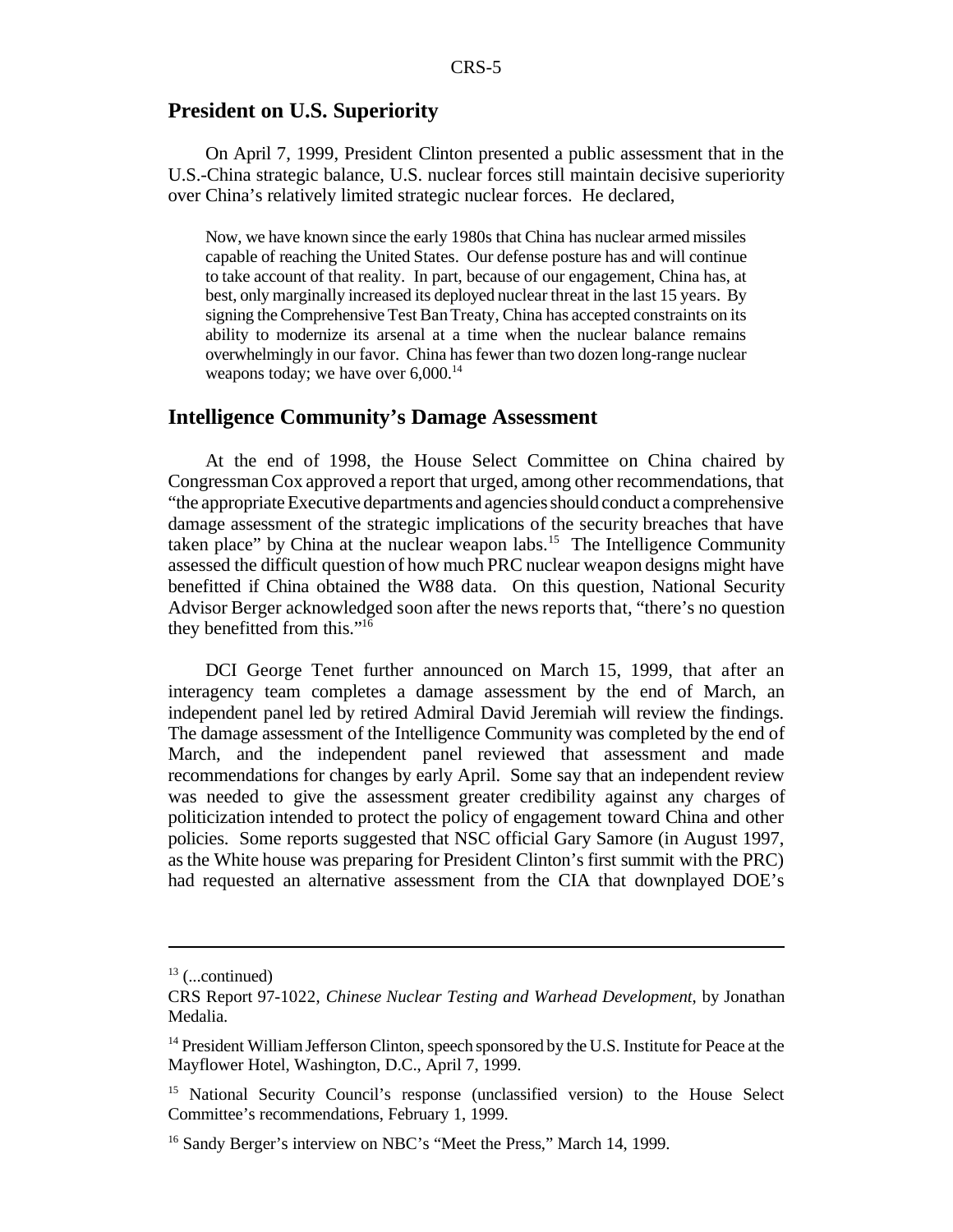conclusion that successful PRC espionage was primarily responsible for the leaks at Los Alamos.<sup>17</sup>

The DCI briefed the final assessment to the appropriate congressional committees and the White House on April 21, 1999. Robert Walpole, the National Intelligence Officer for Strategic and Nuclear Programs, led the damage assessment, which was prepared by the CIA, DOE, Department of Defense, the Defense Intelligence Agency, the National Security Agency, the State Department's Bureau of Intelligence and Research, the FBI, the National Counterintelligence Center, and nuclear weapon experts from Los Alamos, Livermore, and Sandia labs.<sup>18</sup> After being briefed on the Intelligence Community's damage assessment on April 21, 1999, President Clinton said that he has further asked the National Counterintelligence Policy Board to assess potential vulnerabilities at nuclear weapon institutions other than the national labs. $^{19}$ 

According to the unclassified key findings released by the DCI, the Intelligence Community's damage assessment, with concurrence by the independent panel, confirmed that "China obtained by espionage classified U.S. nuclear weapons information that probably accelerated its program to develop future nuclear weapons." That successful PRC espionage effort, which dates back to at least the late 1970s, benefitted PRC nuclear weapon design program by allowing China to "focus successfully down critical paths and avoid less promising approaches to nuclear weapon designs." Furthermore, the assessment found that China obtained "basic design information on several modern U.S. nuclear reentry vehicles, including the Trident II" that delivers the W88 warhead as well as "a variety of U.S. weapon design concepts and weaponization features, including those of the neutron bomb." The information on U.S. nuclear weapons has made an "important contribution" to PRC efforts to maintain a second strike capability and develop future nuclear weapon designs. However, it is uncertain whether China obtained documentation or blueprints, and China also benefitted from information obtained from a wide variety ofsources, including opensources(unclassified information) andChina's own efforts. The assessment also states that the PRC has not demonstrated any "apparent modernization" of the deployed strategic force or any new nuclear weapons deployment. (China has not conducted nuclear tests since July 1996.) The assessment also confirmed that China has the "technical capability" to develop a MIRV system for the currently deployed ICBM, but has not done so. Nonetheless, U.S. intelligence reported that "U.S. information acquired by the Chinese could help them develop a MIRV for a future mobile missile."

On the continuing need for effective counterintelligence and intelligence, the assessment confirms that, even today, the PRC is using "aggressive collection efforts"

<sup>&</sup>lt;sup>17</sup> Risen, James and James Gerth, "China Stole Nuclear Secrets From Los Alamos, U.S. Officials Say," *New York Times*, March 6, 1999.

<sup>&</sup>lt;sup>18</sup> CIA, "The Intelligence Community Damage Assessment On the Implications of China's Acquisition of U.S. Nuclear Weapons Information On the Development of Future Chinese Weapons," (unclassified release), April 21, 1999.

<sup>&</sup>lt;sup>19</sup> Statement by the President, April 21, 1999.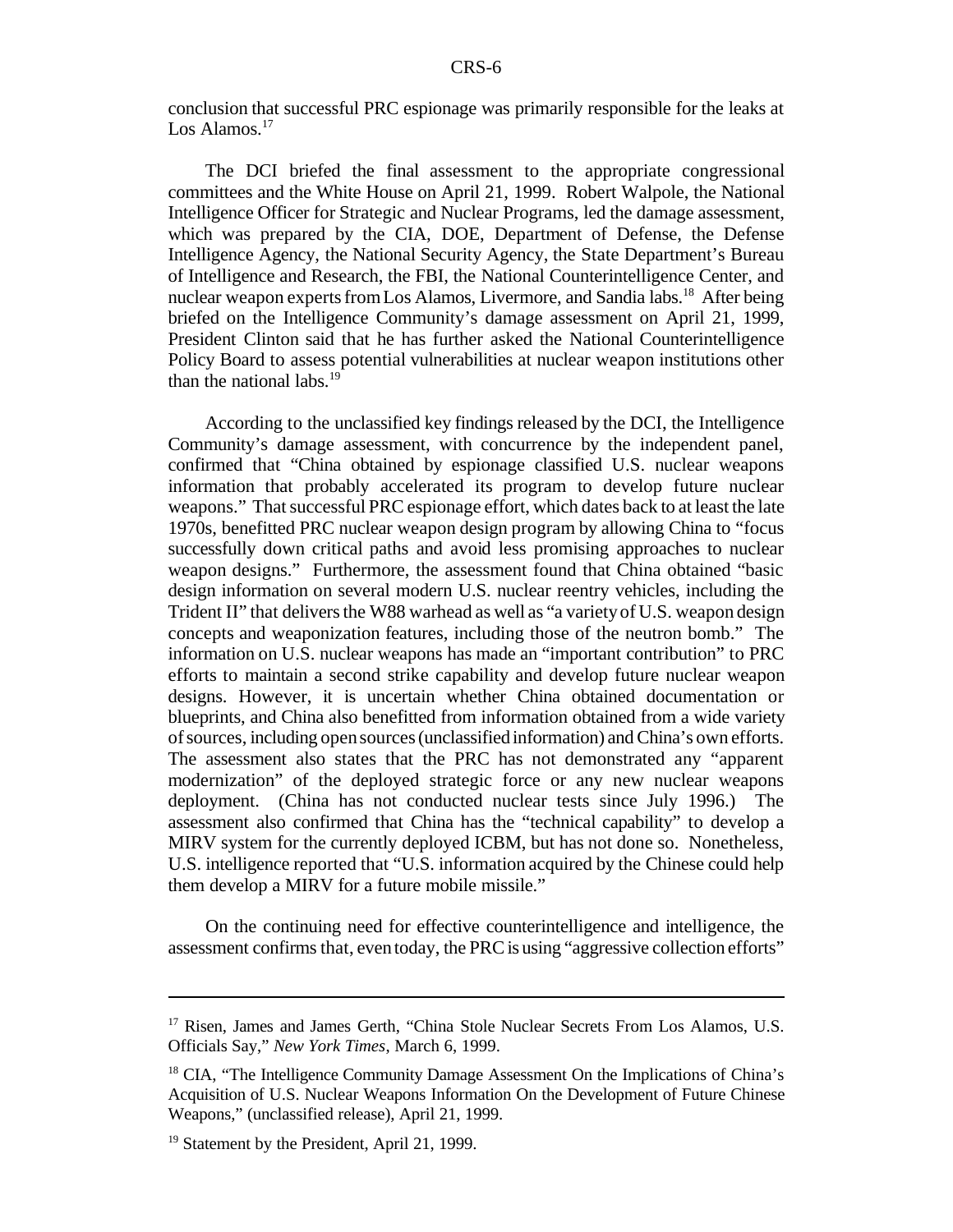directed at U.S. nuclear weapon secrets in order to fill significant gaps in China's programs. Adding further to questions about possible politicization and erosion of expertise in the Intelligence Community, the independent review panel warned that the Intelligence Communityhas "too little depth." The panel also added that multiple countries "have gained access to classified U.S. information on a variety of subjects for decades, through espionage, leaks, or other venues," and such losses are "much more significant" in today's context of diminished U.S. research efforts intended to ensure a "protective edge" over those countries using U.S. information.

## **Cox Committee's Report**

Findings. According to its declassified report released in May 1999,<sup>20</sup> the Cox Committee reported that, since the late 1970s and "almost certainly" continuing today, the PRC has pursued intelligence collection that includes not only espionage, but also review of unclassified publications and interaction with U.S. scientists at the DOE's nationallaboratories, includingLosAlamos,LawrenceLivermore, Oak Ridge, and Sandia. The PRC has "stolen" classified information on the most advanced U.S. thermonuclear weapons, giving the PRC design information on thermonuclear weapons "on a par with our own." The information includes classified information onsevenwarheads, including "everycurrently deployed thermonuclear warhead inthe U.S. ballistic missile arsenal;" on the neutron bomb; and on "a number of" reentry vehicles of U.S. missiles. The PRC acquired information on seven U.S. nuclear warheads, including the W88, the most advanced, miniature U.S. nuclear warhead deployed on the Trident D-5 submarine-launched ballistic missile (SLBM):

W88: deployed on the Trident D-5 submarine-launched ballistic missile (SLBM) W87: deployed on the Peacekeeper intercontinental ballistic missile (ICBM) W78: deployed on the Minuteman III ICBM W76: deployed on the Trident C-4 SLBM W70: previously deployed on the Lance short-range ballistic missile (SRBM) W62: deployed on the Minuteman III ICBM W56: previously deployed on the Minuteman II ICBM.

The committee focused on potential implications for U.S. national security, judging "that the PRC will exploit elements of the U.S. design information on the PRC's next generation of thermonuclear weapons." The PRC successfully tested smaller thermonuclear warheads in 1992 to  $1996<sup>21</sup>$  (prior to its July 1996 announcement of a nuclear testing moratorium and its September 1996 signing of the Comprehensive Test Ban Treaty (CTBT)). The committee reported that information lost fromthe DOE labs accelerated PRC nuclear weapon modernization and "helped the PRC in its efforts to fabricate and successfully test its next generation of nuclear

<sup>20</sup> Select Committee, U.S. House of Representatives, H.Rept. 105-851,*U.S.National Security and Military/Commercial Concerns with the People's Republic of China*, (classified report issued on January 3, 1999; declassified version issued on May 25, 1999); See also: CRS Report RL30220, *China's Technology Acquisitions: Cox Committee's Report — Findings, Issues, and Recommendations*, June 8, 1999, by Shirley A. Kan.

<sup>21</sup> For information, see CRS Report 97-1022, *Chinese Nuclear Testing and Warhead Development*, by Jonathan Medalia.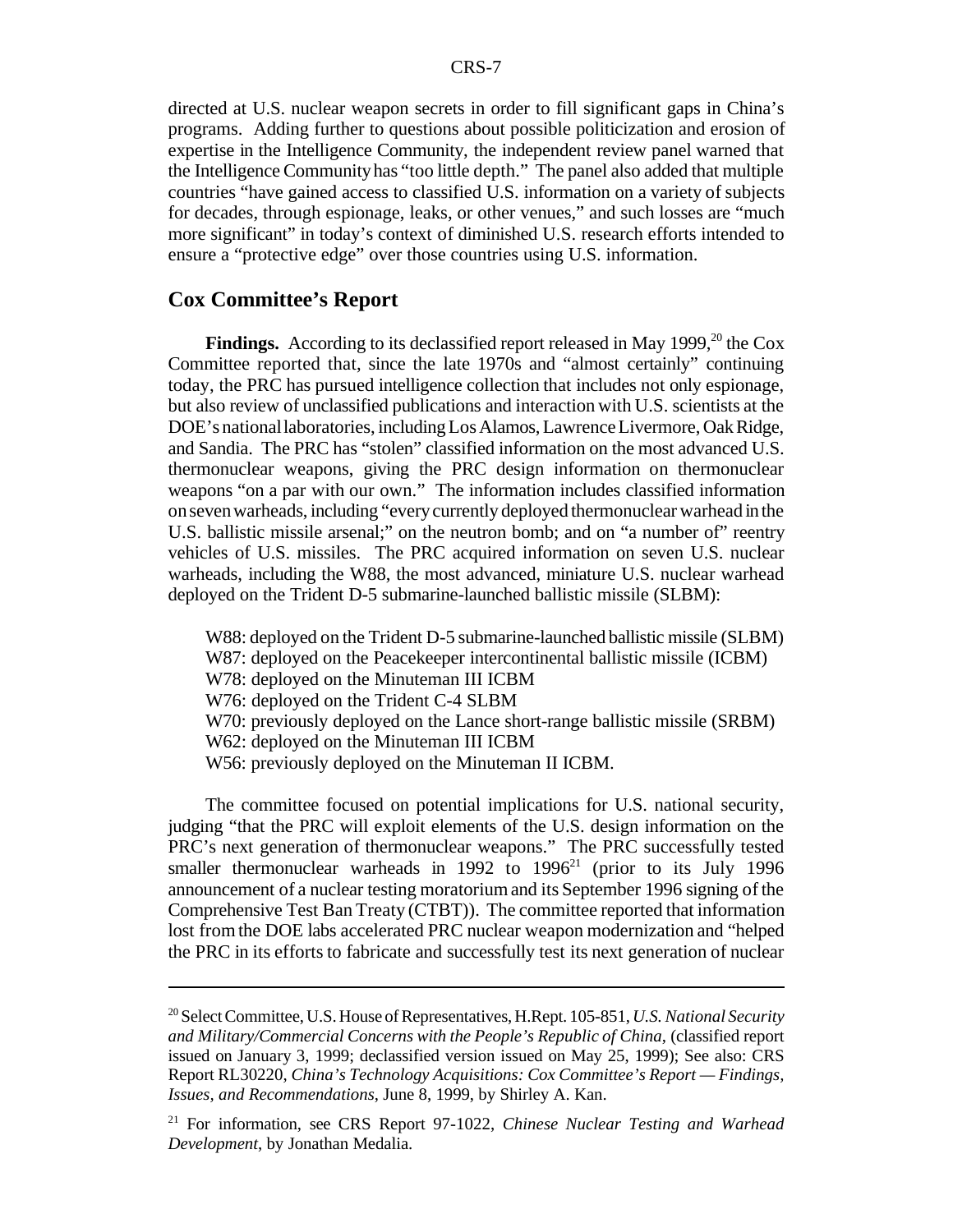weapons designs. These warheads give the PRC small, modern thermonuclear warheads roughly equivalent to current U.S. warhead yields." The PRC "could begin serial production" of such weapons during the next decade in connection with the development of its next generation of solid-fuel mobile ICBMs, including the DF-31 that "may be tested in 1999" and "could be deployed assoon as 2002." Although the PRC currently deploys nuclear-armed ICBMs, "with stolen U.S. technology, the PRC has leaped, in a handful of years, from 1950s-era strategic nuclear capabilities to the more modern thermonuclear weapons designs." Regarding whether the PRC's nuclear program continues to require testing, the committee judged that if the PRC successfully steals U.S. nuclear test codes, computer models, and data, and usesthem with the U.S. HPCs already imported, the PRC "could diminish its need for further nuclear testing to evaluate weapons and proposed design changes."

As for the strategic balance, the report noted that "the United States retains an overwhelming qualitative and quantitative advantage in deployed strategic nuclear forces" over the PRC's up to two dozen CSS-4 ICBMs. Nonetheless, the report stated that "in a crisis in which the United States confronts the PRC's conventional and nuclear forces at the regional level, a modernized PRC strategic nuclear ballistic missile force would pose a credible direct threat against the United States."

On the question of whether having smaller nuclear warheads would facilitate PRC development of multiple independently targetable reentry vehicles(MIRVs) for its nuclear missile force, the committee reported that it had "no information on whether the PRC currently intends to develop and deploy" MIRVs.

A complicating factor is that, as the committee revealed, the CIA obtained, in 1995 someplace outside of the PRC, a secret PRC document containing "design information" on the W88 and "technical information" on another five U.S. thermonuclear warheads from a "walk-in" directed by PRC intelligence. The "walkin" volunteered various materials to the CIA and to Taiwan, according to Representative  $\cos^{22}$  There are questions about the credibility and motivation of the "walk-in" who provided documents showing PRC possession of U.S. nuclear weapon secrets. As the Cox report noted, "there is speculation as to the PRC's motives for advertising to the United States the state of its nuclear weapons development." PRC intelligence could have sought to raise the credibility of the "walk-in;" increase the credibility of China's nuclear arsenal as a deterrent to U.S. intervention in a regional crisis; trigger a disruptive "spy hunt" in the United States; or raise suspicions of PRC students working in the United States to bring them back to China.<sup>23</sup> Also, China could have made a major blunder or had another unknown objective. In addition, a rival of the PRC could have planted the documents in Taiwan, $^{24}$  or the "walk-in" could have sold themin self-interest. In any case, as the Cox report said, PRC nuclear tests conducted from 1992 to 1996 had already raised suspicions in U.S. intelligence

<sup>22</sup> Pincus, Walter, "Prescriptions for Keeping Secrets," *Washington Post*, May 27, 1999.

<sup>23</sup> Loeb, Vernon and Walter Pincus, "Planted Document Sows Seeds of Doubt," *Washington Post*, May 28, 1999.

<sup>24</sup> Weiner, Tim, "Nuclear Thriller WithEnding As Yet Unwritten,"*NewYork Times*, May 25, 1999.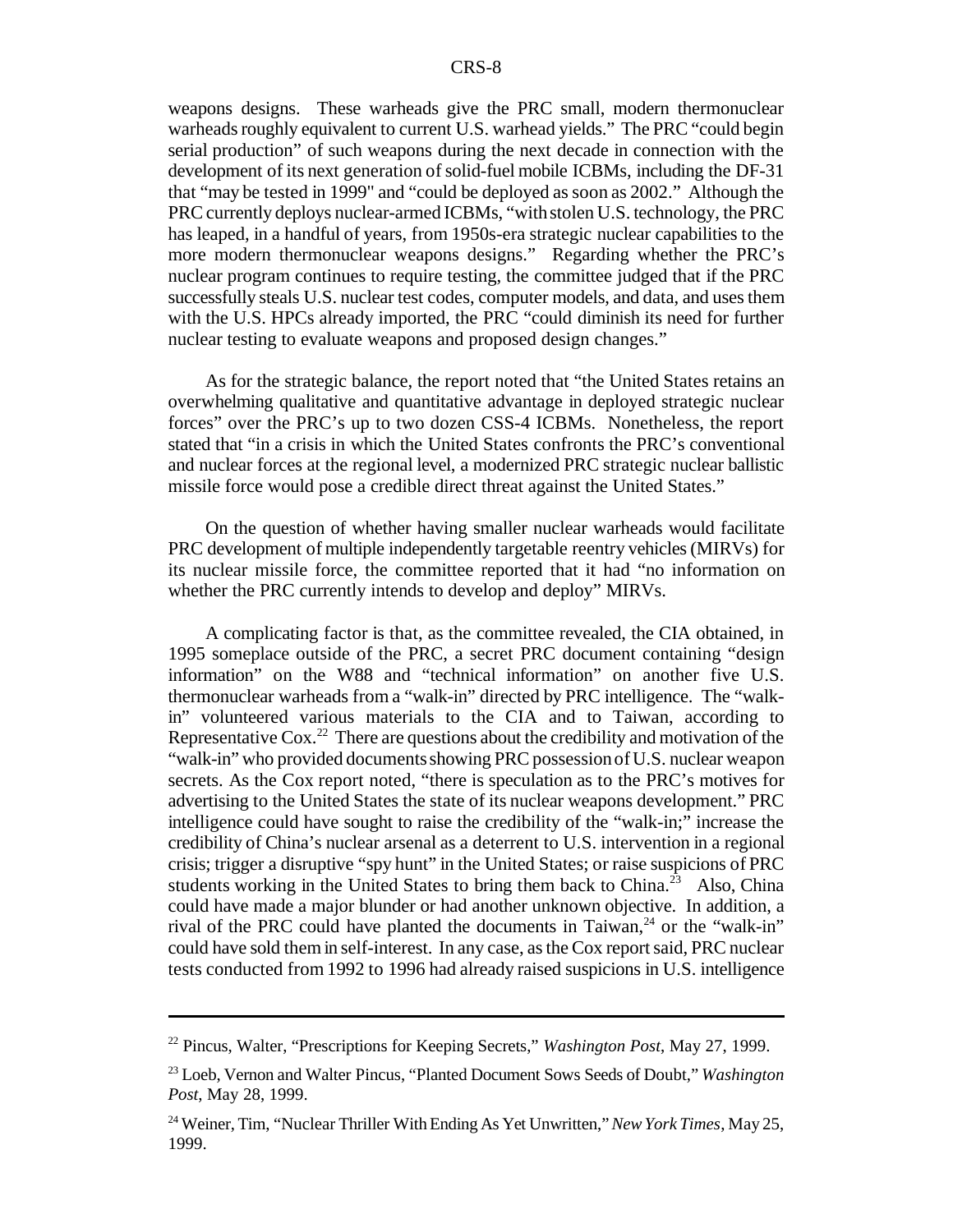that China had stolen U.S. nuclear weapon information, and the information provided by the "walk-in" in 1995 "definitely confirmed" those suspicions.

**Prather Report.** A report by a nuclear physicist Gordon Prather, released by Jack Kemp on July 8, 1999, questioned the Cox Report's findings about PRC espionage, but criticized the Clinton Administration (particularly former Energy Secretary Hazel O'Leary) for its policies. Prather cited three policies as responsible for security problems at the labs: support for the CTBT; a "reckless policy" of unprecedented "openness" that declassifiedmuchnuclear weaponinformation,so that spying is unnecessary; and engaging the PRC nuclear weapon establishment with the DOE's lab-to-lab exchanges.<sup>25</sup>

**China Confirmed Its Neutron Bomb.** On July 15, 1999, the PRC government issued a response denying the Cox Committee's charges that China stole U.S. secrets. In the report was a short paragraph acknowledging that China has the neutron bomb. The statement said China mastered "in succession the neutron bomb technology and nuclear weapon miniaturization technology." In addition, "since China has already possessed atom bomb and H-bomb technologies, it is quite logical and natural for it to master the neutron bomb technology through its own efforts over a reasonable period of time."<sup>26</sup>

## **PFIAB (Rudman) Report**

For a parallel review, on March 18, 1999, President Clinton appointed former Senator Warren Rudman, head of the President's Foreign Intelligence Advisory Board (PFIAB), to undertake a review of how the government has handled security challenges at the labs over the last 20 years. The PFIAB's special investigative panel, with four members, reviewed over 700 documents and interviewed over 100 witnesses — who apparently had concerns about reprisals and asked that they not be named. On June 15, 1999, the PFIAB issued an unprecedented unclassified report, with findings and recommendations for both the Executive and Legislative branches.<sup>27</sup> These findings and recommendations are summarized below.

## **Findings.**

! Twenty years after the creation of DOE, most of its security problems "still exist today."

 $25$  Prather, James Gordon, "A Technical Reassessment of the Conclusions and Implications of the Cox Committee's Report," July 8, 1999. See also: Jack Kemp's press release, July 8, 1999, and Robert D. Novak, "RepublicanChina-Bashing," *Washington Post*, July 12, 1999. For copies of report, contact Jack Kemp's office or Home Page of Polyconomics, Inc.

<sup>&</sup>lt;sup>26</sup> PRC, Information Office of the State Council, "Facts Speak Louder Than Words and Lies Will Collapse by Themselves — Further Refutation of the Cox Report," July 15, 1999.

<sup>27</sup> President's Foreign IntelligenceAdvisoryBoard, SpecialInvestigative Panel, *Science at its Best, Security at its Worst: A Report on Security Problems at the U.S. Department of Energy*, unclassified, June 1999.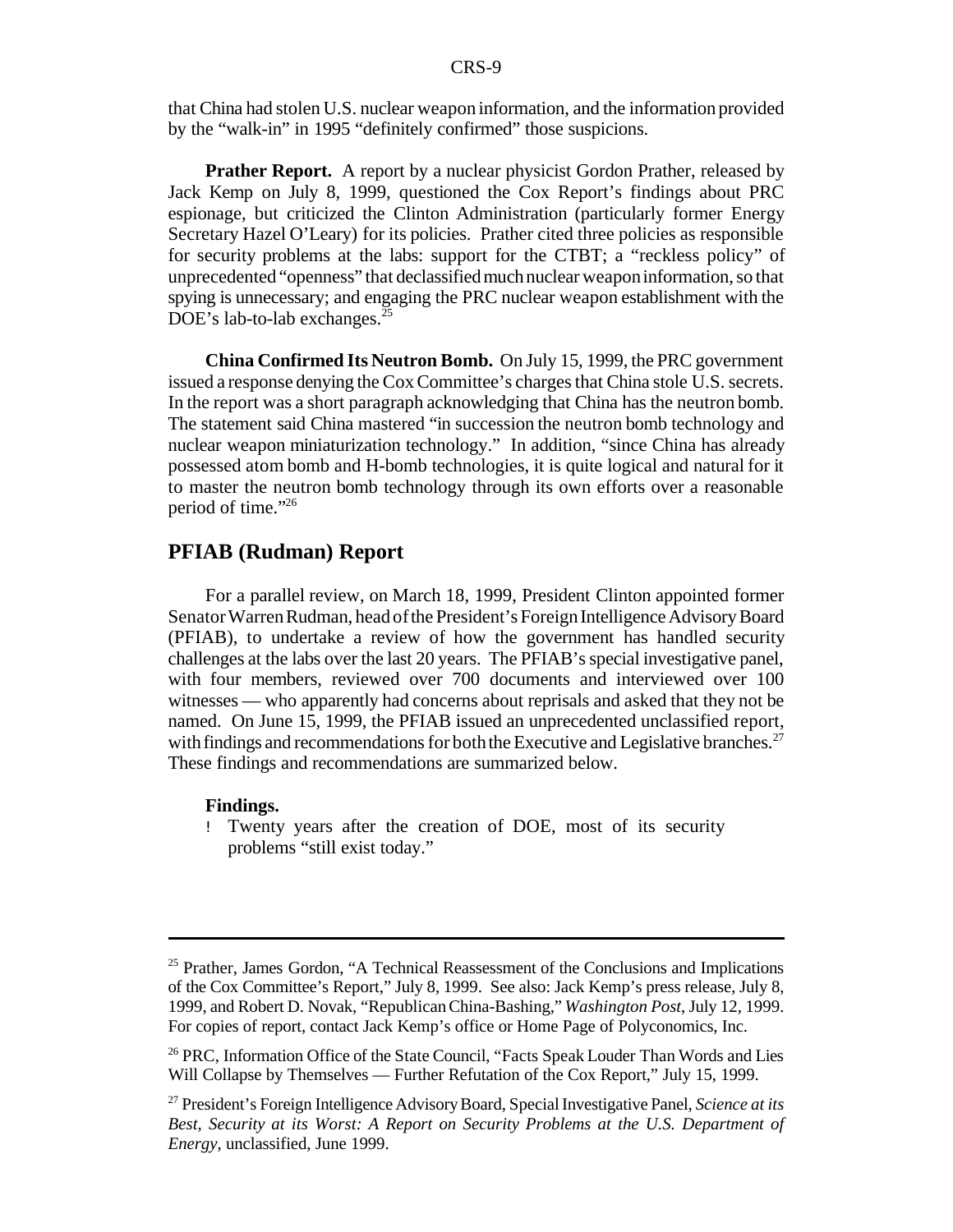- ! The national weapons labs "have been and will continue to be a major target of foreign intelligence services, friendly as well as hostile."
- ! "Organizational disarray, managerial neglect, and a culture of arrogance — both at DOE headquarters and the labs themselves conspired to create an espionage scandal waiting to happen."
- ! "Increasingly nimble, discreet, and transparent in their spying methods, the Chinese services have become very proficient in the art of seemingly innocuous elicitations of information. This modus operandi has proved very effective against unwitting and ill-prepared DOE personnel."
- ! "BothCongressional and Executive Branch leaders have resorted to simplificationand hyperbole in the past few months. The panel found neither the dramatic damage assessments nor the categorical reassurances of the Department's advocates to be wholly substantiated."
- ! "We concur with and encourage many of Secretary Richardson's recent initiatives to address the security problems. . . "
- ! Energy Secretary Richardson "overstated the case when he asserts, as he did several weeks ago, that 'Americans can be reassured: our nation's nuclear secrets are, today, safe and secure'."
- ! Both intelligence officials at DOE and the Cox Committee "made substantial and constructive contributions to understanding and resolving security problems at DOE. . . we concur on balance with the damage assessment of the espionage losses conducted by the Director of Central Intelligence. We also concur with the findings of the independent review of that assessment by Admiral David Jeremiah and his panel."
- ! "On one end of the spectrum is the view that the Chinese have acquired very little classified information and can do little with it. On the other end is the view that the Chinese have nearly duplicated the W88 warhead.... None of these extreme views holds water.... The most accurate assessment . . . is presented in the April 1999 Intelligence Community Damage Assessment."
- ! "Despite widely publicized assertions of wholesale losses of nuclear weapons technology fromspecific laboratories to particular nations, the factual record in the majority of cases regarding the DOE weapons laboratories supports plausible inferences — but not irrefutable proof— about the source and scope of espionage and the channels through which recipient nations received information."
- ! "Particularly egregious have been the failures to enforce cybersecurity measures. . ."
- ! "Never before has the panel found an agency with the bureaucratic insolence to dispute, delay, and resist implementation of a Presidential directive on security, as DOE's bureaucracy tried to do" to PDD-61 in February 1998.
- ! DOE is "incapable of reforming itself bureaucratically and culturally — in a lasting way, even under an activist Secretary."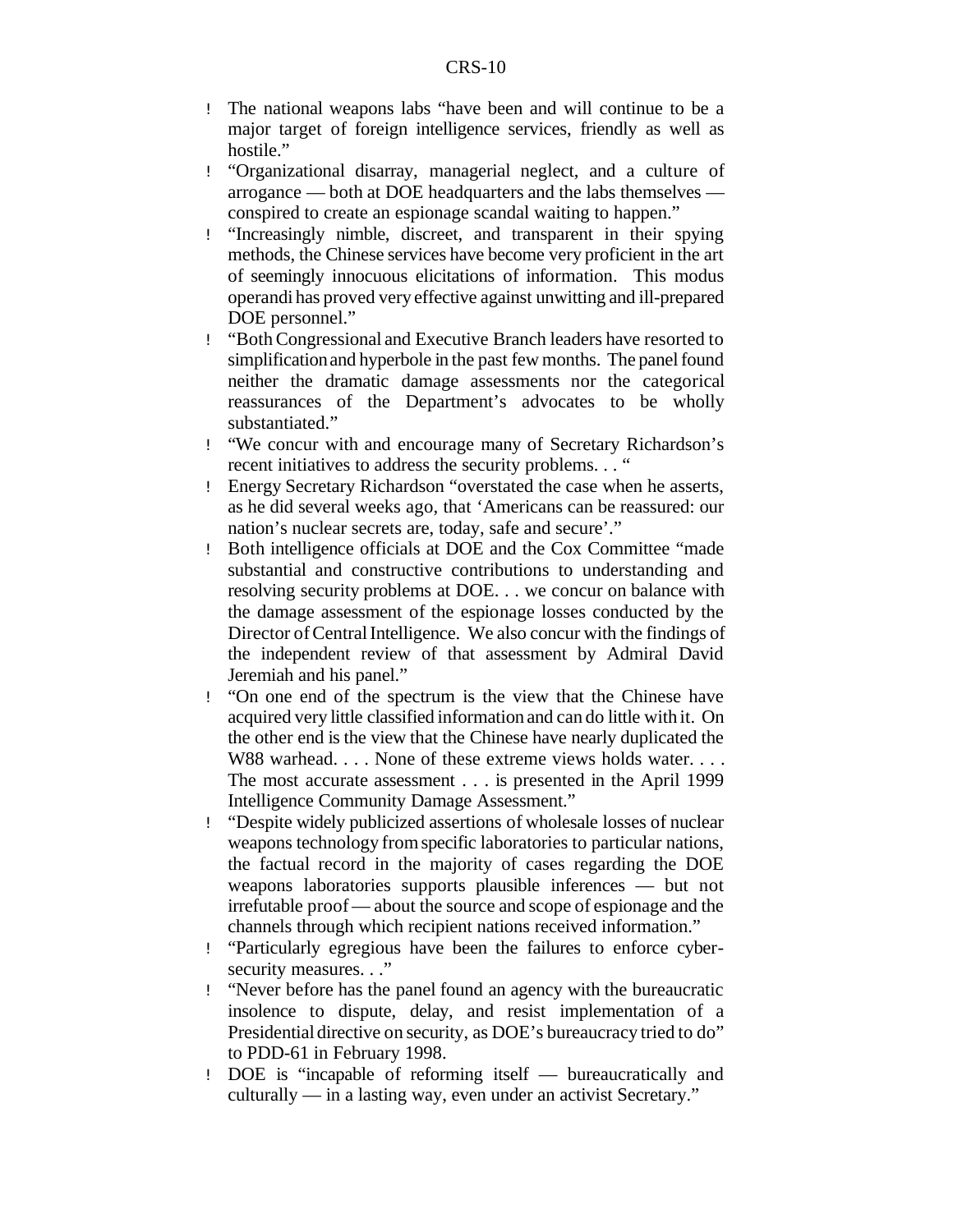## **Recommendations.**

! "Reorganization is clearly warranted." Two alternative solutions for a new Agency for Nuclear Stewardship (ANS) to be established by statute:

1. A new semi-autonomous agency with DOE (similar to the National Security Agency (NSA), Defense Advanced Research Projects Agency (DARPA) or the National Oceanographic and Atmospheric Administration (NOAA)) reporting directly to the Secretary of Energy.

2. An independent agency (similar to the National Aeronautics and Space Administration (NASA)) reporting directly to the President.

- ! "The labs should never be subordinated to the Department of Defense."
- ! "DOE cannot be fixed with a single legislative act. . . Congress and the executive branch . . . should be prepared to monitor the progress of the Department's reforms for years to come."
- ! "The Foreign Visitors' and Assignments Program has been and should continue to be a valuable contribution to the scientific and technological progress of the nation."
- ! "Abolish the Office of Energy Intelligence."
- ! "Congress should abolish its current oversight system for national weapons labs" with about 15 competing committees. The report recommends a new Joint Committee for Congressional Oversight of ANS/Labs.

## **Stanford Critique**

In December 1999, four scholars at Stanford University's Center for International Security and Cooperation issued their critique of the Cox Committee's unclassified report.<sup>28</sup> In the section on nuclear weapons, W. K. H. Panofsky found that the Cox Committee's report "makes largely unsupported allegations about theft of nuclear weapons information, but the impact of losses is either greatly overstated or not stated at all." Further, the author wrote that "there is no way to judge the extent, should China field a new generation of thermonuclear weapons, of the benefit derived from publicly available knowledge, indigenous design efforts, and clandestinely obtained information." Panofsky also doubted the Cox Committee's assertion that stolen U.S. nuclear secrets give the PRC design information on thermonuclear weapons on par with our own.

The Senate Intelligence Committee'sstaff director, Nicholas Rostow, (formerly the deputy staff director of and counsel to the Cox Committee) issued a response to the critique by the group at Stanford.<sup>29</sup> He maintained that the Cox Committee report

 $^{28}$  Johnston, Alastair Iain, W. K. H. Panofsky, Marco Di Capua, and Lewis R. Franklin, (edited by M. M. May), "The Cox Committee Report: An Assessment," December 1999.

 $29$  Rostow, Nicholas, "The 'Panofsky' Critique and the Cox Committee Report: 50 Factual (continued...)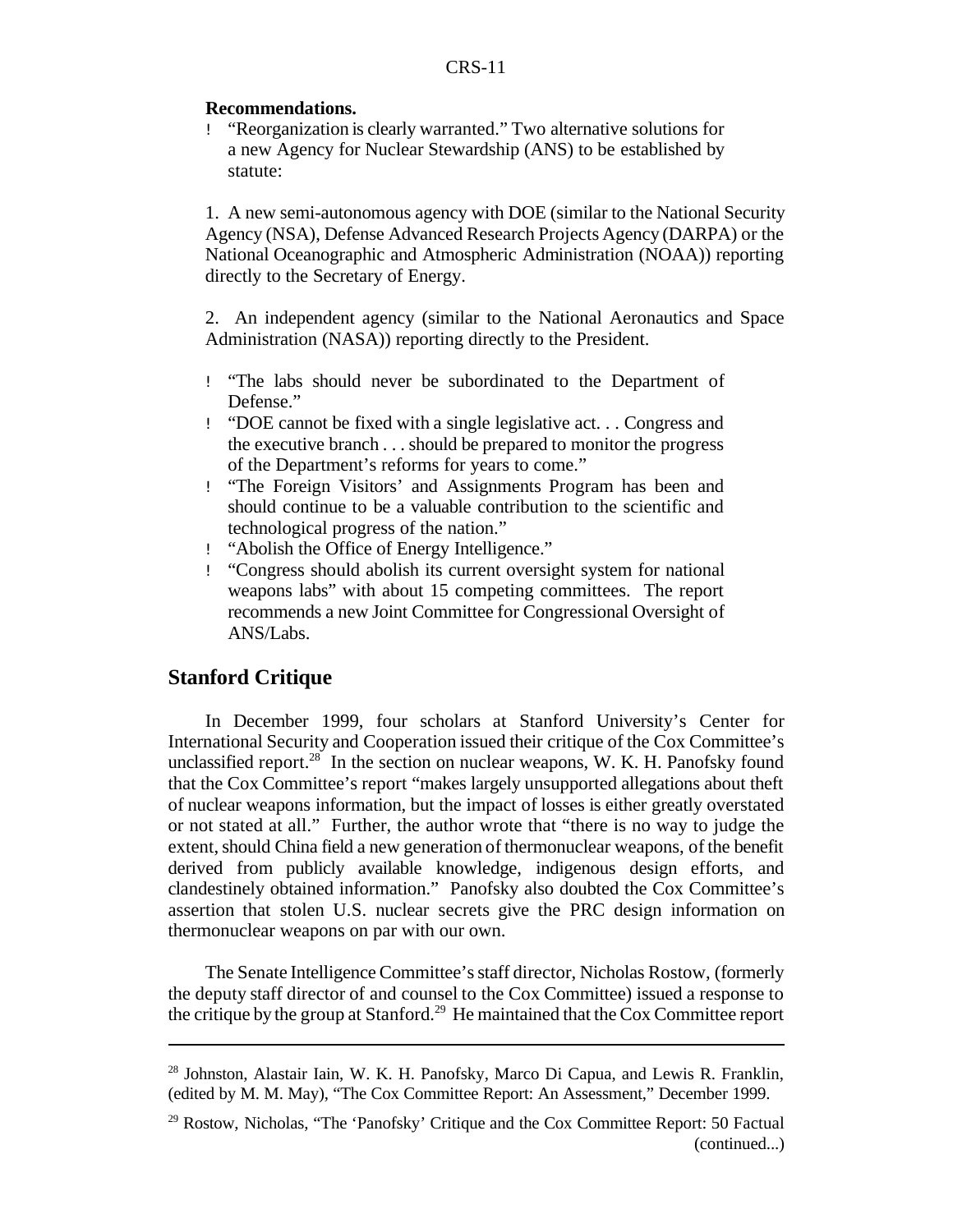"is valuable" and "factually accurate." He explained that "the important findings of the Select Committee are almost all based on classified information." He assessed the critique as "an attempt to foster debate and to reiterate the authors' views on U.S. relations with the People's Republic of China."

## **Congressional Action**

Congress has voiced long-standing concerns about security at the nuclear weapon labs. Some attention focused on the foreign visitor program, which was reportedly not the primary concern in the public cases involving alleged leaks by U.S. scientists to China. In 1988, Senator John Glenn, chairman of the Senate Governmental AffairsCommittee, held a hearing, and the General Accounting Office (GAO) presented a report on the extent to which foreign nationals work at the nuclear weapon labs and the effectiveness of security checks there. Senator Glenn also said that back in October 1979, his committee began to examine access by foreign visitors to mistakenly declassified documents at the public library at the Los Alamos lab.<sup>30</sup>

More recently, the House National Security Committee requested in May 1996 that the GAO again study controls over foreign visitors at the labs.<sup>31</sup> In October 1998, Congressman Hunter held a hearing on DOE's foreign visitor program.<sup>32</sup>

The National Defense Authorization Act for FY 1997 (P.L. 104-201) prohibited DOE from using funds for cooperative activities with China related to nuclear weapons or nuclear weaponstechnology, including stockpile stewardship, safety, and use control. (Stockpile stewardship relates to the evaluation of nuclear weapons without testing.) The National Defense Authorization Act for FY 1998 (P.L. 105-85) banned the DOE's use of funds for activities with China in cooperative stockpile stewardship, and similar legislation for FY 1999 (P.L. 105-261) made the ban permanent.

## **Investigations**

Prompted by reports that missile technology was transferred to China in connection with satellite exports, the Senate Intelligence Committee, in 1998,

 $29$  (...continued)

Errors in the Four Essays," December 1999.

<sup>&</sup>lt;sup>30</sup> Senate Governmental Affairs Committee hearing, "Security Weaknesses at the Nuclear Weapons Laboratories," October 11, 1988; *Nuclear Nonproliferation: Major Weaknesses in Foreign Visitor Controls at Weapons Laboratories* (GAO/RCED-89-31), October 1988.

<sup>31</sup> GAO/RCED-97-229, *DOENeeds To ImproveControls Over ForeignVisitorsto Weapons Laboratories*, September 1997.

<sup>&</sup>lt;sup>32</sup> Hearing of the House National Security Subcommittee on Military Procurement, "Department of Energy's Foreign Visitor Program," October 6, 1998.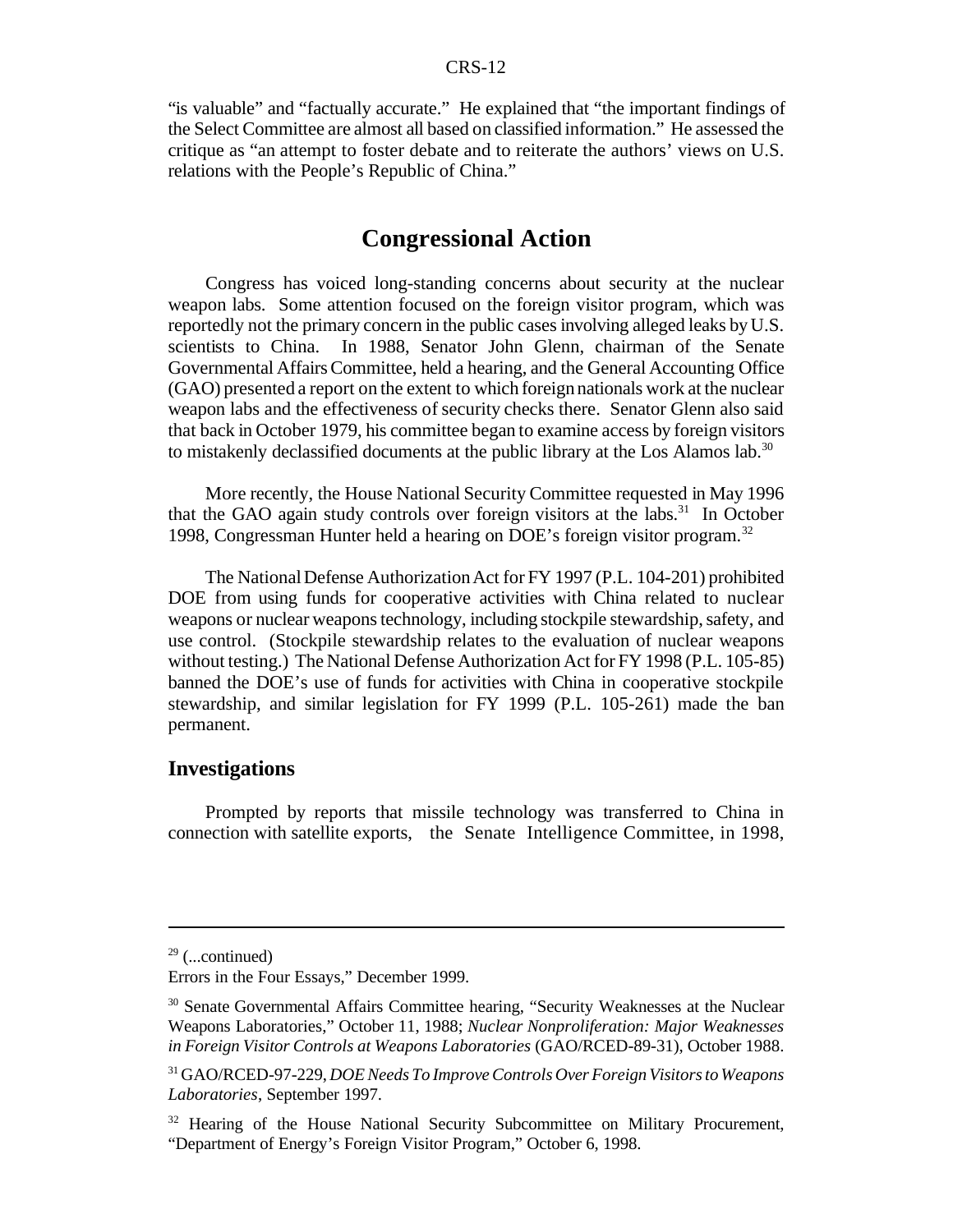carried out an investigation and issued its unclassified report on May 7, 1999.<sup>33</sup> On March 25, 1999, Senator Shelby, the committee's chair, announced that it voted unanimously to begin an investigation into whether China obtained U.S. nuclear weapon secrets and how the Administration dealt with espionage at the labs.<sup>34</sup> On January 27, 2000, the committee's staff director, Nicholas Rostow, said that the committee will independently confirm that the DOE has improved security at the  $labs.<sup>35</sup>$ 

In the House, the Cox Committee, in the last half of 1998, examined broader technology transfers to China, including possible leaks of missile and nuclear weaponrelated know-how. The bipartisan committee unanimously approved a classified report, with 38 recommendations, on December 30, 1998 and, after working with the Clinton Administration, issued a declassified version on May 25, 1999. (See section on Damage Assessment below.)

The Senate Governmental Affairs Committee conducted 13 hours of closed hearings to review the investigatory steps of the Departments of Energy and Justice, and the FBI. It issued a bipartisan report on August 5, 1999, under the names of both Chairman Fred Thompson and Ranking Minority Member Joseph Lieberman. The committee did not take a positiononwhether the W88 or other nuclear weapons were compromised, but concluded that the federal government's handling of the investigation since 1995 consisted of "investigatory missteps, institutional and personalmiscommunications, and ... legal and policymisunderstandings and mistakes at all levels of government." The Senators said that "the DOE, FBI, and DOJ must all share the blame for our government's poor performance in handling this matter."<sup>36</sup>

On October 26, 1999, Senator Specter, under the jurisdiction of the Senate Judiciary Subcommittee on Administrative Oversight and the Courts, held the first hearing in hisinvestigation into the Justice Department's handling ofthe PRC nuclear espionage investigation, satellite exports, campaign finance, Waco, and other issues. (See also Hearings below.) Senator Specter criticized the Department's prosecution of Peter H. Lee in 1997, which resulted in a plea bargain. Defenders have argued that the information involved has been declassified, and the defendant is a not a spy and

<sup>&</sup>lt;sup>33</sup> Senate Select Committee on Intelligence, "Report On Impacts To U.S. National Security Of Advanced Satellite Technology Exports to the People's Republic of China (PRC), and Report on the PRC's Efforts to Influence U.S. Policy," May 1999.

<sup>&</sup>lt;sup>34</sup> "Senate Intelligence Committee Votes Unanimously to Begin Formal Investigation into Chinese Espionage at Nuclear Research Labs," news release, March 25, 1999.

<sup>35</sup> "Senate Panel WantsIndependent Energy Dept. Security Check,"*CQ Weekly*, January 29, 2000.

<sup>&</sup>lt;sup>36</sup> Senate Governmental Affairs Committee, "Department of Energy, FBI, and Department of Justice Handling of the Espionage Investigation into the Compromise of Design Information on the W88 Warhead," August 5, 1999; Walter Pincus, "China Spy Probe Bungled, Panel Finds," *Washington Post*, August 6, 1999.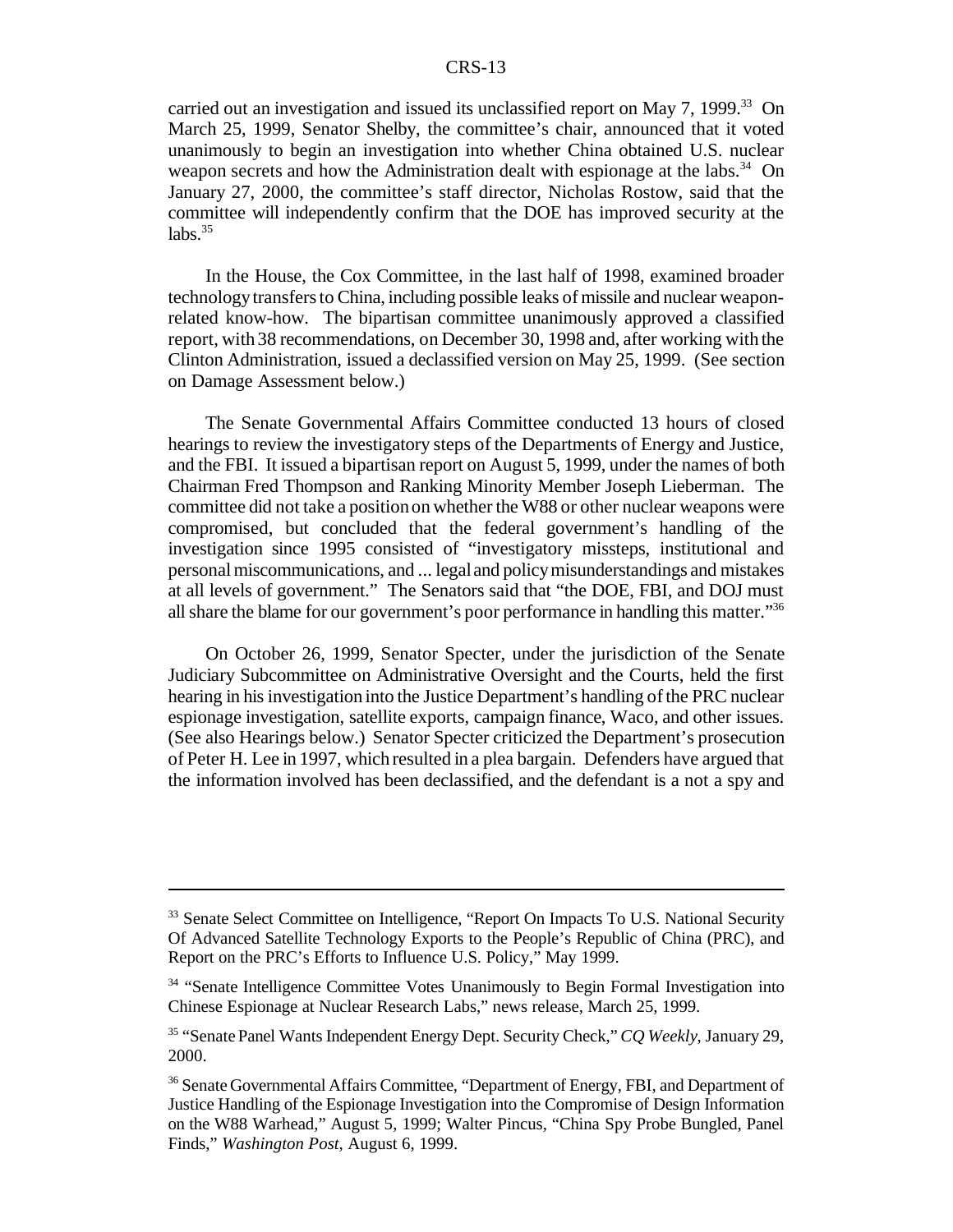did not pass nuclear weapon secrets.<sup>37</sup> On March 8, 2000, Senator Specter issued a report critical of the investigation of Wen Ho Lee.<sup>38</sup>

## **Hearings**

Congressional open and closed hearings in the  $106<sup>th</sup>$  Congress on the question ofsuspected PRC acquisition of U.S. nuclear weapon secrets, first reported by news media in January 1999, included these held by the following panels:

Senate Armed Services, and Energy and Natural Resources, March 16, 1999; House Appropriations Subcom. on Commerce, Justice, State, and Judiciary, March 17, 1999; Senate Select Intelligence, March 17, 1999; Senate Armed Services, March 25, 1999; Senate Armed Services, April 12, 1999; Senate Energy and Natural Resources (closed), April 14, 1999; House Armed Services Subcom. on Military Procurement, April 15, 1999; House Commerce Subcom. on Oversight and Investigations, April 20, 1999; Senate Energy and Natural Resources, April 28, 1999; Senate Intelligence (closed), April 29, 1999; Senate Energy and Natural Resources, May 5, 1999; Senate Judiciary, May 5, 1999; House Commerce, May 5, 1999; Senate Energy and Natural Resources, May 12, 1999; Senate Intelligence (closed), May 12, 1999; Senate Intelligence (closed), May 19, 1999; Senate Energy and Natural Resources, May 20, 1999; Senate Energy (closed), May 20, 1999; Senate Government Affairs (closed), May 20, 1999; House Science, May 20, 1999; House International Relations Subcom. on Asia and Pacific, May 26, 1999; Senate Governmental Affairs Subcom. on International Security, Proliferation, and Federal Services, May 26, 1999; House Intelligence (closed), June 8, 1999; Senate Judiciary (closed), June 8, 1999;<sup>39</sup> Senate Governmental Affairs (closed), June 9, 1999; Senate Intelligence, June 9, 1999; Senate Governmental Affairs, June 10, 1999;

<sup>37</sup> Vernon Loeb, "Justice Accused of Laxity in Spy Case," *Washington Post*, October 27, 1999; "Questions About Another Chinese Spy Case," *Washington Post*, April 4, 2000; Bill Gertz, "Specter Berates Justice's Spy Case Handling," *Washington Times*, April 6, 2000; John Solomon, "U.S. Gave Spy A Plea Bargain Prior to Damage Report," *Philadelphia Inquirer*, May 21, 2000.

<sup>&</sup>lt;sup>38</sup> Senator Arlen Specter, "Report on the Investigation of Espionage Allegations Against Dr. Wen Ho Lee," March 8, 2000.

 $39$  On December 21, 1999, the Senate Judiciary Committee released an unclassified transcript of its closed hearing with Attorney General Janet Reno on June 8, 1999.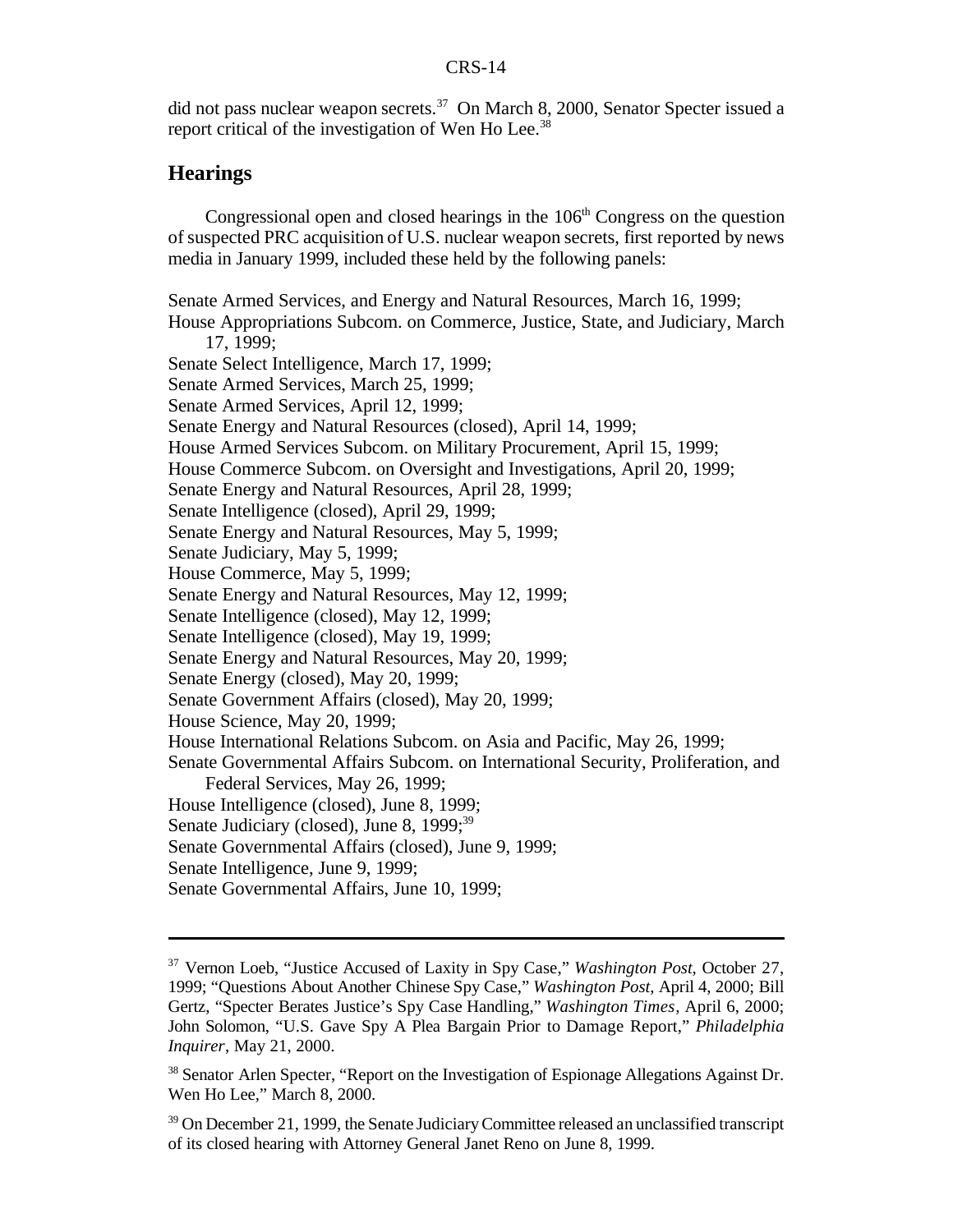- Senate Banking, Housing, and Urban Affairs, June 10, 1999;
- Senate Armed Services, Energy, Governmental Affairs, and Intelligence, June 22, 1999;
- House Commerce, June 22, 1999;
- Senate Armed Services, June 23, 1999;
- House Armed Services, June 24, 1999;
- House Government Reform, June 24, 1999;
- House Science, June 29, 1999;
- Senate Intelligence (closed), June 30, 1999;
- House Commerce, July 13, 1999;
- House Armed Services, July 14, 1999;
- Senate Energy and Natural Resources, July 16, 1999;
- House Commerce, July 20, 1999;
- Congressional Asian Pacific American Caucus (briefing), on October 5, 1999;
- Senate Governmental Affairs and Energy, October 19, 1999;
- House Armed Services Subcom. on Military Procurement, October 20, 1999;
- Senate Judiciary Subcom. on Administrative Oversight and the Courts, October 26, 1999;
- House Commerce Subcom. on Oversight and Investigations, October 26, 1999;
- House Armed Services Subcom. on Military Procurement, November 10, 1999;
- Senate Judiciary Subcom. on Administrative Oversight and the Courts (closed), December 16, 1999;
- Senate Judiciary Subcom. on Administrative Oversight and the Courts, March 29, 2000;
- Senate JudiciarySubcom. on Administrative Oversight and the Courts, April 5, 2000; Senate Judiciary Subcom. on Administrative Oversight and the Courts, April 12,
	- 2000;
- Senate Judiciary and Select Intelligence, September 26, 2000;
- Senate Intelligence (closed), September 26, 2000;
- Senate Judiciary Subcom. on Administration Oversight and the Courts, September 27, 2000;
- Senate Judiciary Subcom. on Administration Oversight and the Courts, October 3, 2000.

## **Major Legislation**

**Moratorium on Foreign Visits.** Some Members expressed concerns about foreign visitors to the national labs, but the Administration has said that foreign visitors have not compromised U.S. nuclear weapon secrets. Representative Ryun introduced H.R. 1348 on March 25, 1999, to prohibit foreign nationals who are on the DOE's Sensitive Countries  $List^{40}$  from visiting the nuclear weapon labs, unless the Secretary of Energy notifies Congress ten days before waiving the prohibition. Senator Shelby introduced similar legislation (S. 887) on April 27, 1999.

<sup>40</sup> DOE, "Sensitive Countries List," May 1999. Because of reasons of national security, terrorism, or nuclear proliferation, the following are included: Algeria, Armenia, Azerbaijan, Belarus, PRC, Cuba, Georgia, India, Iran, Iraq Israel, Kazakstan, Kyrgyzstan, Libya, Moldova, North Korea, Pakistan, Russia, Sudan, Syria, Taiwan, Tajikistan, Turkmenistan, Ukraine, and Uzbekistan.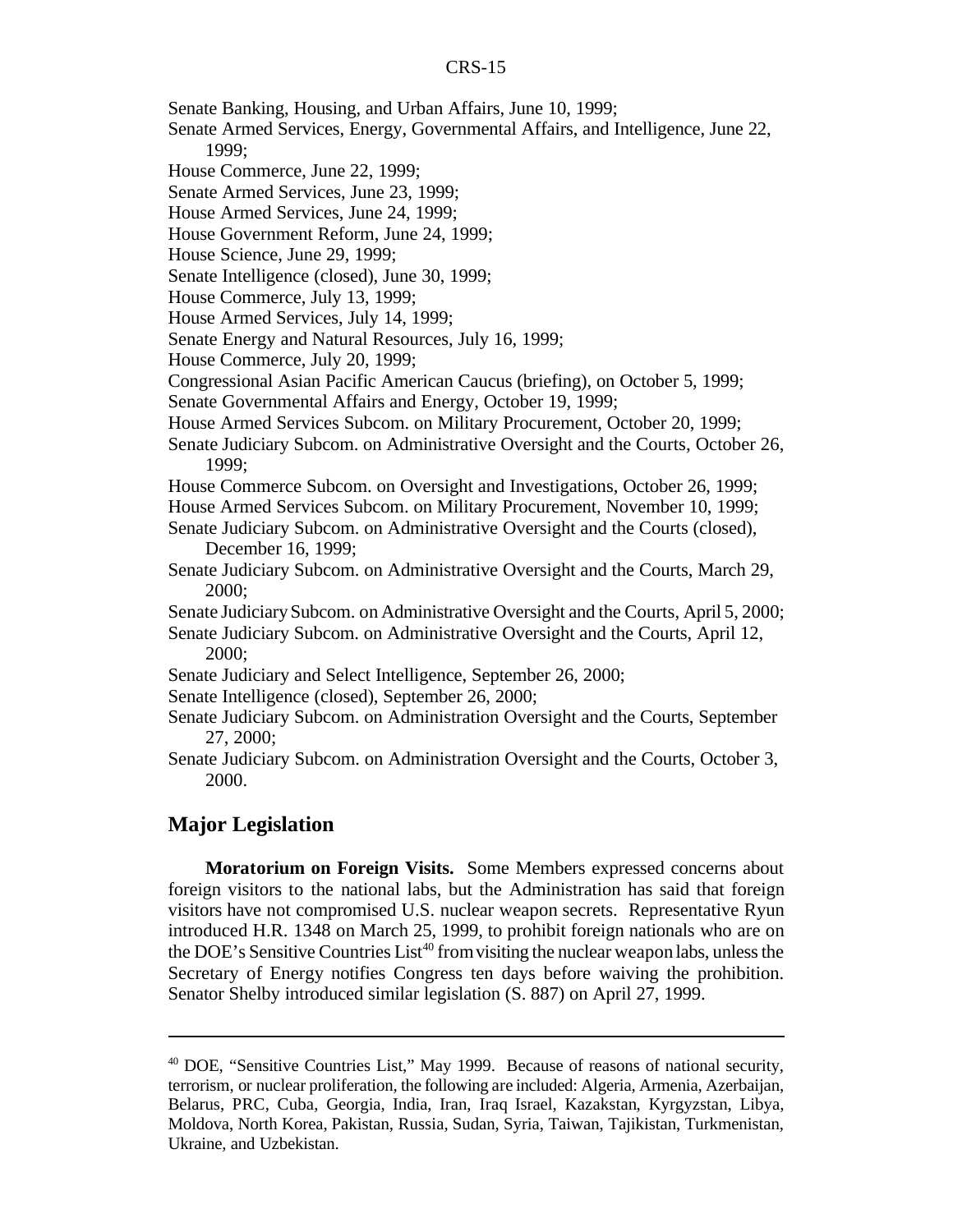On May 27, 1999, the Senate agreed by voice vote to Senator Lott's amendment to the National Defense Authorization Act for FY 2000 (S. 1059). The amendment sought to improve the monitoring of satellite exports and strengthen safeguards, security, and counterintelligence at DOE facilities. $4\overline{1}$  On June 9, 1999, Representative Cox introduced an amendment<sup>42</sup> to the House's version  $(H.R. 1401)$ . The amendment consisted of 27 sections, with 25 sections requiring reports or other actions, or amending the law; a section simply providing a short title; and a section providing a definition of "national laboratory." The sections or subsections of the Cox amendment addressed fully or partially 21 of the 38 recommendations of the Cox Committee. The House agreed to the Cox amendment by 428-0 on that day and passed H.R. 1401 on June 10, 1999. Meanwhile, Representative Ryun's amendment (to impose a two-year moratorium on foreign visitorsfrom sensitive countries to the national labs) failed by 159-266 on June 9, 1999. Section 3146 of the FY 2000 National Defense Authorization Act (P.L. 106-65), enacted on October 5, 1999, requires background checks on foreign visitors and imposes a moratorium on visits to the national labs by foreign nationals of countries on the Sensitive Countries List, until DOE's Director of Counterintelligence, the Director of the FBI, and the DCI issue certifications about security measures for the foreign visitors program. The Secretary of Energy, though, may waive the ban on a case-by-case basis. Secretary Richardson said on December 2, 1999, that he will begin to issue such waivers for foreign scientists, in order to "restore the proper balance between security and science." <sup>43</sup>

**New National Nuclear Security Administration (NNSA).** In May 1999, Senators Kyl, Murkowski, and Domenici drafted an amendment to the Defense Authorization bill (S. 1059) to create a new agency within DOE, but Senate leaders removed the language on May 27 after Secretary Richardson threatened to recommend a Presidential veto.<sup>44</sup> The Administration, represented by Richardson, opposed the Senators' proposal, saying it would undermine his authority and create a new "fiefdom."<sup>45</sup> A critic of the proposal wrote that "DOE is indeed a dysfunctional bureaucracy, but the labs are not better. Making the labs more autonomous is the wrong way to go."<sup>46</sup> Other opponents have said that the labs need to retain openness in order to advance scientific research that is important to national security.

On the other side, the President's Foreign Intelligence Advisory Board (PFIAB), chaired by former Senate Warren Rudman, recommended, on June 15, 1999, a new Agency for Nuclear Stewardship (ANS) and argued that semi-autonomous or independent "organizations like NASA [National Aeronautics and Space

<sup>41</sup> For language of amendment, see *Congressional Record*, May 26, 1999, p. S6073-6074.

<sup>42</sup> *Congressional Record*, June 8, 1999, p. H3862-3866.

<sup>43</sup> Pincus, Walter, "Energy Chief to Allow Foreign Scientists to Visit Labs," *Washington Pos*t, December 3, 1999.

<sup>44</sup> *Congressional Quarterly*, June 19, 1999, p. 1475-76.

<sup>45</sup> *Congressional Quarterly*, June 26, 1999, p. 1559-60.

<sup>46</sup> Eldredge, Maureen (director of the Alliance for Nuclear Accountability, a watchdog group on DOE), "Don't Trust Our Nuclear Labs," *Washington Post*, June 28, 1999.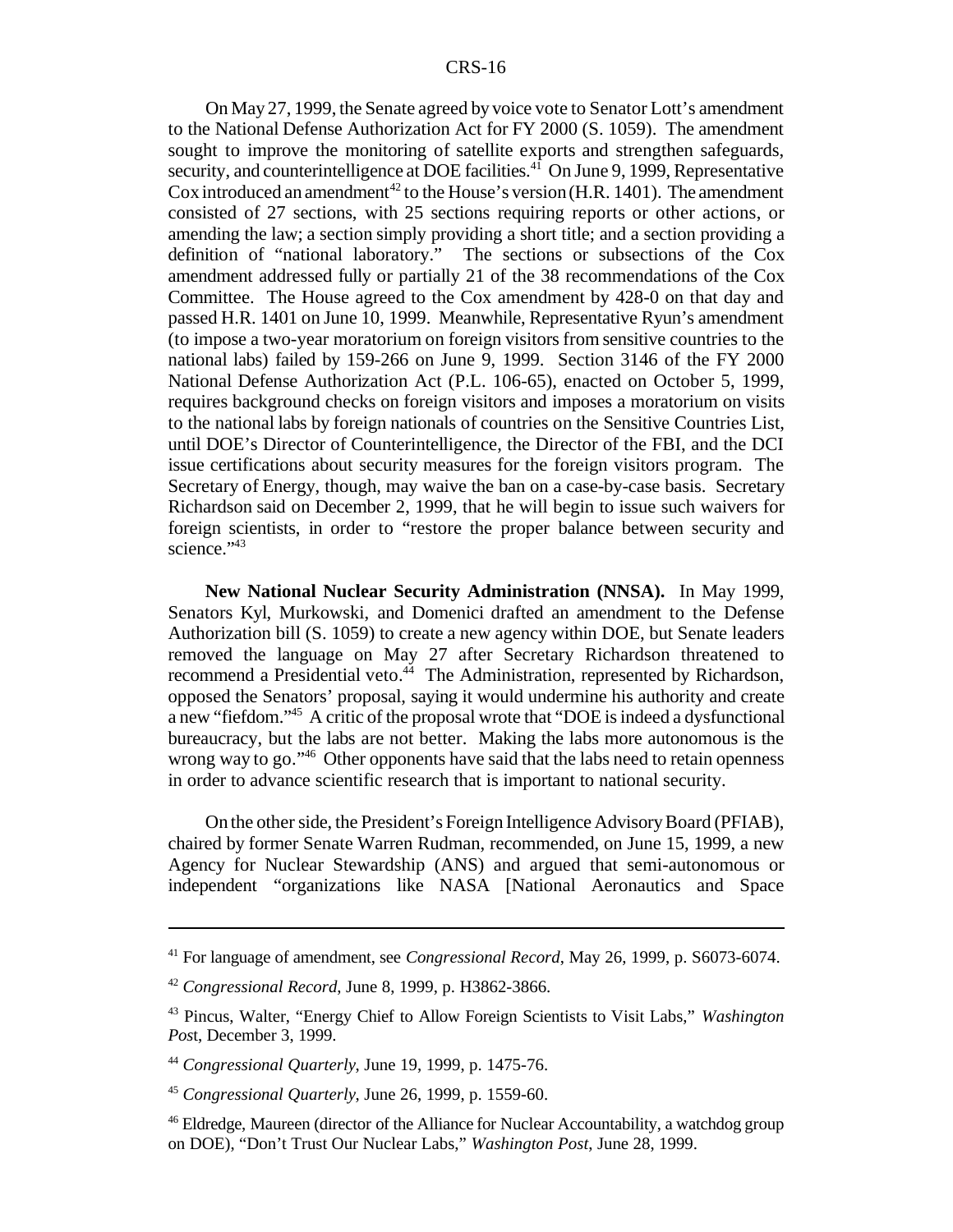Administration] and DARPA [Defense Advanced Research Projects Agency] have advanced scientific and technologicalprogress while maintaining a respectable record of security."<sup>47</sup> Secretary Richardson agreed with the PFIAB that DOE's organizational structure requires serious change but expressed "strong reservations" about the recommendation for a semi-independent or independent agency.<sup>48</sup>

On June 7,1999, Representative Thornberry introduced H.R. 2032 to establish a Nuclear Security Administration in the Department of Energy. Some Members also looked at introducing language to reorganize DOE in the Senate Intelligence Authorization bill for FY 2000 (S. 1009).

On July 7, 1999, however, Secretary Richardson agreed to the proposal to set up a new ANS, as long asit would be a semi-autonomous agency within DOE, under his control, and not a fully autonomous agency.<sup>49</sup> By a vote of 96-1, the Senate on July 21, 1999, approved an amendment (S.Amdt. 1258, Kyl) to the Senate-passed FY 2000 Intelligence Authorization Act (H.R. 1555) to create the ANS. Richardson praised the bill, saying it was "a good start" in codifying reforms at DOE.<sup>50</sup> The ANS would be a separately organized agency within the DOE, under the direction of the Energy Secretary, to be headed by the Under Secretary for Nuclear Stewardship who shall also serve as director of the ANS. Democratic Senators Bingaman and Levin sought changes to the amendment, including explicit authority for the Energy Secretary to continue to use the field offices $51$  and to control counterintelligence and security operations. The House's options included agreeing to the Senate's plan or opting for another option, including leaving the organization of DOE unchanged, creating an independent agency outside of DOE, and changing the contractual arrangements for running the labs (under the University of California (UC), for example). Some have asserted that UC, whose contract has not been subject to competitive bidding since 1943, provides "marginal" oversight of and "political protection" for some DOE labs.<sup>52</sup> (UC operates the Lawrence Livermore and Los Alamos labs, while Lockheed Martin Corporation runs Sandia.)

<sup>47</sup> President's Foreign IntelligenceAdvisoryBoard, SpecialInvestigative Panel, *Science at its Best, Security at its Worst: A Report on Security Problems at the U.S. Department of Energy*, unclassified, June 1999. Also called the Rudman Report.

<sup>&</sup>lt;sup>48</sup> DOE, "Statement by Secretary of Energy Richardson on the President's Foreign Intelligence Advisory Board Report," June 15, 1999.

<sup>49</sup> Pincus, Walter, "Richardson Accepts Nuclear Agency Plan," *Washington Post*, July 8, 1999.

<sup>&</sup>lt;sup>50</sup> DOE, news release, "Statement of Secretary of Energy Bill Richardson on the Senate Bill to Reorganize the Department of Energy," July 21, 1999.

<sup>&</sup>lt;sup>51</sup> The Rudman Report called for streamlining DOE's system of 11 field offices, with 6,000 employees, in addition to 5,000 at headquarters, that resulted in a "convoluted and bloated management structure."

 $52$  Trujillo, Manuel and Chuck Montano (Los Alamos employees), "Compromised: The Los Alamos Lab," letter to the editor, *Washington Post*, July 7, 1999. UC runs Los Alamos and Lawrence Livermore. Lockheed Martin Corp. runs Sandia.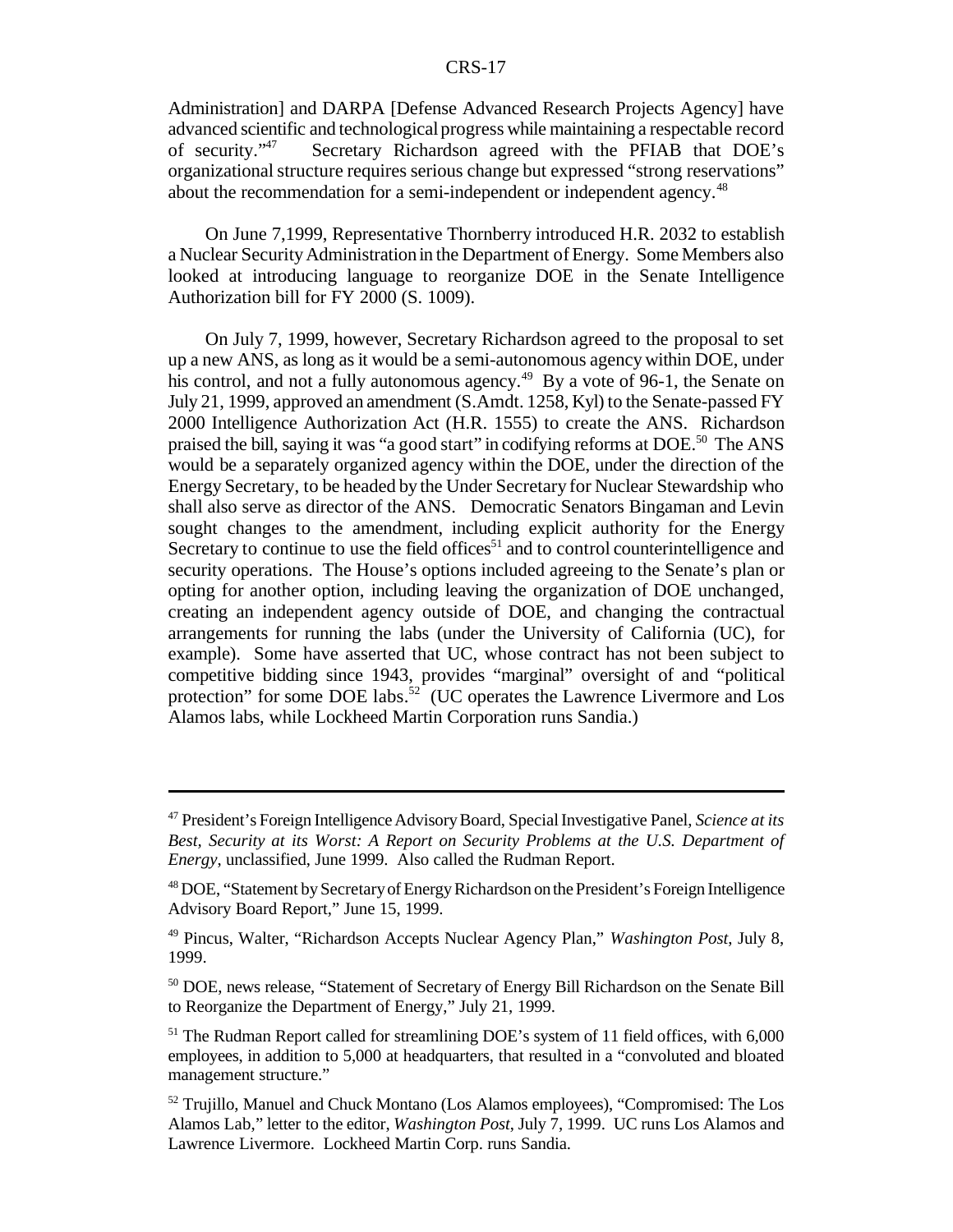Then, the House Armed Services Committee argued that it has jurisdiction over nuclear weapons and that the FY 2000 National Defense Authorization Act (S. 1059; P.L. 106-65) ought to legislate organizational changes at DOE.<sup>53</sup> Conferees adopted H. Rept. 106-301 on August 6, 1999, that would create a National Nuclear Security Administration (NNSA) within DOE effective March 1, 2000. However, the Administration and some Democrats on the Senate Armed Services Committee objected to what they argued would undermine the Energy Secretary's authority. Senator Levin said that "the final product on DOE reorganization appears to go beyond creation of a new, separately organized entitywithin DOE, which I support." He said that the Energy Secretary would have direct control over the administrator of NNSA, but not its employees. Representative Thornberry contended that the secretary would have no restraints on his authority over the new administrator.<sup>54</sup>

Richardson initially wanted to recommend that President Clinton veto the bill, as its provision on DOE reorganization differed from the Senate-passed intelligence authorization act he supported in July 1999. Richardson objected to the conference report because, he says, it would undermine his authority; blur the lines of responsibility in security, counterintelligence, environment, safety and health; and direct budgetary proposals be made directly to Congress.<sup>55</sup> In addition to some Democrats in Congress, 46 state attorneys general also urged a Presidential veto.<sup>56</sup>

After the House and Senate passed S. 1059 in September 1999, Richardson announced on September 26, 1999, that he would not oppose the bill. He said, "I believe we can interpret the provisions so there are clear lines of responsibility and the secretary is in charge and we protect our national security."<sup>57</sup>

**Concerns about Compliance with the Law.** Upon signing the FY 2000 National Defense Authorization Act into law (P.L. 106-65) on October 5, 1999, President Clinton raised concerns in Congress when he criticized the DOE reorganization (Title 32) as "the most troubling" part of the act and said that legislative action to "remedy the deficiencies" will help in the process of nominating the new Under Secretary for Nuclear Security who will head the NNSA. "Until

<sup>53</sup> Also see: CRS Report RL30569, *Department of Energy: Status of Legislated Security and Counterintelligence Measures*, by Jonathan Medalia; CRS Issue Brief IB10036, *Restructuring DOEand its Laboratories:Issuesin the 106thCongress*, byWilliamBoesman.

<sup>54</sup> McCutcheon, Chuck and Pat Towell, "Defense Bill Negotiators Fail to Placate Administration on Nuclear Security Proposal," *Congressional Quarterly Weekly*, August 7, 1999.

<sup>55</sup> Pincus, Walter, "Richardson May Urge Veto of Nuclear Agency," *Washington Post*, August 7, 1999; "Richardson Likely to Urge Authorization Bill Veto Over DOE Language," *Inside the Pentagon*, August 12, 1999.

<sup>56</sup> Pincus, Walter and Vernon Loeb, "Veto Urged for Energy Revamp," *Washington Post*, September 9, 1999.

<sup>57</sup> "Energy to Clinton: Sign Defense Bill," *Associated Press*, September 27, 1999; "Richardson Relents," *CQ Weekly*, October 2, 1999.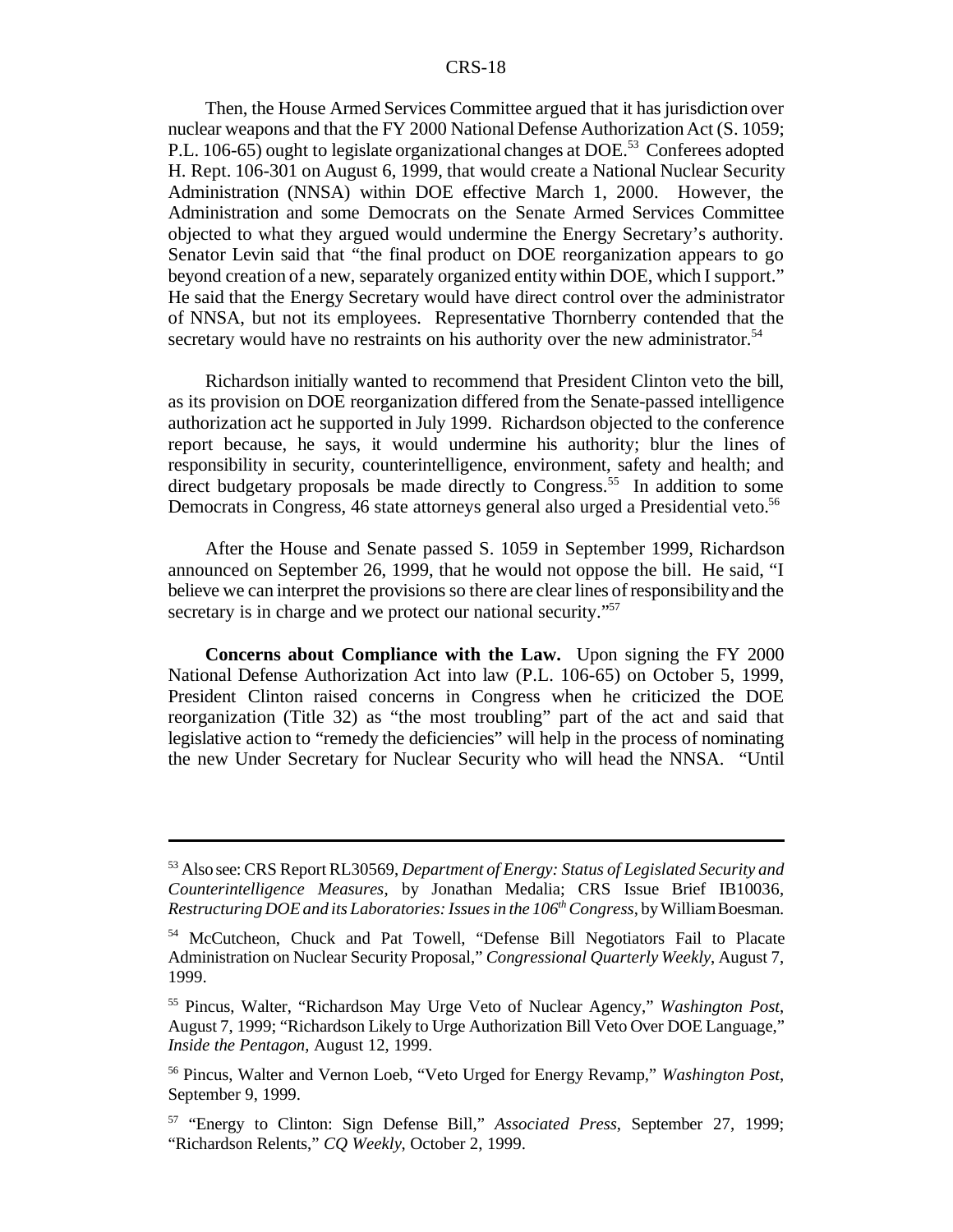further notice," the President directed the Secretary of Energy to act as the Under Secretary for Nuclear Security and to direct all personnel of the NNSA.<sup>58</sup>

At a Senate Armed Services Committee hearing two days later, Senator Domenici charged that the Administration was trying to circumvent the new law.<sup>59</sup> Representative Spence, chairman of the House Armed Services Committee, wrote to the President that his order would undermine congressional intent.<sup>60</sup> On October 19, 1999, the Senate Government Affairs, and Energy and Natural Resources Committees held a joint hearing to warn Secretary Richardson against failure to implement the law to establish the NNSA. Richardson assured Members that he will comply with the law but urged Congress to use the Intelligence Authorization Act (H.R. 1555) to correct what he saw as deficiencies in the Defense Authorization Act. Some Members said it was premature to allege noncompliance, since the effective date is March 1, 2000. In November 1999, the House and Senate passed H.R. 1555 without provisions on security at the DOE labs.

A CRS legal memorandum for Representative Thornberry (that has been made public) agreed that President Clinton's statement and directions raise legal and constitutional issues on the question ofthe Administration's compliance with the law creating the NNSA.<sup>61</sup>

On January 7, 2000, Secretary Richardson submitted DOE's plan for implementation of legislation to establish the NNSA on March 1, 2000 and named a committee to search for the first Under Secretary for Nuclear Security who is to serve as the head of NNSA. $62$ 

However, Richardson's plan raised questions about the semi-autonomous status of the NNSA, calling for some DOE officials to "serve concurrently" in some functions, including nuclear security and counter-intelligence. He cited reasons such as "program continuity," "shortness of time for implementation," and the "scheduled change in executive branch administration next January." Field managers at some field operations will also "serve concurrently in dual positions."

Indeed, a special panel of the House Armed Services Committee, with Representatives Thornberry, Tauscher, Hunter, Graham, Ryun, Gibbons, Sisisky, and

<sup>&</sup>lt;sup>58</sup> White House, "Statement by the President," October 5, 1999.

<sup>59</sup> Towell, Pat, "Nuclear Agency Eruption," *CQ Weekly*, October 9, 1999.

<sup>60</sup> Pincus, Walter, "DOE Plan Riles Senate GOP," *Washington Post*, October 19, 1999.

<sup>61</sup> CRS Memorandum, "Assessment of Legal Issues Raised by the President's Directions to the Secretary of Energy With Respect to the Implementation of the National Nuclear Security Administration Act in His Signing Statement of October 5, 1999," November 1, 1999, by Morton Rosenberg. The congressional office has released the memo.

 $62$  DOE, "Implementation Plan: National Nuclear Security Administration," January 1, 2000; "Energy Department Proceeds with Implementation of National Nuclear Security Administration," news release, January 7, 2000.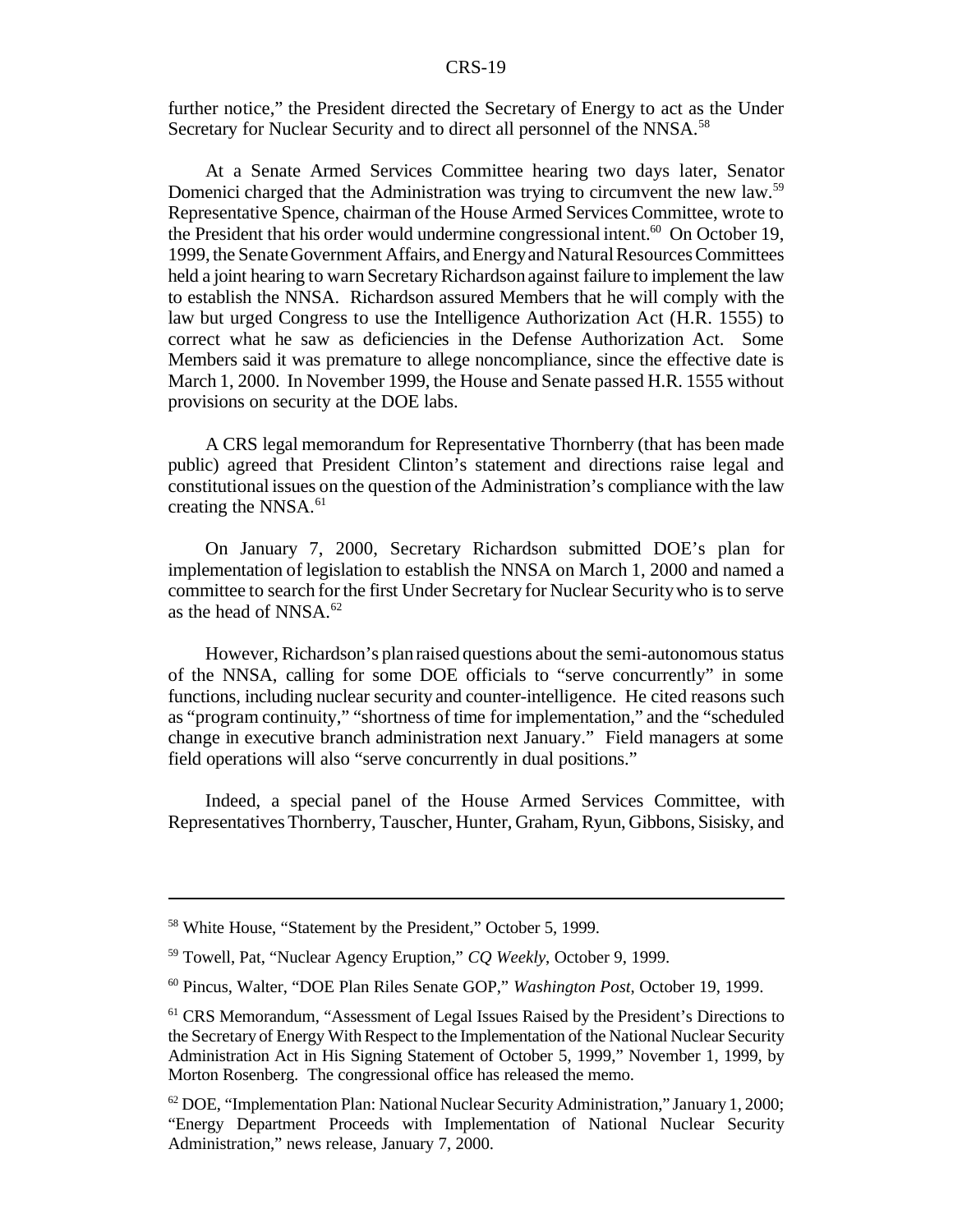Spratt, reviewed DOE's implementation plan and cited some "serious flaws."<sup>63</sup> While the panel was encouraged by DOE's recent actions, it criticized the plan for "dualhatting" DOE and NNSA officials; continuing the confused and inadequate lines of authority (e.g., with no changes in the field office structure); emphasizing DOE authority; lacking improvements to NNSA programming and budgeting; lacking specificity and comprehensiveness; and reflecting little outside consultation. The panel's report concluded that the implementation plan, if carried out, would "violate key provisions of the law." However, Representative Spratt offered his dissenting views. While he agreed that the implementation plan fell short of the legal requirements, he objected that the panel's report was too conclusive and lacked a critical review of the law that created NNSA and whether it is workable.

**Other Action.** In other action, Members of Congress have expressed concern about possible racial profiling used in the investigation of Wen Ho Lee and ramifications of this case on Americans of Asian Pacific heritage. The House, on November 2, 1999, passed H.Con.Res. 124, introduced by Representative Wu to expressthe sense ofCongressthat the AttorneyGeneral, SecretaryofEnergy, and the Commissioner of the Equal Employment Opportunity Commission should enforce security at the labs and investigate allegations of discrimination. On August 5, 1999, Senator Feinstein introduced S.Con.Res. 53, condemning prejudice against individuals of Asian and Pacific Island ancestry, which the Senate passed on July 27, 2000. (See also Racial Profiling and Selective Prosecution below.)

The Senate, led by Republican Members, voted (51-48) to reject the Comprehensive Test Ban Treaty (CTBT) on October 13, 1999, because of reservations about the implications for U.S. national security. Some supporters of the CTBT argued that the treaty may be one way to impede the PRC's nuclear weapon modernization, even if it acquired U.S. secrets, because Beijing needs to test, while blueprints and computer codes are not enough. Democratic Senator Byron Dorgan and Republican Senator Arlen Specter wrote in September 1999 that "most Americans have heard that China may have obtained secret information about U.S. nuclear weapon designs. What they haven't heard is that China may not be able to do much with that information — if the U.S. Senate does the right thing."<sup>64</sup>

## **Administration's Actions**

## **Response to Security Concerns**

The Clinton Administration has acknowledged that improvements to security measures have been required at the nuclear weapon labs and said that it took a number of corrective actions in response to indications in 1995 that China may have

<sup>&</sup>lt;sup>63</sup> House Armed Services Committee, Special Panel on Department of Energy Reorganization, "Department of Energy National Nuclear Security Administration Implementation Plan: An Assessment," February 11, 2000.

<sup>64</sup> Dorgan, Byron and Arlen Specter, "U.S. Wants, Needs Nuclear Test Ban Pact," *USA Today*, September 13, 1999.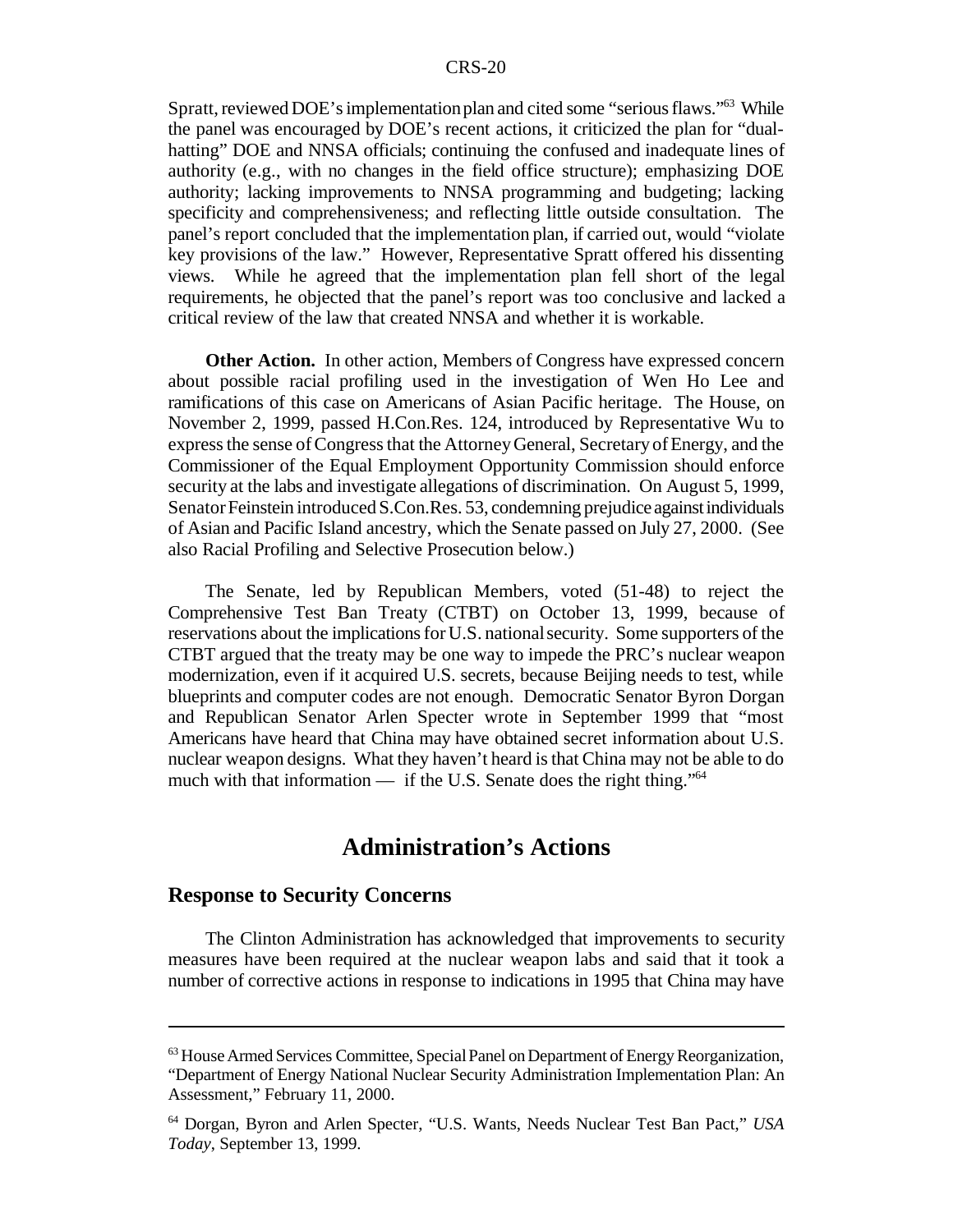obtained secrets about the W88 in the 1980s. Officials have said that, by mid-1996, DOE had reported to the FBI, National Security Council (NSC), and Intelligence Committeesin Congress that there were serious concerns about China. Prompted by information fromDOE and the CIA, the FBI had begun an investigation in September 1995. On April 7, 1997, the FBI completed an assessment of "great vulnerability" due to inadequate counterintelligence at the labs and reported those findings and 16 recommendations to DOE as well as the Senate Intelligence Committee.<sup>65</sup>

Former Energy Secretary Federico Pena has defended DOE policies during his tenure from March 1997 to June 1998, saying that the department took a number of actions to strengthen security, including briefing the FBI, CIA, the Departments of Justice and Defense, and the NSC. In July 1997, DOE officials briefed the White House on its review of two decades of PRC efforts to acquire U.S. nuclear weapon secrets. A special working group of the National Counterintelligence Policy Board recommended ways to tighten lab securityin September 1997, and, in February 1998, the White House issued Presidential Decision Directive (PDD-61)<sup>66</sup> to strengthen counterintelligence at the labs. In October 1997, FBI Director Louis Freeh and Director of Central Intelligence (DCI) George Tenet briefed Pena. In March 1998, Freeh and Tenet briefed lab directors on weaknesses in counterintelligence efforts. DOE established an Office of Counterintelligence, headed by a former FBI counterintelligence official, Edward Curran, on April 1, 1998. Curran, on July 1, 1998, submitted a report to the Secretary of Energy, with 46 recommendations for strengthening counterintelligence in response to PDD-61. The Secretary had 30 days to respond to the National Security Advisor, but Richardson did not become Secretary until September 1998. He issued an action plan on November 13, 1998.<sup>67</sup>

Energy Secretary Richardson testified on March 16, 1999, that after he took over DOE in September 1998, he ordered some corrective measures. He said those steps included a requirement for employees with access to classified information to take polygraphs, making DOE the only agency besides the CIA to have the requirement; the hiring of counterintelligence professionals at the nuclear weapon labs; repeated doubling of DOE's counterintelligence budget (\$7.6 million in FY 1998, \$15.6 million in FY 1999, and a request for \$31.2 million in FY 2000); and a requirement for background checks on foreign visitors to the labs. Richardson also

<sup>&</sup>lt;sup>65</sup> Testimony of FBI Director Louis Freeh before the House Appropriations Subcommittee on Commerce, Justice, State, and Judiciary, March 17, 1999.

<sup>&</sup>lt;sup>66</sup> For an unclassified summary of PDD-61, see Appendix to the President's Foreign Intelligence AdvisoryBoard's June 1999 report, *Science at its Best, Security at its Worst: A Report on Security Problems at the U.S. Department of Energy*.

<sup>67</sup> Pena, Federico, "Alert At The Energy Department," *Washington Post*, March 16, 1999; Richardson, Bill (Secretary of Energy), "Guarding Our Nuclear Security," *Washington Post*, March 15, 1999; Energy Secretary Bill Richardson, testimony on March 16, 1999; Gary Samore (NSC), briefing at Carnegie Endowment, March 17, 1999; Senate Armed Services Committee Hearing, April 12, 1999.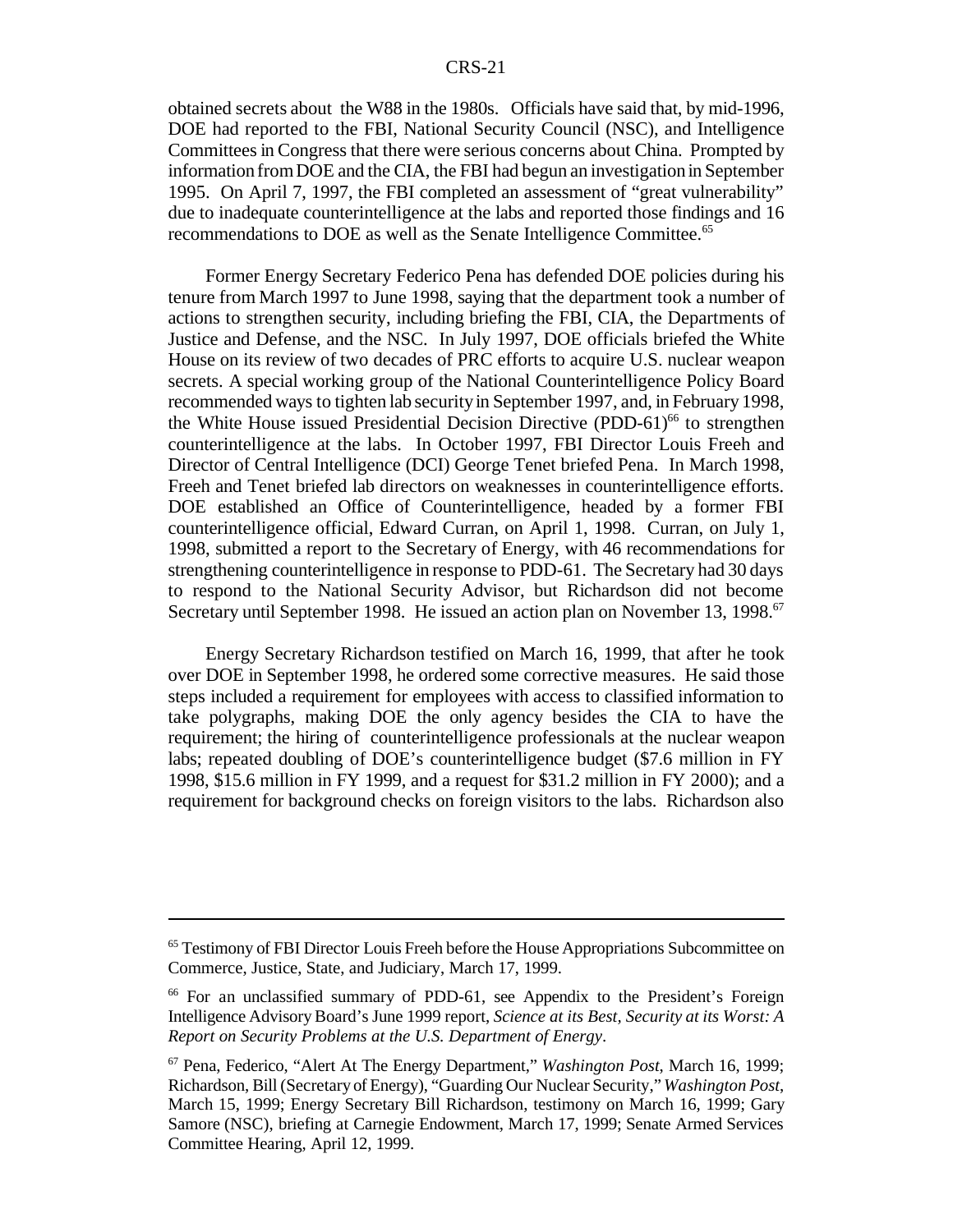reported that DOE has implemented about 80 percent of the measures directed by PDD-61 and was to have achieved full implementation by the end of March 1999.<sup>68</sup>

When he was fired from Los Alamos on March 8, 1999, the government's only suspect wasidentified publicly as Dr. WenHo Lee. SecretaryRichardsonsaid he fired Lee, because the W88 case became public and Lee allegedly failed a polygraph test in February 1999.<sup>69</sup> Richardson also alleged that Lee failed to notify officials about certain contacts with people in the PRC, to properly safeguard classified material, and to cooperate on securitymatters. (DOE now considers Lee to be retired and pays him a pension.<sup>70</sup>)

However, Richardson fired Lee *before* agents checked his computers at work later in March 1999 and discovered that he had downloaded sensitive files to an unclassified computer at Los Alamos, alleged crimes separate from the W88 espionage case. FBI Director Louis Freeh said on March 17, 1999, that this case "is an active investigation. We've not made charges against anybody, so nobody should be accused of anything." The Cox Committee's unclassified report released in May 1999 was careful not to name any suspects.

On March 17, 1999, appearing before the Senate Intelligence Committee, Secretary Richardson announced seven initiatives to strengthen counterintelligence at the Department of Energy, in addition to PDD-61. Those steps are to:

- ! improve security of cyber-information systems, including electronic mail;
- ! improve security of documents containing weapon design data;
- ! review the foreign visitors' program (to be led by former DCI John Deutch);
- ! direct the deputy secretary and undersecretary to monitor the program to strengthen counterintelligence;
- ! review all investigative files in the Office of Counterintelligence;
- ! report annually to Congress on the counterintelligence and foreign visitors' programs;
- ! begin an internal review to examine allegations that a top official blocked notification to Congress.<sup>71</sup>

Furthermore, on April 2, 1999, Secretary Richardson ordered the nuclear weapon labs to suspend scientific work on computers that contain nuclear weapon secrets. This step was taken to prevent the possibility that sensitive data would be copied from secure computers and sent electronically through unclassified computers. Richardson acknowledged potential problems, saying that "our computer security has

<sup>68</sup> Joint Hearing, Senate Armed Services and Energy Committees, March 16, 1999.

<sup>69</sup> Risen, James, "U.S. Fires Nuclear Scientist Suspected of Spying for China," *New York Times*, March 9, 1999; Pincus,Walter, "SpySuspect FiredAtLos Alamos Lab,"*Washington Post*, March 9, 1999.

<sup>70</sup> "Lee Agrees to Answer Additional Questions," *Washington Post*, November 19, 2000.

<sup>71</sup> Department of Energy release, March 17, 1999.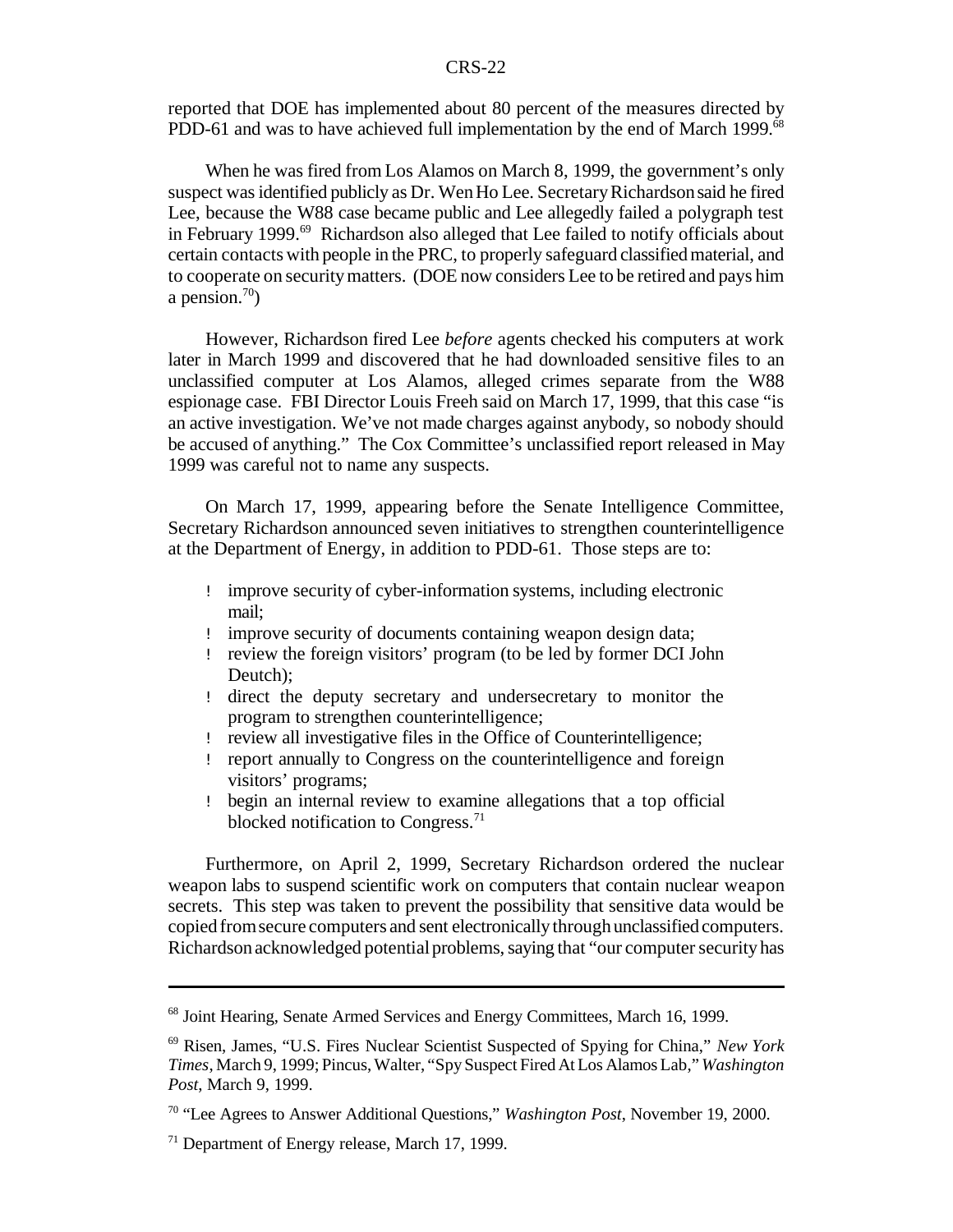been lax, and I want to strengthen it, and the only way to do that is to stand down." The suspension was ordered in part because Lee was an expert in the computer systems, and an internal review showed that security measures at Los Alamos and Livermore labs were "marginal," while Sandia received a "satisfactory" rating.<sup>72</sup> In September 1999, Richardson reported that Los Alamos improved its security and received a "satisfactory" rating, while Livermore and Sandia got "marginal" ratings.<sup>73</sup>

On May 11, 1999, Energy Secretary Richardson announced further reforms of DOE to increase control over the nuclear weapon labs, including the appointment of a "security czar" who will report directly to the Secretary. One month later, Richardson named retired Air Force General Eugene Habiger, former Commander in Chief ofthe U.S. Strategic Command, asthe Director of a new Office of Security and Emergency Operations.<sup>74</sup> Richardson also planned to consolidate security funds in DOE under one \$800 million budget and an additional \$50 million over two years to improve computer-related security. Also, there would be greater controls over floppy disk drives that could transfer files out of the classified computer systems, and DOE would require electronic "banners" on government computers warning users that they computers are subject to monitoring.<sup>75</sup> DOE originally requested \$2 million for computer security, but increased the request to \$35 million after the PRC espionage case came to light. However, Congress in September 1999 did not approve the additional request in a conference committee on energy appropriations, and an unnamed Member said the committee wants to see management reform before approving a large funding increase.<sup>76</sup> In December 1999, Habiger complained that Congress did not provide all the funds he needs to improve security at the labs, but Representative Cox countered that Habiger has not providedCongress witha detailed plan for how the additional millions would be used.<sup>77</sup>

The first official to lose his job as a result of the Los Alamos controversy was Victor Reis, the Assistant Energy Secretary in charge of defense programs since 1993, who resigned on June 25, 1999.<sup>78</sup> Testifying before the House Armed Services Committee on July 14, 1999, Reis acknowledged that he has "some responsibility"

 $72$  Risen, James, "Energy Department Halts Computer Work at Three Nuclear Weapon Labs," *New York Times*, April 7, 1999.

<sup>&</sup>lt;sup>73</sup> DOE, news release, "Energy Secretary Richardson Releases Results of Independent Security Reviews at National Labs," September 20, 1999.

<sup>74</sup> DOE, news release, "Richardson Selects Security 'Czar'," June 16, 1999.

<sup>75</sup> Risen, James, "Energy Secretary Announces Program to Strengthen Lab Security," *New York Times*, May 12, 1999.

<sup>76</sup> Pincus, Walter and Vernon Loeb, "DOE Loses \$35 Million for Cyber Security," *Washington Post*, September 29, 1999.

<sup>77</sup> Suro, Roberto, "Energy's Security Initiative Lacks Fuel," *Washington Post*, December 2, 1999.

<sup>78</sup> Pincus, Walter, "Nuclear Officials' Future Uncertain," *Washington Post*, June 25, 1999.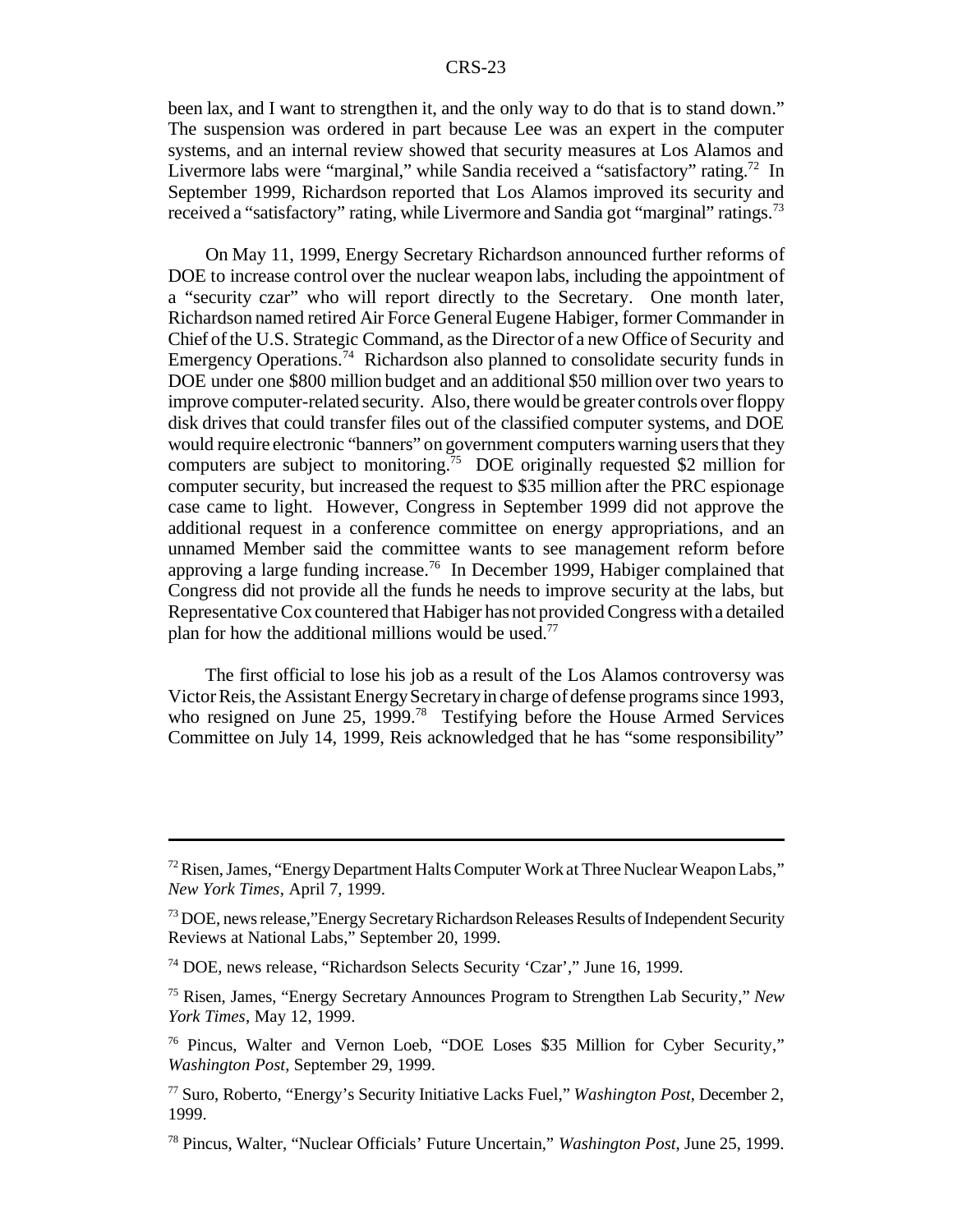for the security problems and he "could have pressed harder" to strengthen security, but asserted that many other officials at DOE and FBI share the blame.<sup>79</sup>

In July 1999, DOE instituted a new policy that requires DOE employees with security clearances to report any "close and continuing contacts" with foreigners from the sensitive countries on DOE's list.<sup>80</sup> Also in July, Richardson issued revised procedures to more closely monitor visits and assignments of foreign nationals to DOE's facilities, as part of implementing PDD-61. Lab directors no longer have authority to grant waivers of DOE securityrequirements, and only the Secretary may approve waivers. Richardson also derided discrimination against Americans of Asian Pacific heritage, saying that the new order only affects foreign citizens, not Americans.<sup>81</sup>

On August 12, 1999, Richardson announced the results of an internal DOE inquirybythe inspector general and ordered that three individuals be disciplined. (See Law Enforcement vs. Security below.)

In October 1999, Richardson decided to narrow the scope of controversial polygraph tests, originally considered for over 5,000 lab employees, so that about 1,000 people working in the most sensitive areas, primarily at the three nuclear weapon laboratories, will be tested. They include nuclear weapon designers, security and counterintelligence officials, employees at nuclear weapon productionplants, and political appointees at DOE headquarters.<sup>82</sup> In December 1999, Richardson narrowed the number to about 800 employees who will have to take the lie-detector test.<sup>83</sup>

On December 10, 1999, as directed by Attorney General Reno, the Justice Department arrested and indictedLee for mishandling classified information – but not for passing secrets to any foreign government. (See Indictment of Wen Ho Lee below.)

On January 7, 2000, Secretary Richardson presented his plan to establish the new NNSA. (See section on new NNSA above.)

Richardson, on January 19, 2000, received the report and recommendations from the Task Force Against Racial Profiling that he had established in June 1999. (See Racial Profiling and Selective Prosecution below.)

 $^{79}$  Pincus, Walter, "Plenty of Blame to Go Around on Spying, DOE's Ex-Arms Chief Says," *Washington Post*, July 15, 1999.

<sup>80</sup> Pincus, Walter and Vernon Loeb, "Isn't It Romantic: Security Rules Exempt One-Night Stands," *Washington Post*, September 2, 1999.

<sup>&</sup>lt;sup>81</sup> DOE, news release, "Richardson Toughens Requirements for Unclassified Foreign Visits and Assignments," July 14, 1999.

<sup>82</sup> Pincus, Walter, "Richardson Cuts Lab Lie Tests Sharply," *Washington Post*, October 16, 1999.

<sup>83</sup> DOE, "DOE Polygraph Implementation Plan Announced," press release, December 13, 1999.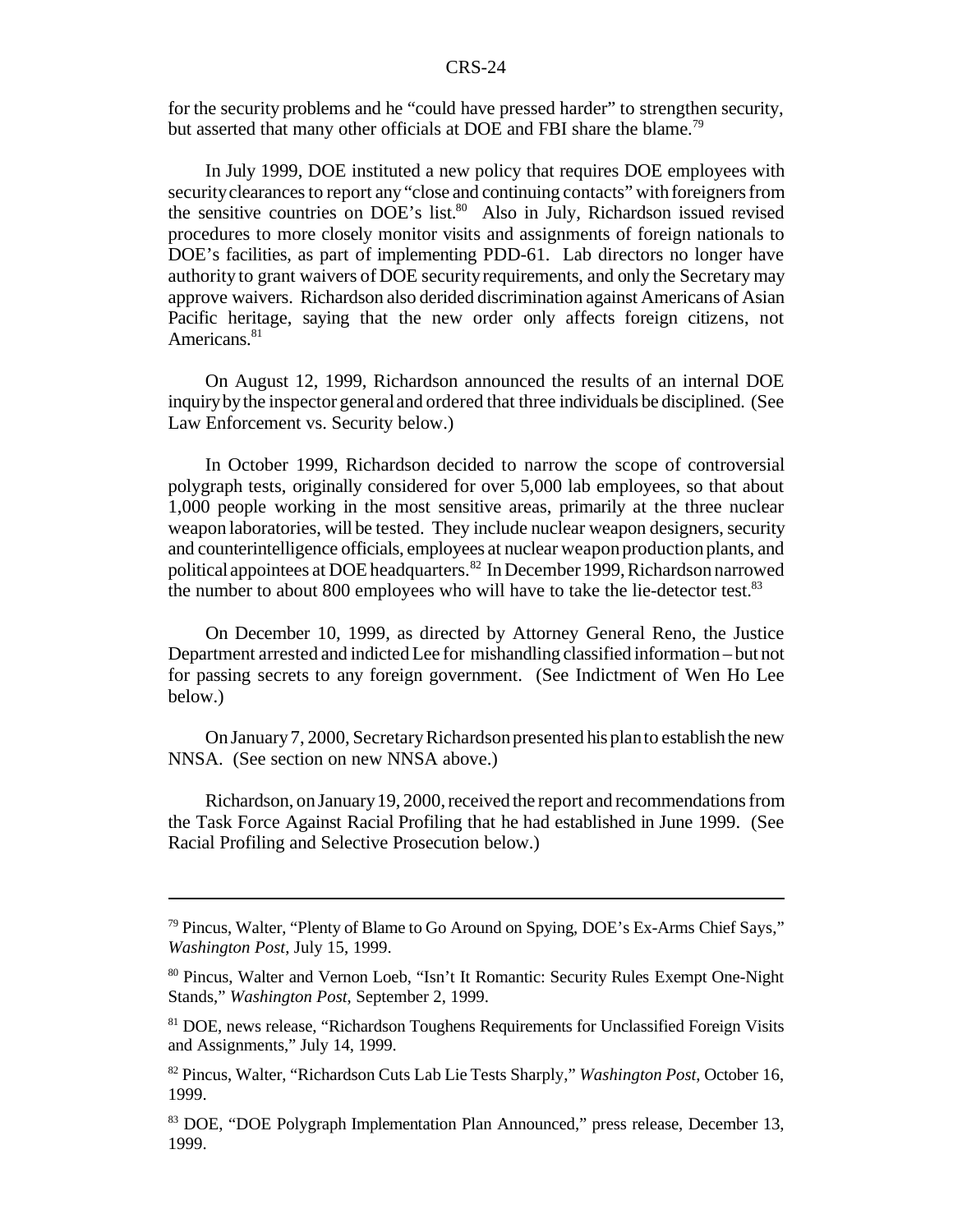On January 25, 2000, Secretary Richardson said that security and counterintelligence have been dramatically improved, including training for 700 computer systems administrators in cyber-security. DOE security czar, Eugene Habiger, said that it is now almost impossible for lab employees to transfer nuclear secrets from classified to unclassified computer systems. $84$  With the tightening of security, however, there are concerns that a worsened scientific environment at the labs has hurt their mission.<sup>85</sup>

As of March 1, 2000, the NNSA began operations. Secretary Richardson directed that about 2,000 DOE employees be realigned to be employees of NNSA.<sup>86</sup>

On May 3, 2000, President Clinton nominated U.S. Air Force General John A. Gordon, Deputy Director of Central Intelligence since November 1997, to be the first Under Secretary for Nuclear Security and administrator of NNSA, a decision announced by Secretary Richardson on March 2, 2000.<sup>87</sup> The Senate confirmed (97-0) the nomination on June 14, 2000. Richardson swore in Gordon on June 28, 2000.

### **Issues about the Response**

**Timeliness and Responsiveness.** Critics have argued that the Clinton Administration was slow to respond to concerns about China and the labs and that DOE officials have resisted reforms for years. They have said that in November 1996, Charles Curtis (Undersecretary and then Deputy Secretary of Energy from February 1994 to April 1997), ordered new security measures (called the Curtis Plan)<sup>88</sup>, but these steps — including requiring background checks again for all foreign visitors were not carried out by the labs nor followed up by DOE officials. They have also voiced concerns about related developments reported in the press, specifically that in April 1997, the FBI recommended changes at the labs, including reinstating background checks on foreign visitors, but the DOE did not implement improvements in counterintelligence until after Bill Richardson became Secretary of Energy (in August 1998). In the spring of 1997, DOE had selected the suspect to head a program to update the computer programming used in the stockpile stewardship program that evaluates the performance of nuclear weapons without testing, and he hired a PRC citizen to assist him.<sup>89</sup> Moreover, some critics have questioned why the President did not issue PDD-61 until February 1998, although the suspicions that

<sup>84</sup>Loeb,Vernon, "Energy Chief Touts Security Upgrades at Nuclear Labs," *Washington Post*, January 26, 2000.

<sup>&</sup>lt;sup>85</sup> Loeb, Vernon, "From Coast to Coast, Fallout From a Probe at California Lab, Tightened Security Too Much for Some," *Washington Post*, December 21, 1999.

<sup>86</sup> Secretary of Energy Richardson, "Memorandum for All Department Employees," March 1, 2000.

<sup>&</sup>lt;sup>87</sup> DOE, "General John A. Gordon Selected to Head National Nuclear Security Administration," March 2, 2000.

<sup>88</sup> Hearing of the Senate Armed Services Committee, April 12, 1999.

<sup>89</sup> Risen, James, "Suspect Scientist Led Key Los Alamos Program," *New York Times*, March 24, 1999.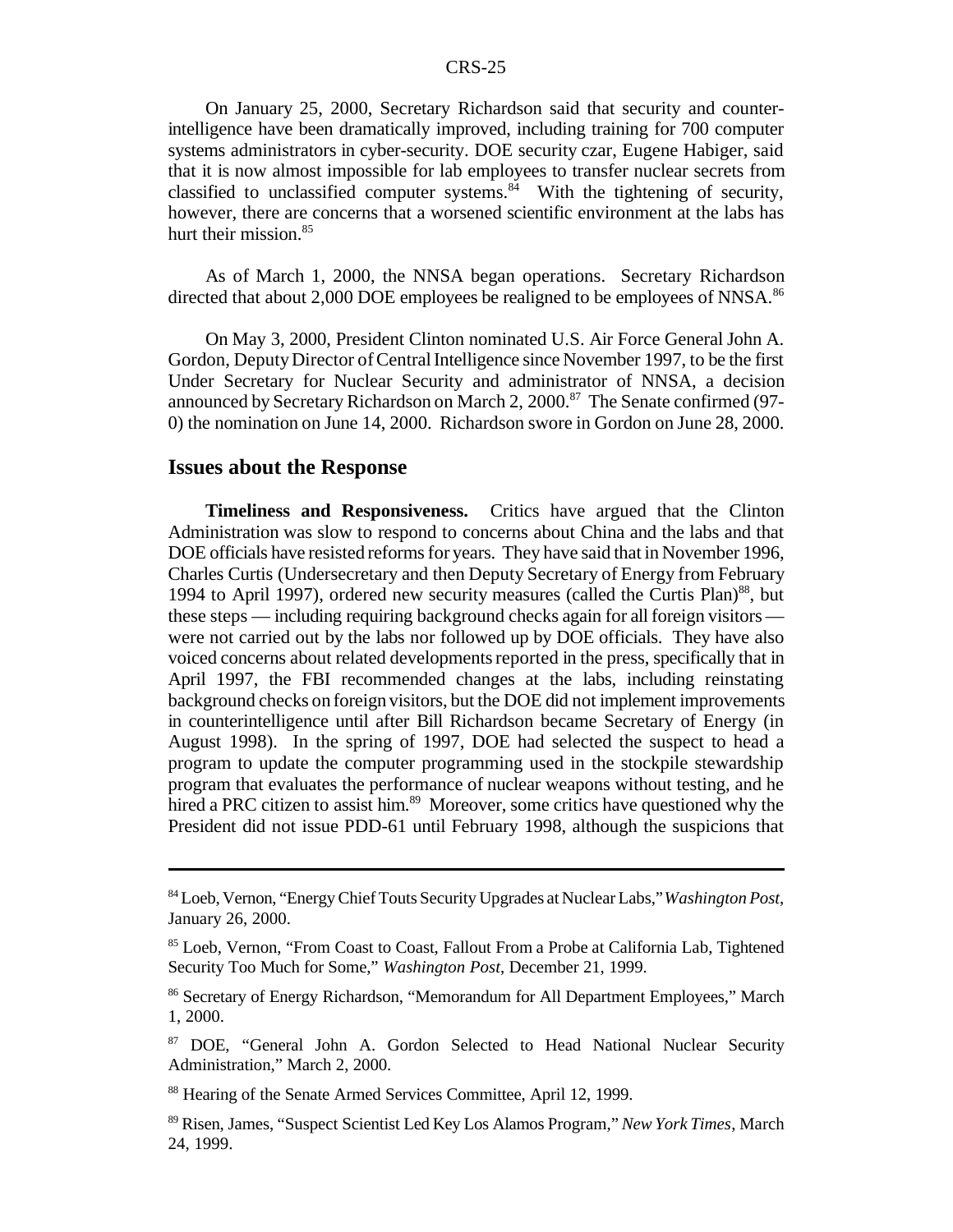China obtained W88 data arose in 1995 and the FBI made recommendations to tighten counterintelligence measures in April  $1997.^{90}$ 

The President's Foreign Intelligence Advisory Board (PFIAB), led by former Senator Rudman, reported in June 1999 that "the speed and sweep of the [Clinton] Administration's ongoing response does not absolve it of its responsibility in years past," and "there is some evidence to raise questions about whether its actions came later than they should have." The PFIAB also noted that "the track record of previous administrations' responses to DOE's problems is mixed."<sup>91</sup>

The PFIAB noted that PDD-61 was issued on February 11, 1998, and after Secretary Richardson was sworn in on August 18, he submitted the action plan to the NSC on November 13. However, the DOE's completed implementation plan was delivered to Secretary Richardson on February 3, 1999 and issued to the labs on March 4. The board said that "we find unacceptable the more than four months that elapsed before DOE advised the National Security Advisor on the actions taken and specific remedies developed to implement the Presidential directive, particularly one so crucial." PFIAB further declared that "the fact that the Secretary's implementation plan was not issued to the labs until more than a year after the PDD was issued tells us **DOE is still unconvinced of Presidential authority** [PFIAB's emphasis]."

On July 2, 1999, House Commerce Committee chairman Tom Bliley and Rep. Fred Upton, chairman of the Oversight and Investigations Subcommittee, issued a joint statement one day after receiving a classified briefing on DOE's May 1999 inspection of security measures at Lawrence Livermore. They said that the briefing had been "delayed repeatedly by Secretary Richardson without any legitimate basis." They stated that the inspection found "serious deficiencies" in the areas of computer security, foreign visitor controls and clearances, and protection of nuclear materials. They also questioned why DOE managers failed to detect deficiencies on their own.<sup>92</sup>

**Law Enforcement vs. Security.** There are additional concerns that the Administration did not act promptly enough or investigated aggressively enough to protect national security, because the prime suspect identified by DOE and the FBI in the W88 case, though not charged with any crime, remained employed at Los Alamos until March 8, 1999. The PFIAB's report stated in June 1999 that "there does not exist today a systematic processto ensure that the competing interestsoflaw enforcement and national security are appropriately balanced."

<sup>&</sup>lt;sup>90</sup> Risen, James and Jeff Gerth, "China Stole Nuclear Secrets From Los Alamos, U.S. Officials Say," *New York Times*, March 6, 1999; David E. Sanger, "Clinton Aides Admit Lapses On Espionage by Chinese," *New York Times*, March 7, 1999; Jeff Gerth, "Nuclear Lapses Known in '96, Aides Now Say," *New York Times*, March 17, 1999; Vernon Loeb and Juliet Eilperin, "GOP Attacks' Impact on China Ties Concerns White House," *Washington Post*, March 17, 1999.

<sup>&</sup>lt;sup>91</sup> President's Foreign Intelligence Advisory Board (PFIAB), Special Investigative Panel, *Science at its Best, Security at its Worst: A Report on Security Problems at the U.S. Department of Energy*, unclassified, June 1999.

 $92$  "Bliley, Upton React to Briefing on Livermore Security Inspection," press release, July 2, 1999.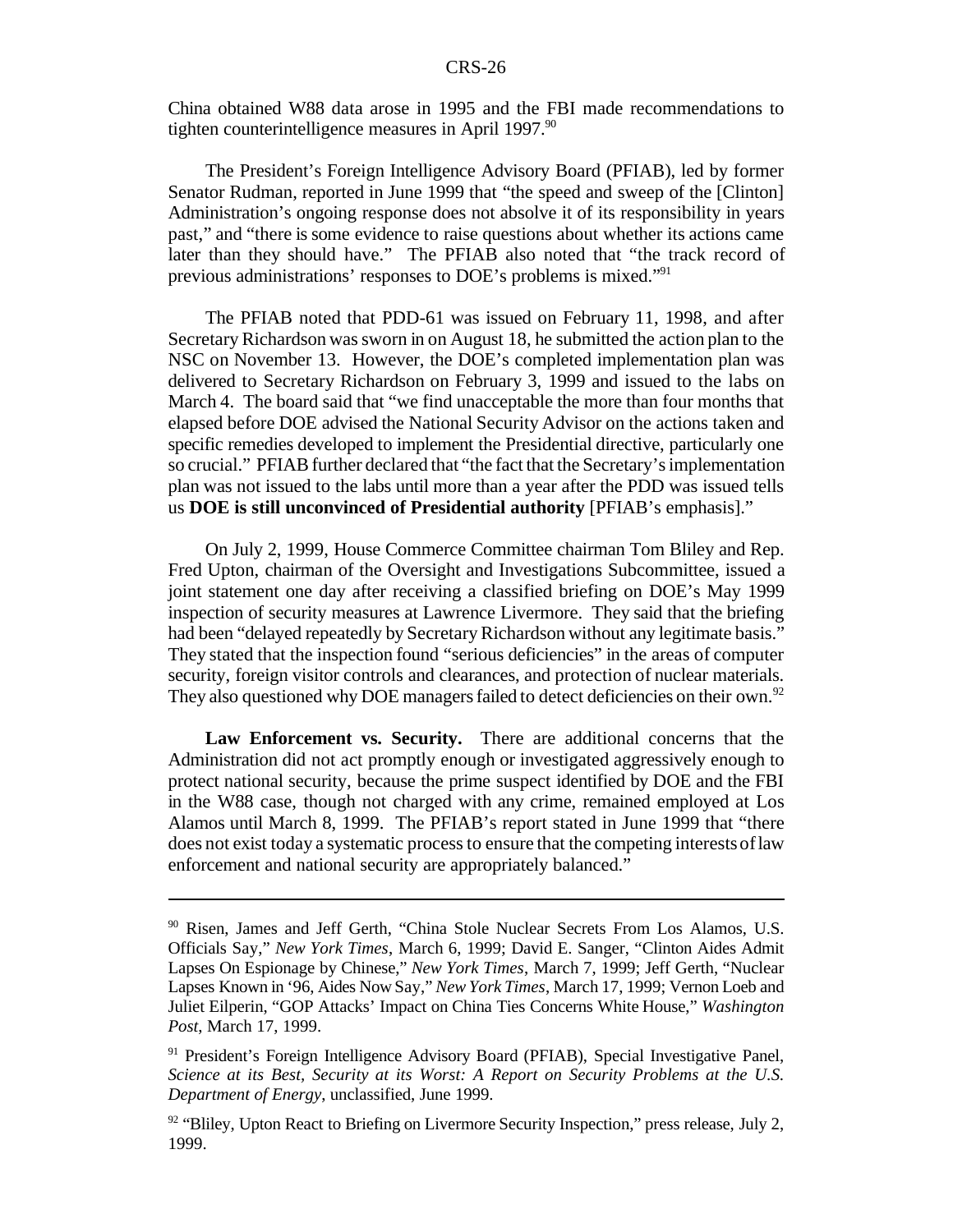Although criminal investigations usually require leaving the suspects in place to obtain evidence and assess damage, the suspect was only required to take polygraph tests in December 1998 (conducted by DOE) and in February 1999 (given by the FBI). DOE did not remove him from access to highly classified information in the X Division until December 1998 $93$  and did not dismiss until March 8, 1999 $^{94}$ , even though the Director of the FBI had informed DOE officials in a meeting on August 12, 1997, that there was not sufficient evidence to warrant keeping the investigation a secret and that denying the suspect continued access to sensitive information may be more important than the FBI's stalled case.<sup>95</sup> In congressional testimony on March 16, 1999, EnergySecretaryRichardsonconfirmed that the FBI began itsinvestigation in 1995, and he asserted that DOE and the FBI have worked "extremely cooperatively." Yet, Secretary Richardson acknowledged concerns when he decided to begin an investigation at DOE to determine how the prime suspect retained his access to classified information and his job.<sup>96</sup>

On August 12, 1999, Richardson announced the results of the internal DOE inquiry by the Inspector General into the espionage investigation. Richardson declared, "there was a total breakdown in the system and there's plenty of blame to go around."<sup>97</sup> He said that "the espionage suspect should have had his job assignment changed to limit his access to classified information much sooner than it was, and cooperation with the FBI should have been stronger." He also announced that of the 19 DOE officials identified by the Inspector General as bearing some responsibility for counterintelligence and security, three employees would be disciplined. News reports identified those three individuals as Sig Hecker, former director of Los Alamos from 1986 to 1997 still employed as a scientist; Robert Vrooman, former head of counterintelligence at Los Alamos serving as a consultant; and Terry Craig, a former counterintelligence team leader working at a different part of the lab. In addition, former secretary Federico Pena, former deputy secretary Elizabeth Moler, and former deputy secretary Victor Reis reportedly would have been subject to disciplinary action if still employed by DOE.<sup>98</sup>

**Wiretaps and Computer Monitoring.** There are also questions about why the FBI did not conduct electronic surveillance of the suspect or search his office and

 $93$  Cox Committee's unclassified report, May 1999, Vol. 1, p. 90.

<sup>94</sup> Pincus, Walter, "Spy Suspect Fired At Los Alamos Lab," *Washington Post*, March 9, 1999.

<sup>&</sup>lt;sup>95</sup> Risen, James and Jeff Gerth, "China Stole Nuclear Secrets from Los Alamos, U.S. Officials Say,"*NewYorkTimes*, March 6, 1999; Testimony of Louis Freeh, Director of the FBI, before the House Appropriations Subcommittee on Commerce, Justice, State, and Judiciary, March 17, 1999.

<sup>96</sup> Risen, James, "U.S. Inquires Why Suspect At Atom Lab Kept Access," *New York Times*, April 23, 1999.

<sup>97</sup> DOE press release, "Richardson Announces Results of Inquiries Related to Espionage Investigation," August 12, 1999.

<sup>98</sup> Loeb, Vernon, "Discipline Urged Against Los Alamos Employees," *Washington Post*, August 13, 1999.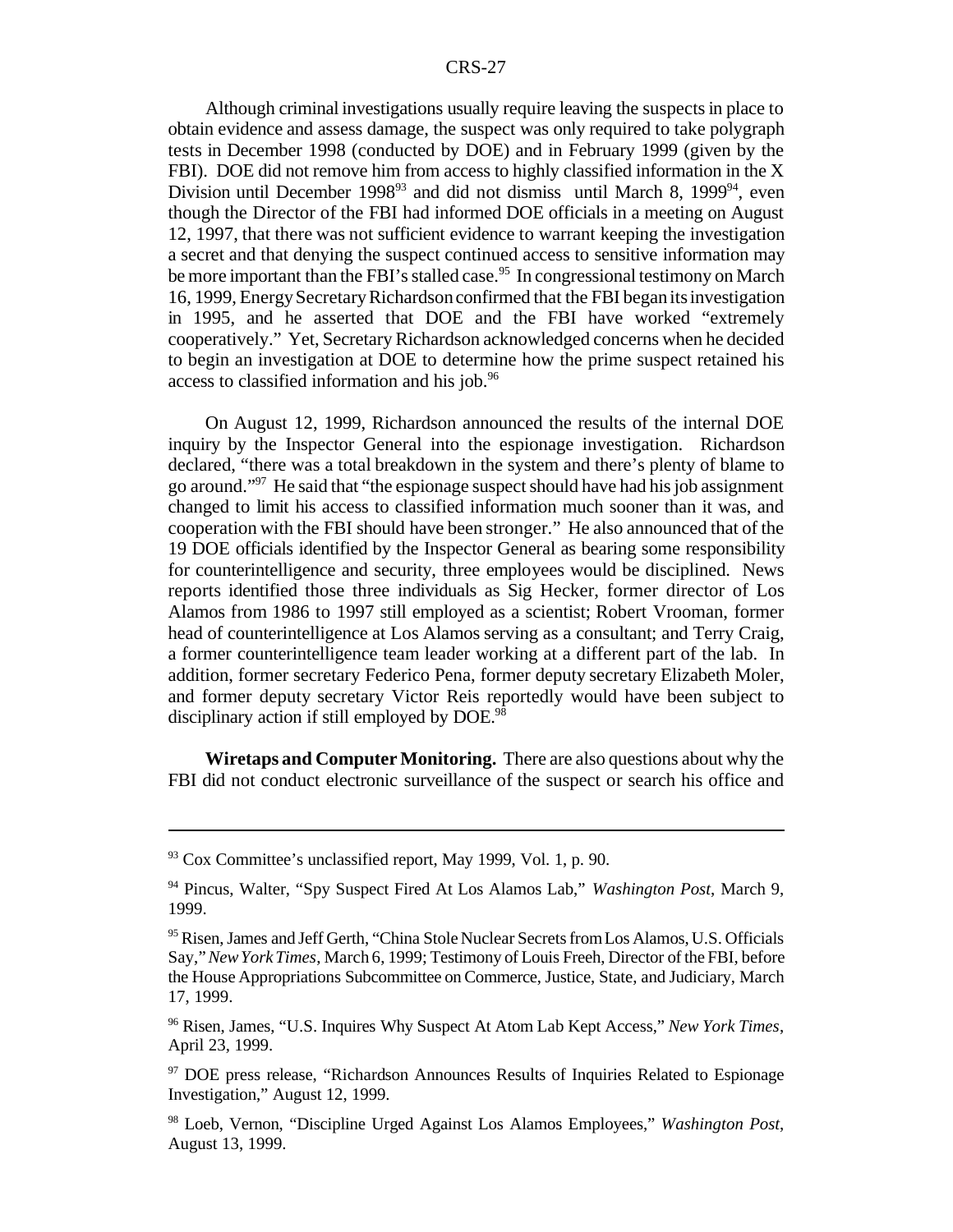home computers earlier. FBI agents began to question him on March 5, 1999<sup>99</sup> and, after he was fired, searched his office, including government computers, in March and his home in April 1999.<sup>100</sup> Some question the Department of Justice's role in not supporting the FBI's requests to electronically monitor him through wiretaps. The FBI said that the Justice Department's Office of Intelligence Policy Review (OIPR) denied the FBI's applications for electronic surveillance, or wiretaps, of the suspect in August 1997 and in December 1998, because there was insufficient evidence that the suspected espionage activity was current. Because the OIPR did not approve the applications, they did not reach the court established under the authority of the Foreign Intelligence Surveillance Act (FISA).

On May 24, 1999, Reno said that the Justice Department has not authorized intrusions in the lives of American citizens "when, as in this case, the standards of the Constitution and the Foreign Intelligence Surveillance Act (FISA) have not been met." She further explained that "although I was not apprised of the details of the case at the time the decision was made, I have reviewed the decision of the OIPR and fully support it." Also, contrary to some reports, the 1997 request for FISA coverage "did not contain a request to search any computer."<sup>101</sup> At a closed hearing of the Senate JudiciaryCommittee on June 8, 1999, Attorney GeneralJanet Reno explained that "the FISA application was legally insufficient to establish probable cause."<sup>102</sup> Among the reasons, she said the request focused on the Lees, while "the elimination of other logical suspects, having the same access and opportunity, did not occur."

The PFIAB said that "the Department of Justice may be applying the FISA in a manner that is too restrictive, particularly in light of the evolution of a very sophisticated counterintelligence threat and the ongoing revolution in information systems." The board also questioned "why the FBI's FISA request did not include a request to monitor or search the subject's workplace computer systems."

However, there are competing concerns about protection of civil liberties. As the *Washington Post* stated, "the Lee case, for example, has been cited as evidence of the need to relax civil liberties protections to make surveillance easier in national security cases. This is a dreadful idea." The *Post* also cautioned that Dr. Lee "is entitled to a presumption of innocence that he has not typically received in public discussions of the matter."<sup>103</sup>

Some are concerned that the lack of monitoring over the prime suspect's computer use may have grave consequences for securing secrets of U.S. nuclear

<sup>99</sup> Risen, James, "U.S. Fires Nuclear Scientist Suspected of Spying for China," *New York Times*, March 9, 1999.

<sup>&</sup>lt;sup>100</sup> Vernon Loeb and Walter Pincus, "FBI Searches Home Of Scientist Suspected Of Spying For China," *Washington Post*, April 11, 1999.

<sup>&</sup>lt;sup>101</sup> Department of Justice, "Statement by Attorney General Janet Reno on the Los Alamos Laboratory Matter," May 24, 1999.

<sup>&</sup>lt;sup>102</sup> On December 21, 1999, the Judiciary Committee released an unclassified transcript of the hearing.

<sup>103</sup> "The Espionage Scandal," *Washington Post*, August 19, 1999.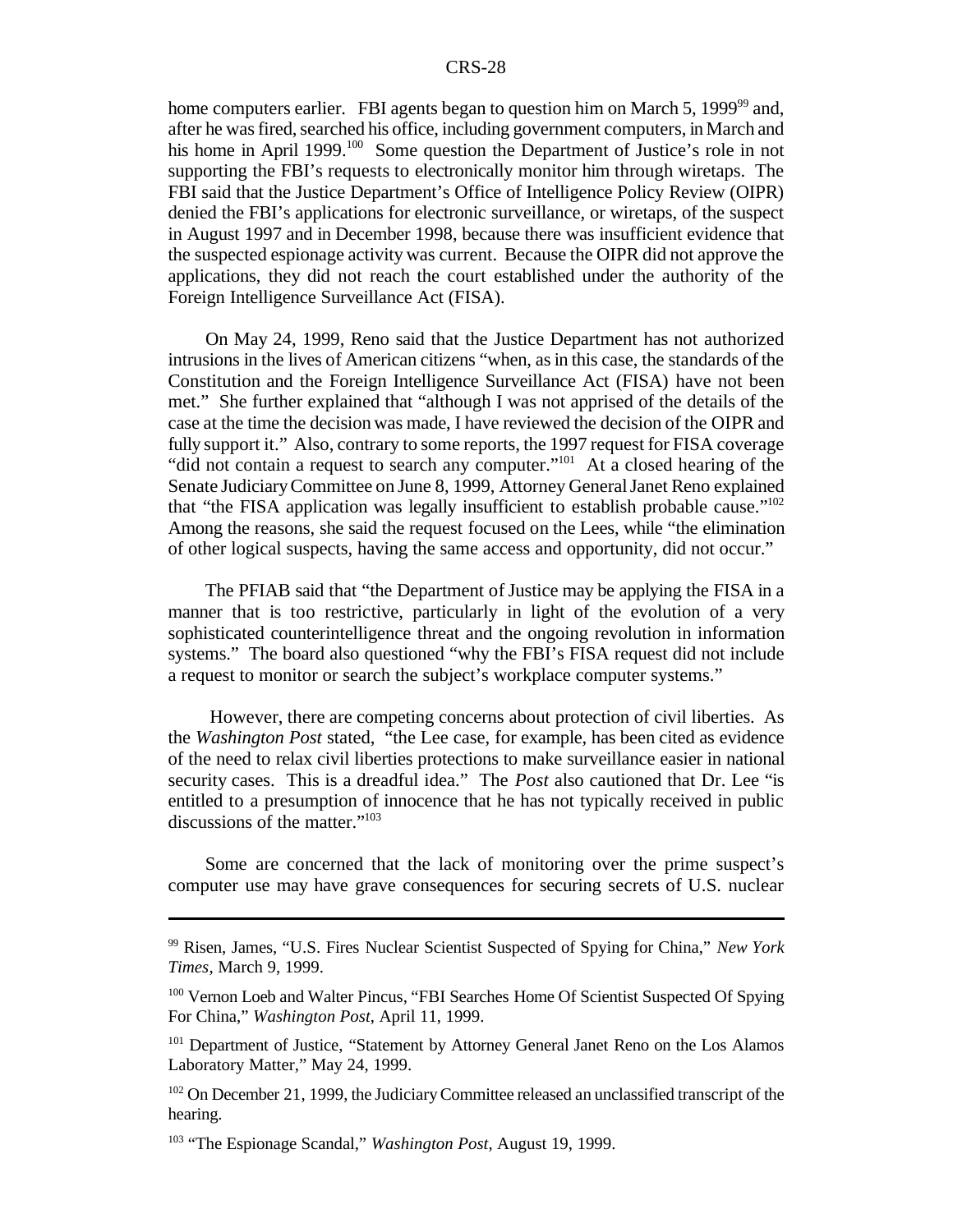weapons. Additional reports have revealed that Secretary Richardson shut down the lab computers on April 2, 1999, because investigators discovered after Lee was fired and after obtaining permission to check his computer in March 1999 that he had carried out a possibly significant compromise of computer security affecting nuclear weapons. The FBI discovered that he had transferred enormous volumes of files containing millions of lines of highly secret computer codes on nuclear weapon designs (called "legacy codes") from a classified computer to an unclassified computer at Los Alamos. Moreover, someone who improperly used a password may have subsequently accessed the files in the unclassified computer.<sup>104</sup> Lee also tried to delete some of the classified files.<sup>105</sup> The FBI says that it was not able to obtain a search warrant to search the computer at Los Alamos earlier, because the labs did not place "banners" warning employees that the computers were outside the protection of privacy rights and subject to government monitoring. However, in May 1999, a report said that Lee, in 1995, had indeed signed a routine waiver giving Los Alamos the right to audit his computer use.<sup>106</sup>

Speaking publicly for the first time in his own defense, Dr. Wen Ho Lee said in a television interview on August 1, 1999, that he is innocent of wrongdoing, he did not disclose nuclear secrets to China or any unauthorized person, and he transferred the files on weapon data to an unclassified computer to protect the information, which is "common practice" at the labs. Lee also said that he has been made a "scapegoat" in the investigation even though he devoted "the best time of my life to this country," because he was the only Asian American working in the X Division, the group in charge of weapon design at Los Alamos.<sup>107</sup> Others have reportedly described the transfer of computer files between classified and unclassified computers at the labs to have been common practice, particularly after the computer network at Los Alamos split into two networks in December 1994.<sup>108</sup>

On August 5, 1999, Senators Thompson and Lieberman of the Governmental Affairs Committee reported on a bipartisan basis how DOE, FBI, and DOJ may have mishandled the investigation, particularly in communications among them.<sup>109</sup>

<sup>104</sup> Risen, James and Jeff Gerth, "U.S. Says Suspect Put Data on Bombs in Unsecure Files," *New York Times*, April 28, 1999.

<sup>105</sup> Loeb, Vernon and Walter Pincus, "Los Alamos Security Breach Confirmed," *Washington Post*, April 29, 1999; James Risen and Jeff Gerth, "China Spy Suspect Reportedly Tried to Hide Evidence," *New York Times*, April 30, 1999.

<sup>106</sup> Risen, James, "Energy Secretary Announces Program to Strengthen Lab Security," *New York Times*, May 12, 1999.

<sup>&</sup>lt;sup>107</sup> CBS, "60 Minutes," August 1, 1999; Robert Pear, "Suspect in Atom Secrets Case Publicly Denies Aiding China," *New York Times*, August 2, 1999.

<sup>108</sup> Carey, Pete, "Intricate System Adds Complexity to Spying Probe; Inner Workings of Weapons Lab May Slow Search for Evidence," *San Jose Mercury News*, June 10, 1999.

<sup>&</sup>lt;sup>109</sup> Senate Governmental Affairs Committee, "Department of Energy, FBI, and Department ofJusticeHandling of the Espionage Investigation into the Compromise of Design Information on the W88 Warhead," August 5, 1999; Walter Pincus, "China Spy Probe Bungled, Panel Finds," *Washington Post*, August 6, 1999.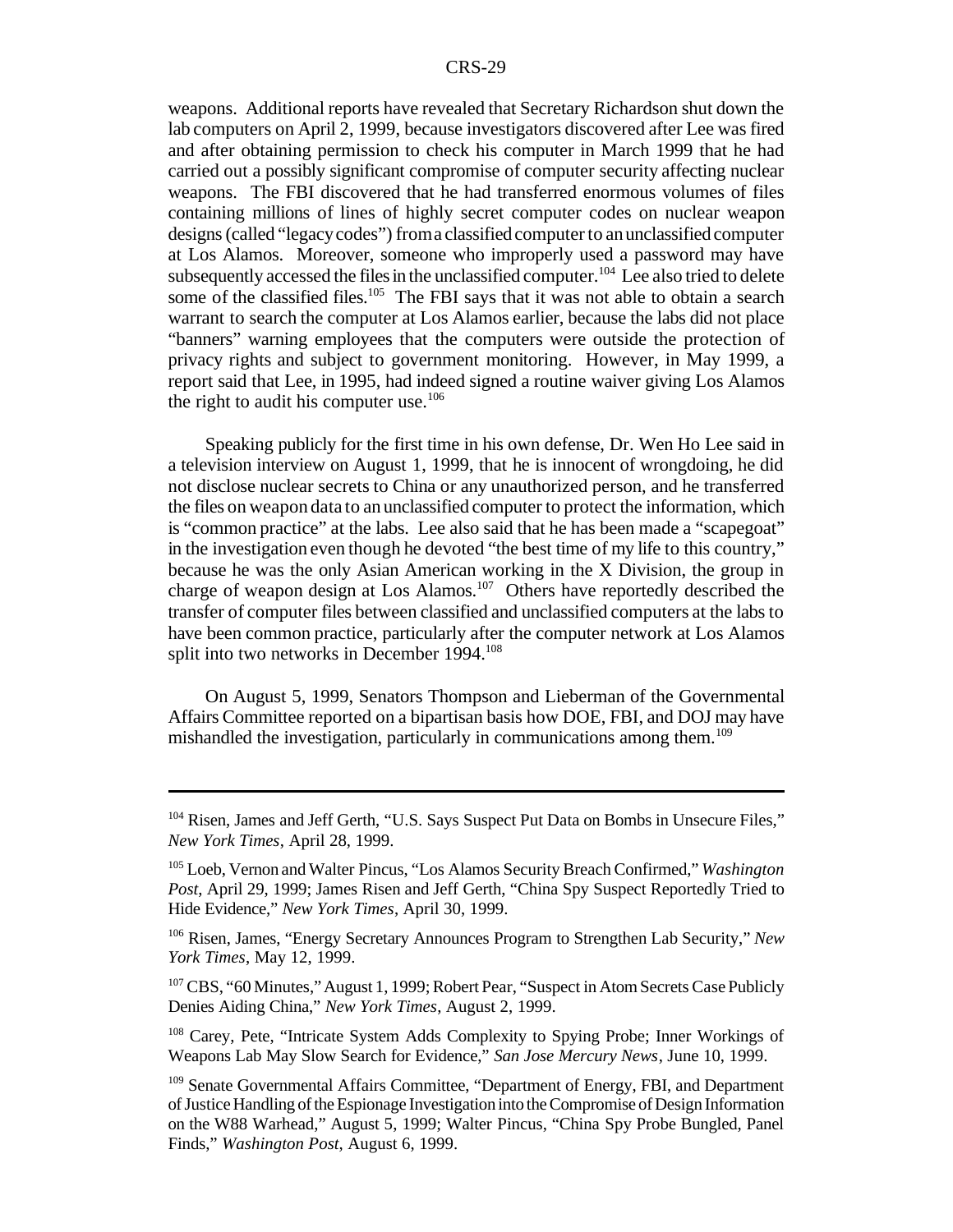In announcing the results of an inquiry by DOE's Inspector General, Richardson confirmed on August 12, 1999, that Lee had signed a computer privacy waiver in April 1995, but a counterintelligence official failed to adequately search lab records and missed the waiver. Thus, the FBI did not know about the waiver until May 1999. Richardson recommended disciplinary action against the official.<sup>110</sup>

On March 8, 2000, Senator Specter, as part of his investigation under the jurisdiction of the Senate Judiciary Subcommittee on Administrative Oversight and the Courts, issued a report critical of the investigations of Wen Ho Lee. The report criticized the FBI's and DOE's investigations as "inept." It also criticized the Department ofJustice and Attorney GeneralJanet Reno for not forwarding the FBI's request for a warrant to the FISA court, despite "ample, if not overwhelming, information to justify the warrant."<sup>111</sup> However, Senator Charles Grassley, chairman ofthe subcommittee, criticized the FBI for not telling Congressthrough most of 1999 that the bureau had found that Lee was not the prime suspect in the espionage case at Los Alamos. Senator Grassley said that he, along with Senators Specter and Torricelli, had asked the General Accounting Office to examine whether a senior FBI official (believed to be Neil Gallagher, head of the National Security Division) had withheld documents from Congress in 1999. (The FBI then asked that the investigation be suspended after Wen Ho Lee's indictment.) Senator Grassley sent a letter to Senator Specter that disputed his report, saying that the evidence against Lee was weak. $112$ 

**Scope of Investigation.** Reports have said that the investigation in the W88 espionage case (originally code-named "Kindred Spirit") prematurely narrowed in on one lab (Los Alamos) and one suspect (Wen Ho Lee). In June 1999, the PFIAB's report criticized the Administration'sinvestigation asfocusing too narrowly "on only one warhead, the W-88, only one category of potential sources — bomb designers at the national labs — and on only a four-year window of opportunity." The investigation, it said, "should have been pursued in a more comprehensive manner."<sup>113</sup> The FBI reportedly had one or two agents to the case in 1996, increased the number of agents to three or four in 1997, and assigned 40 agents by mid-1999.<sup>114</sup>

Acknowledging concerns about how the W88 case was handled, Attorney General Reno said on May 6, 1999, that the Justice Department would establish a panel of FBI agents and federal prosecutors to conduct an internal review of the

<sup>110</sup> DOE, news release, "Richardson Announces Results of Inquiries Related to Espionage Investigation," August 12, 1999.

<sup>&</sup>lt;sup>111</sup> Senator Arlen Specter, "Report on the Investigation of Espionage Allegations Against Dr. Wen Ho Lee," March 8, 2000.

<sup>112</sup> Loeb, Vernon, "GAO Probing Senior FBI Official," *Washington Post*, March 9, 2000.

<sup>113</sup> PFIAB.

<sup>114</sup> Risen James and Jeff Gerth, "U.S. Is Said To Have Known Of China Spy Link in 1995," *New York Times*, June 27, 1999.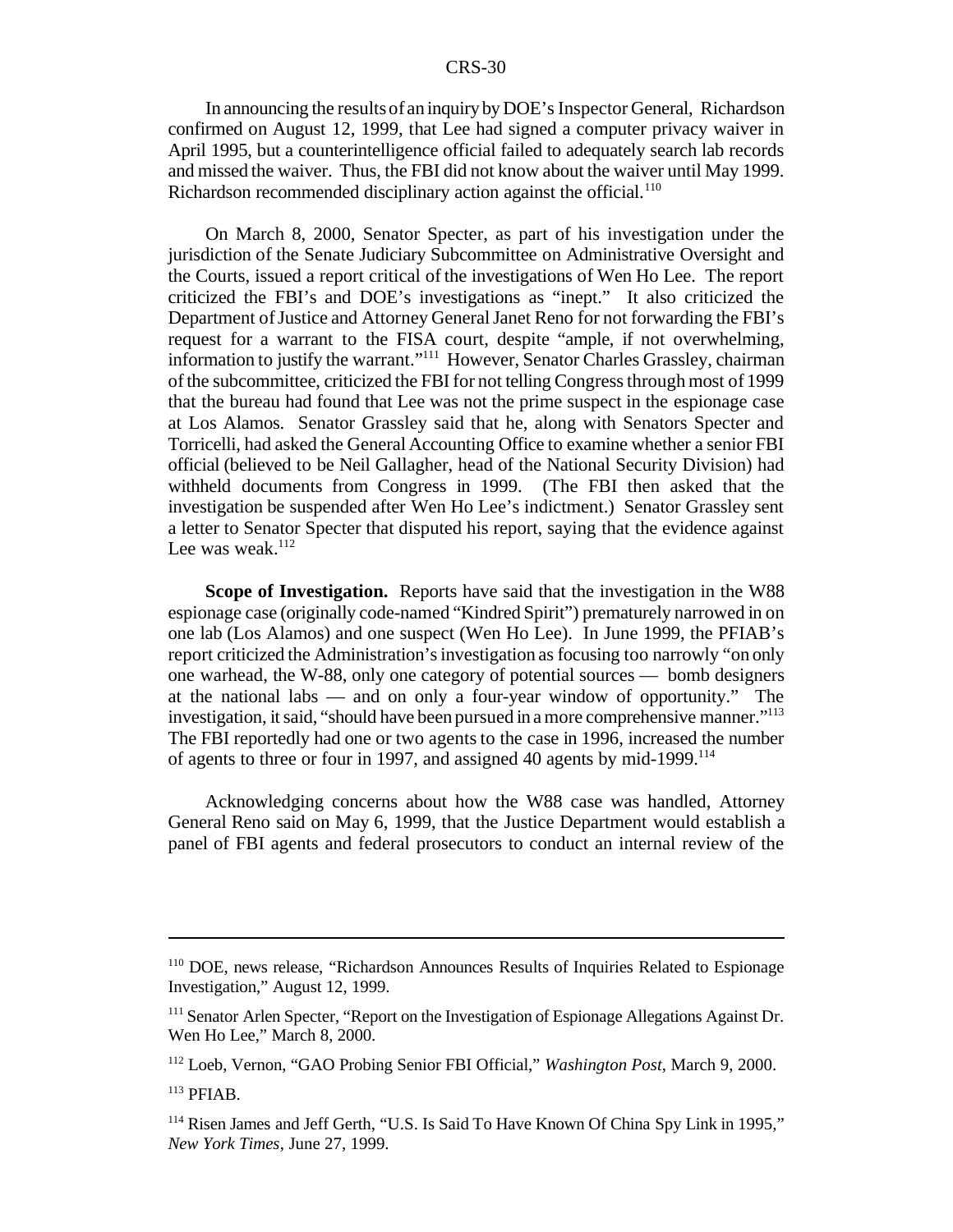investigation of Wen Ho Lee.<sup>115</sup> Then, on September 23, 1999, Attorney General Janet Reno and FBI Director Louis Freeh announced that the government had expanded its investigation to conduct a more thorough examination of evidence and possible alternative sources of information, including military facilities and defense contractors.<sup>116</sup> The FBI reportedly began this expanded espionage investigation in April 1999 and gave it the code-name "Fall-out."<sup>117</sup>

However, a report said that as early as January 1999, two months before Wen Ho Lee's arrest, the FBI had doubted that he was the source of the PRC's information on the W88 nuclear warhead. The FBI's field office in Albuquerque, NM, wrote a memo to headquarters on January 22, 1999, questioning whether Lee was the prime suspect in the W88 case (code-named "Kindred Spirit"), in part because he passed the December 1998 polygraph test. An earlier memo, written on November 19, 1998, fromthe Albuquerque office to headquarters had stated that investigators would look into 10 other people who had been named as potential suspects in DOE's administrative probe. Senator Arlen Specter, however, at whose hearing the documents emerged, dismissed those doubts about Lee being the prime suspect, saying that FBI agents were "thrown off" course by the 1998 polygraph.<sup>118</sup>

ByNovember 1999, the FBI reportedly had acquired new evidence that the PRC acquired information about U.S. nuclear weapons from a facility that assembles those weapons. The evidence apparently stemmed from errors in the PRC intelligence document said to contain a description of the W88 warhead. The errors were then traced to one of the "integrators" of the weapons, possibly including Sandia National Lab, Lockheed Martin Corporation (which runs Sandia), and the Navy.<sup>119</sup>

On May 16, 2000, Attorney General Janet Reno reportedly was briefed on the classified, four-volume report of the Justice Department's internal review of its handling of the original investigation. The review is said to have found that the FBI mishandled the espionage probe, in part because of internal turf wars, by not acting sooner, not committing enough resources sooner, and prematurely focusing on Wen Ho Lee as the only prime suspect. The report is said to state that the government could have discovered Lee's downloading of computer files years earlier, since he had

<sup>115</sup> Walsh, Edward, "Reno Sets Review of `Process' onChina SpyingConcerns," *Washington Post*, May 7, 1999.

<sup>116</sup> Risen, James and David Johnston, "U.S. Will Broaden Investigation of China Nuclear Secrets Case," *New York Times*, September 23, 1999.

<sup>117</sup> Loeb, Vernon, "Spy Probe Raised Doubts," *Washington Post*, March 7, 2000.

<sup>118</sup> Loeb, Vernon, "Spy Probe Raised Doubts," *Washington Post*, March 7, 2000.

<sup>119</sup> Loeb, Vernon and Walter Pincus, "FBI Widens Chinese Espionage Probe," *Washington Post*, November 19, 1999.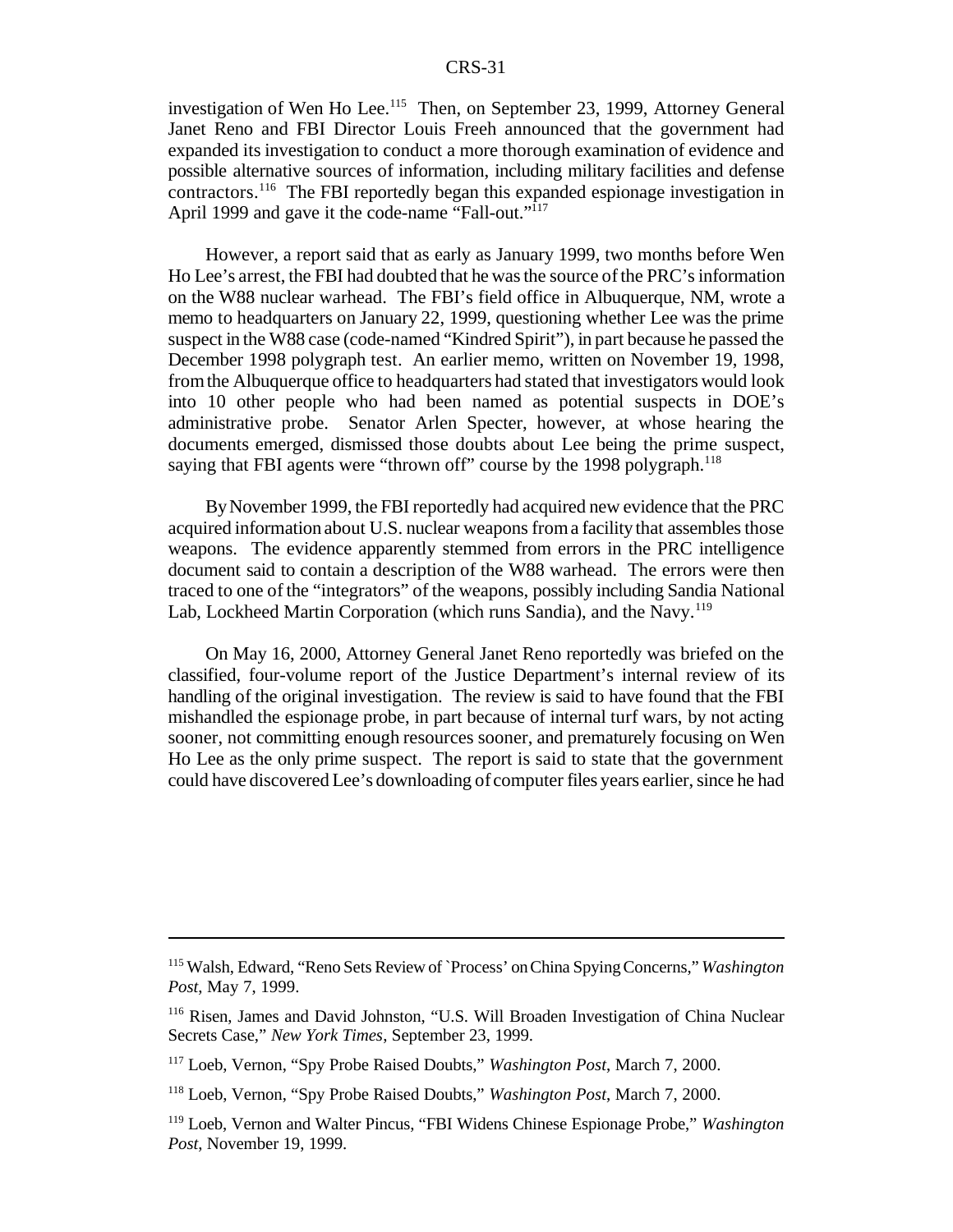signed a privacy waiver and a court order was not required.<sup>120</sup> FBI agents have acknowledged multiple mistakes in the investigation of Wen Ho Lee.<sup>121</sup>

In October 2000, it was reported that the investigation had shifted significantly to examine the Pentagon and itsfacilities and contractors, after intelligence agencies concluded that PRC espionage acquired more classified U.S. missile technology, including that on the heat shield, than nuclear weapon secrets. Difficulties in translating 13,000 pages of secret PRC documents resulted in this delayed finding. The Pentagon then decided to hire  $450$  counter-intelligence experts.<sup>122</sup>

**Indictment of Wen Ho Lee.** Former Los Alamos scientist Wen Ho Lee's criminal case is a result of, but unrelated to, the government's investigation of whether the PRC obtained W88 secrets by espionage (the original probe called "Kindred Spirit" and the expanded investigation called "Fall-out"). By November 1999, the Justice Department reportedly was not planning to charge Lee with espionage, because there was no evidence that he passed nuclear weapon secrets to the PRC.<sup>123</sup> On December 4, 1999, the top law-enforcement, security, and DOE officials held a meeting at the White House on whether to indict the prime suspect. Attorney General Janet Reno, National Security Advisor Sandy Berger, Energy Secretary Bill Richardson, FBI Director Louis Freeh, DCI George Tenet, and U.S. Attorney John Kelly attended.<sup>124</sup>

By December 1999, the FBI completed the specific investigation that focused on Lee's transfers of computer files, which were discovered *after* he was fired in March 1999 and FBI agents searched his home in April 1999. The case was presented to a federal grand jury in Albuquerque, N.M. On December 10, 1999, as directed by Attorney General Reno, the Justice Department arrested and indicted Lee for allegedly "mishandling classified information" – but not for passing secrets to any foreign government(s).<sup>125</sup> Lee was charged with violations of the Atomic Energy Act, including unlawful acquisition and removal of Restricted Data, $126$  that carry a

<sup>120</sup> Vise, David A. and Vernon Loeb, "Justice Study Faults FBI in Spy Case," *Washington Post*, May 19, 2000.

 $121$  Cohen P. Laurie and David S. Cloud, "How Federal Agents Bungled the Spy Case Against Lee," *Wall Street Journal*, December 8, 2000.

<sup>&</sup>lt;sup>122</sup> Pincus, Walter and Vernon Loeb, "China Spy Probe Shifts to Missiles," *Washington Post*, October 19, 2000; "Pentagon to Add 450 Experts to Protect Defense Secrets," October 27, 2000.

<sup>123</sup> Pincus, Walter, "U.S. Near Decision on Indicting Lee in Los Alamos Case," *Washington Post*, November 5, 1999.

<sup>&</sup>lt;sup>124</sup> Risen, James and David Johnston, "Decision Nears on the Fate of Ex-Los Alamos Scientist," *New York Times*, December 8, 1999.

<sup>&</sup>lt;sup>125</sup> Department of Justice, U.S. Attorney John J. Kelly, District of New Mexico, news release, "Wen Ho Lee Indicted for Violating the Atomic Energy Act of 1954 and for Unlawful Gathering and Retention of National Defense Information," December 10, 1999.

 $126$  Restricted Data means data concerning: 1) the design, manufacture, or utilization of atomic (continued...)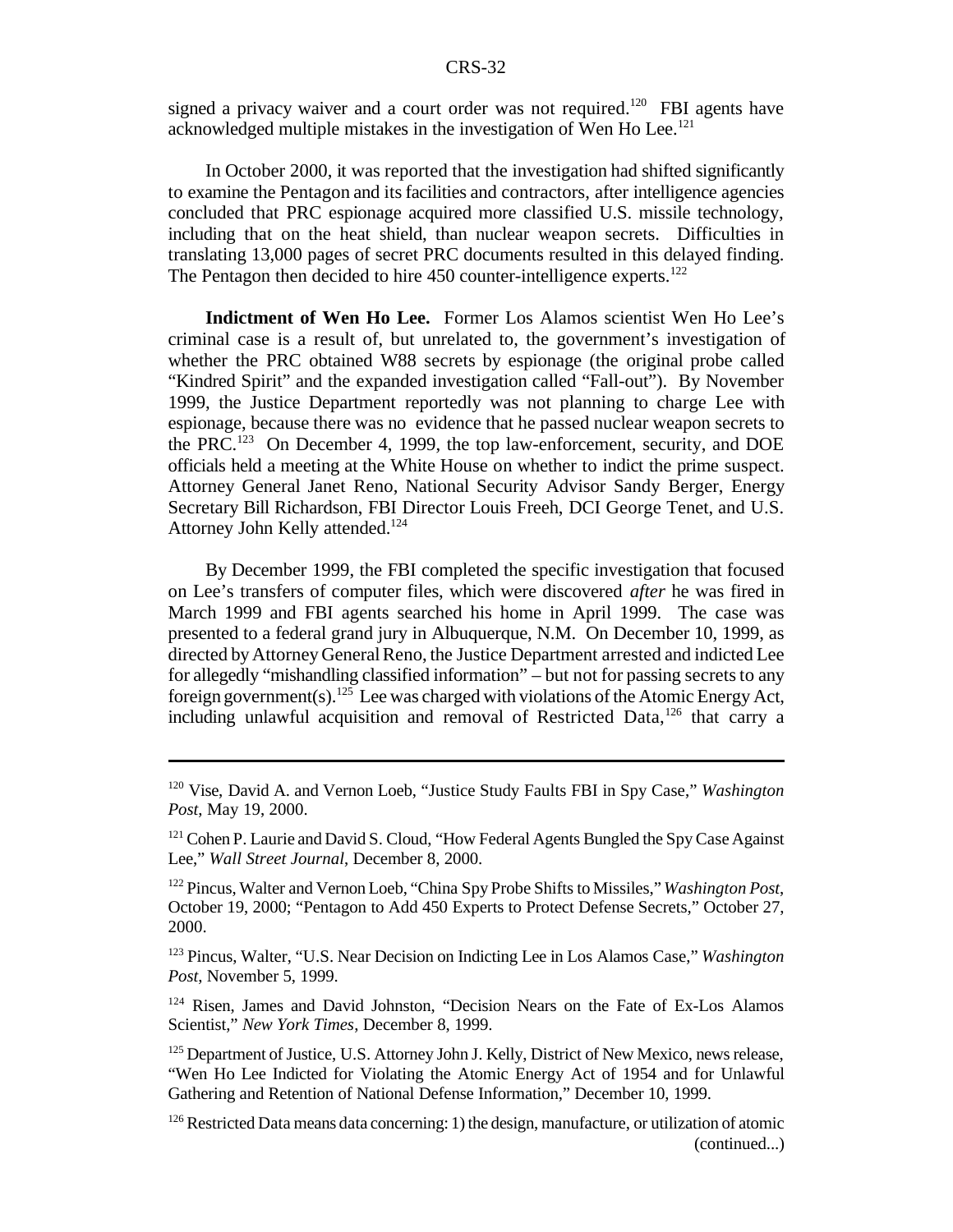maximum penalty of life imprisonment.<sup>127</sup> The charges included the "intent to injure" the United States" or "to secure an advantage to any foreign nation." Furthermore, Lee was charged with violations of the Federal Espionage Act, including unlawful gathering and retentionofnationaldefense information, that carrya maximumpenalty of imprisonment for ten years.<sup>128</sup>

Specifically, the 59-count indictment alleged that Lee knowingly downloaded and removed from Los Alamos extensive "classified files" relating to the design, manufacture, and testing of nuclear weapons. The investigation, which included holding over 1,000 interviews and searching more than 1,000,000 computer files, found that Lee transferred classified files to 10 portable computer tapes and that seven of the tapes were unaccounted for. The government charges that Lee, in 1993 and 1994, transferred Restricted Data on nuclear weapon research, design, construction, and testing from the classified computer system to an unsecure computer at Los Alamos, and then later downloaded the files to nine tapes. As recently as 1997, Lee allegedly downloaded current nuclear weapon design codes and other data directly to a  $10<sup>th</sup>$  tape. These simulation codes are used to compare computer calculations with actual nuclear test data.

Four hours before the indictment, Lee's lawyer faxed a letter to the U.S. Attorney, saying that Lee wanted to take another polygraph and to provide "credible and verifiable" information to show that "at no time did he mishandle those tapes in question and to confirm that he did not provide those tapes to any third party."<sup>129</sup>

At a hearing in Albuquerque, N.M., on December 13, 1999, Wen Ho Lee pleaded not guilty to the charges. Without elaboration, his defense attorneys maintained that the seven tapes had been destroyed and that there is no evidence that Lee has the tapes or has disclosed or attempted to disclose the tapes. Lee was ordered to be held in jail without bail, until histrial, despite his attorneys' offer to post \$100,000 bond and place Lee on electronic surveillance at his home.<sup>130</sup> Lee was then held in solitary confinement, placed in shackles for a significant time period, and denied outdoor exercise. Lee's trial was set to begin on November 6, 2000.

Meanwhile, on December 20, 1999, Wen Ho Lee and his wife filed a lawsuit against the Departments of Energy and Justice and the FBI for alleged violations of the Privacy Act of 1974. The Lees charge that, since at least early 1999, the government has made numerous intentional, unauthorized disclosures about them,

 $126$  (...continued)

weapons; 2) production of special nuclear material; or 3) the use of special nuclear material in the production of energy.

<sup>127</sup> 42 USCS § 2275 and § 2276.

<sup>128</sup> 18 USCS § 793 (c) and § 793(e).

<sup>129</sup> Loeb, Vernon, "Physicist is Indicted in Nuclear Spy Probe," *Washington Post*, December 11, 1999.

<sup>&</sup>lt;sup>130</sup> Berthelsen, Christian, "Nuclear-Weapons Scientist Pleads Not Guilty; Held Without Bail," *New York Times*, December 14, 1999.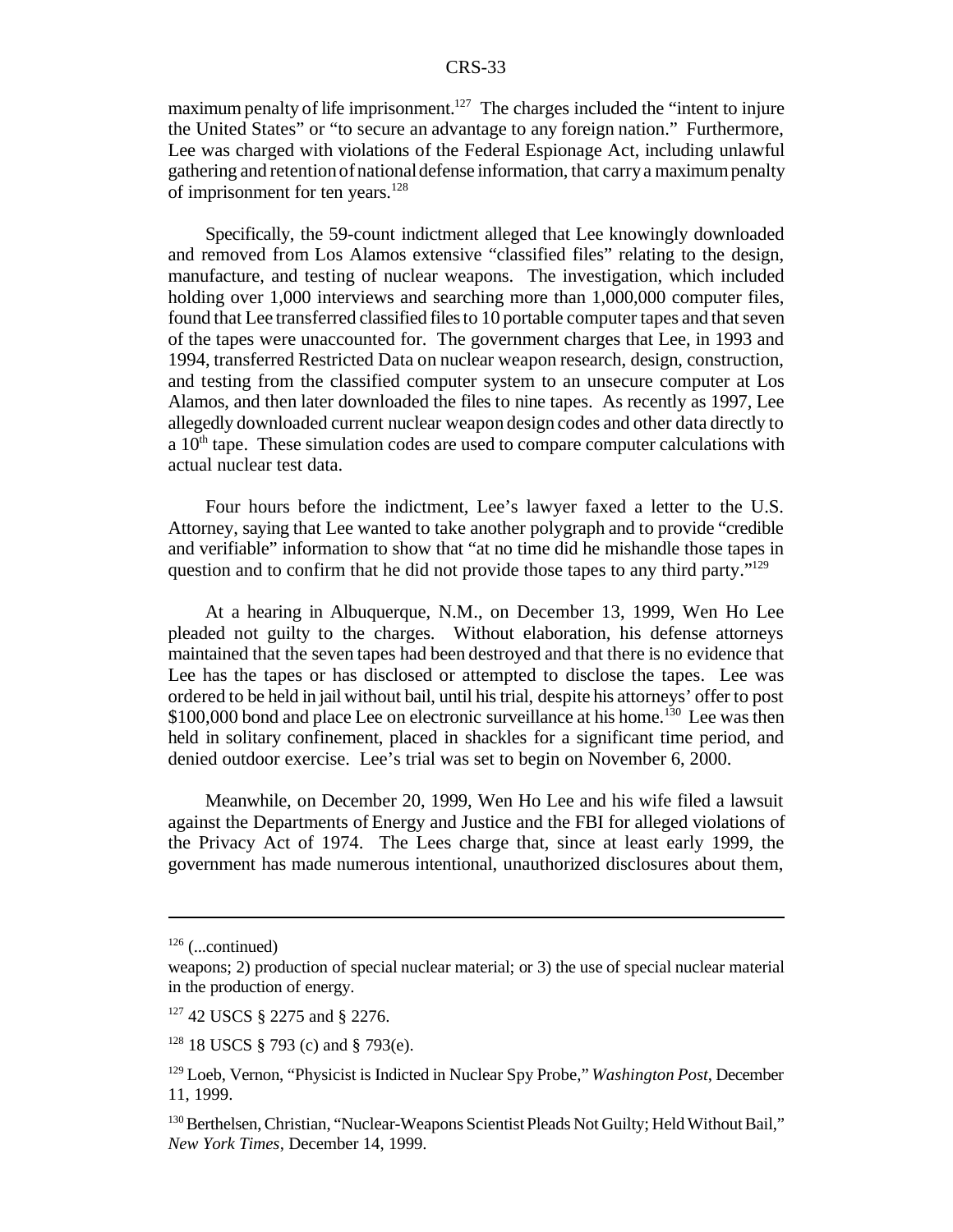causing them to be unfairly and inaccurately portrayed in the media as PRC spies.<sup>131</sup> After being freed under a plea agreement in September 2000, Lee'slawyersindicated that he intends to continue the civil lawsuit. $132$ 

In April 2000, Lee's attorney revealed that, in 1999, only *after* Lee wasfired, the government re-assigned a higher security classification to the computer files containing nuclear secrets that Lee is charged with downloading. At the time that Lee downloaded the files, they were not classified information, but considered "protect as restricted data (PARD)," a category of security assigned to voluminous and changing scientific data, not a securityclassification of Secret or Confidential, asthe indictment charged. Both sides are said to agree that the government had changed this classification after the downloading, as shown in the prosecution's evidence. While Lee's defense attorney argued that the indictment was "deceptive," the Justice Department maintained that Lee took the "crown jewels" of U.S. nuclear weapon secrets. Lee's lawyers also found that PARD's security ranking was five on a scale of nine, the highest being secret restricted data.<sup>133</sup>

There is another theory, that if Wen Ho Lee provided U.S. nuclear weapon information to a third-party, it was not to the PRC, but to Taiwan, where he was born.<sup>134</sup> In 1998, after having allegedly downloaded files to portable computer tapes in 1993, 1994, and 1997, Lee reportedly worked in Taiwan as a consultant to the Chung Shan Institute of Science and Technology, which conducts military research and development. During a visit to Taiwan in December 1998, Lee is said to have dialed up the main computer at Los Alamos and used his password to access the classified nuclear files he had downloaded. Lee's trips to Taiwan were approved at Los Alamos.<sup>135</sup> Lee's defense team requested, in May 2000, that the prosecution name the foreign nation(s) that Lee allegedly sought to help, saying that it was unfair of the government not to name the countries in charging Lee.<sup>136</sup> The federal judge in New Mexico then ordered the prosecution to disclose the foreign nation(s) by July 5, 2000.<sup>137</sup> On that date, the U.S. Attorney filed a document that named eight foreign governments that Lee may have sought to help in downloading the nuclear data. Those places named are: the PRC, Taiwan, Australia, France, Germany, Hong Kong,

<sup>&</sup>lt;sup>131</sup> "Family of Dr. Wen Ho Lee Announces Filing of Privacy Act Lawsuit Against the Department of Justice, the FBI, and the Department of Energy," news release, December 20, 1999.

<sup>&</sup>lt;sup>132</sup> Loeb, Vernon, "Lee Will Pursue Suit for Breach of Privacy," *Washington Post*, September 15, 2000.

<sup>133</sup> Broad, William J., "Files in Question in Los Alamos Case Were Reclassified," *New York Times*, April 15, 2000.

<sup>&</sup>lt;sup>134</sup> Taiwan has been included on the DOE's list of sensitive countries.

<sup>135</sup> Pincus, Walter, "Lee's Links to Taiwan Scrutinized," *Washington Post*, Dec. 31, 1999.

<sup>136</sup> Benke, Richard, "Defense Challenges Government's Refusal to Name Foreign Country," *Associated Press*, May 30, 2000.

<sup>&</sup>lt;sup>137</sup> Pincus, Walter and Vernon Loeb, "U.S. Told to Name Nations That Lee Would Have Aided," *Washington Post*, June 27, 2000.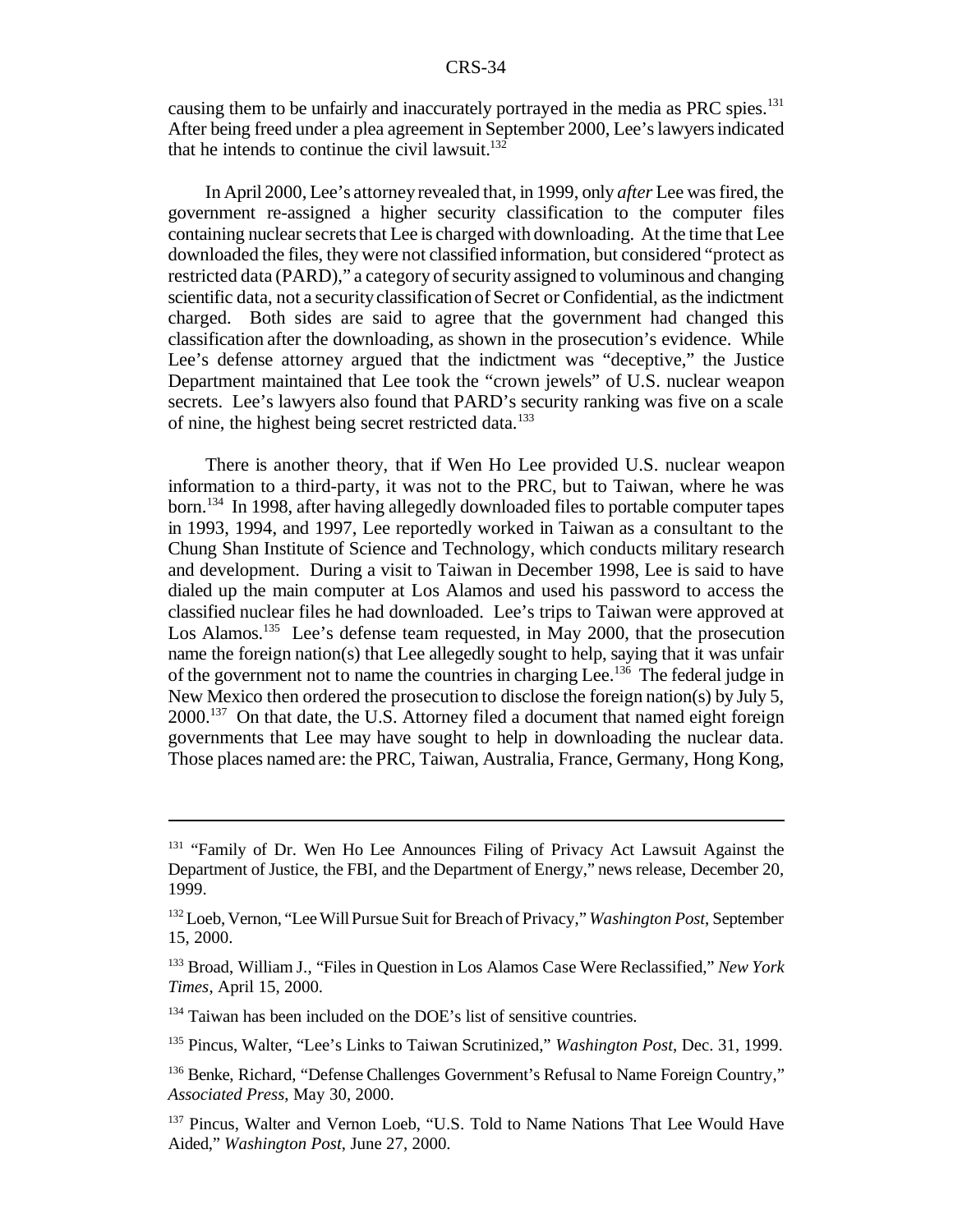Singapore, and Switzerland, places(except forthe PRC) where Lee had expressed an interest in applying for work in 1993, when he feared losing his job at Los Alamos.<sup>138</sup>

Another issue for the Administration and the prosecution was how much of the classified information to release as evidence. Secretary Richardson was responsible for part of the decision, based on recommendations from his new security czar.<sup>139</sup> On August 1, 2000, U.S. District Judge James Parker ruled in favor of Lee's defense, requiring that the government publicly explain to a jury the nuclear secrets Lee allegedly downloaded, including any flaws in the tapes (which would not help any possible recipients of the information).<sup>140</sup>

In August 2000, a dramatic turn of public events began, favoring Lee's defense and his release. At a hearing to secure release for Lee on August 16-18, 2000, a top nuclear weapons expert, John Richter, countered the prosecution's case, testifying that 99 percent ofthe information that Lee downloaded were publicly available. Also according to Richter, even if a foreign government obtained the information, there would be no "deleterious effect" on U.S. national security, because other governments cannot build the sophisticated U.S. nuclear warheads based on computer simulation codes downloaded by Lee. Richter testified that the "crown jewels" of U.S. nuclear weapons secrets are not the simulation codesthat Lee downloaded, but the data from over 1,000 nuclear tests. Richter also conceded to wanting Lee acquitted and that a foreign power could use the codes to help design nuclear weapons, although not a complete design. At the same hearing, Lee's defense attorneys also argued that FBI Special Agent Robert Messemer gave false testimony about Lee's alleged deception at the first hearing on his bail in December 1999. Messemer admitted that he gave inaccurate testimony, an "honest mistake," and that Lee did not lie to a colleague (Kuok-Mee Ling) about writing a "resume," but Messemersaid that the error was not meant to mislead the court.<sup>141</sup>

The hearing produced a major victory for Lee's defense on August 24, 2000, when U.S. District Judge James Parker reversed his decision from eight months earlier and ruled that Lee may be released on bail to be kept under strict supervision at home. Judge Parker's ruled that the government's argument to keep Lee in jail "no longer has the requisite clarity and persuasive character."<sup>142</sup> Family, neighbors, and friends planned a reception for Lee but had to repeatedly postpone it.

<sup>138</sup> Loeb, Vernon and Walter Pincus, "Lee May Have Shared Copied Data with 8 Nations, U.S. Says," *Washington Post*, July 7, 2000.

<sup>139</sup> Risen, James, "Security of Los Alamos Data Could Delay Trial U.S. Says," *New York Times*, August 7, 1999.

<sup>140</sup> Pincus, Walter, "U.S. Judge Rules for Lee On Nuclear Data Issue," *Washington Post*, August 3, 2000.

<sup>141</sup> Loeb, Vernon, "Nuclear Weapons Expert Urges Bail for Lee," *Washington Post*, August 17, 2000; Vernon Loeb and Walter Pincus, "Judge: Lee Can Be Freed on Bail," *Washington Post*, August 25, 2000.

<sup>142</sup> Loeb, Vernon and Walter Pincus, "Judge: Lee Can Be Freed on Bail," *Washington Post*, August 25, 2000; Order of U.S. District Judge, August 24, 2000.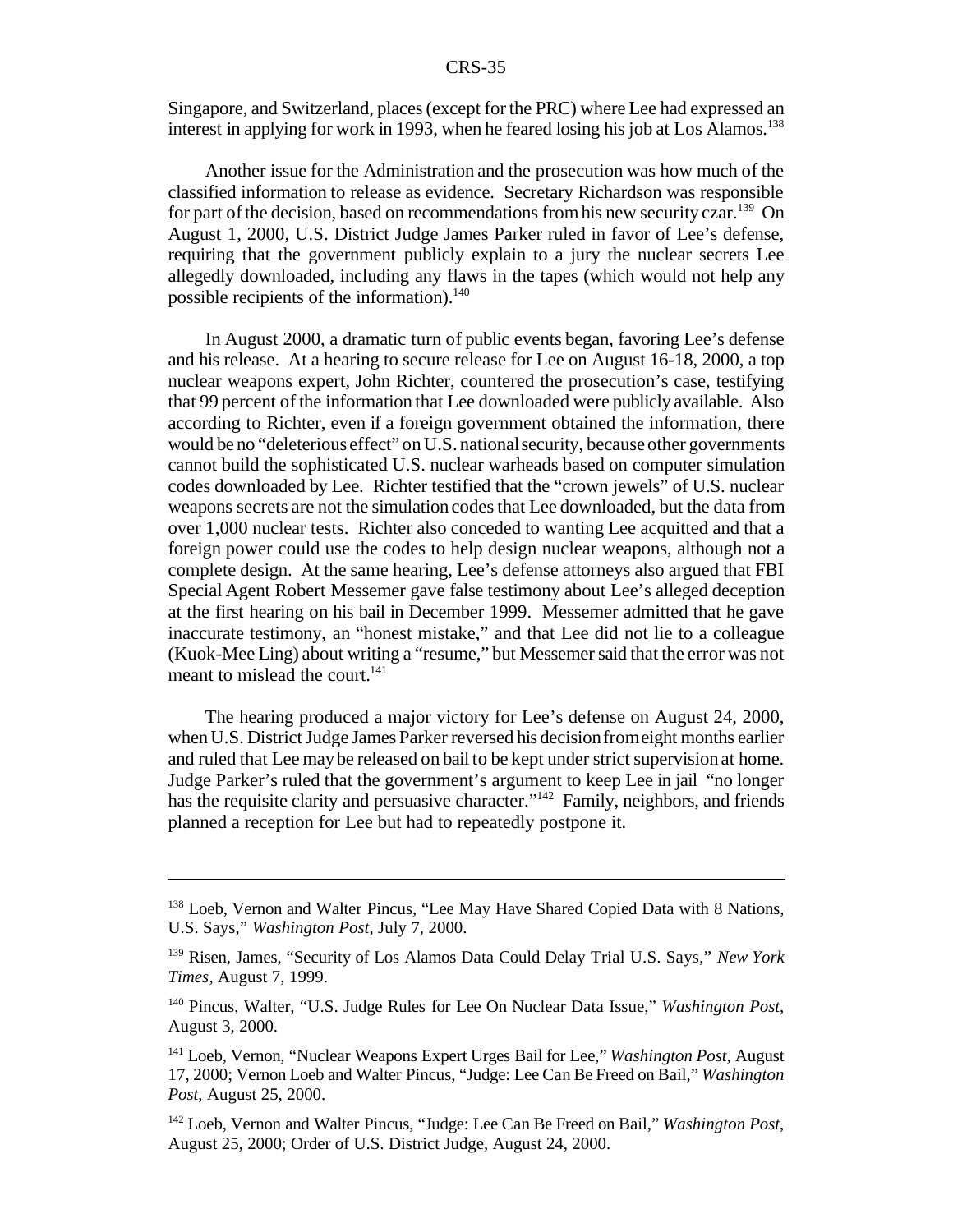After a hearing on August 29, 2000, on the conditions of Lee's release, the judge ruled that Lee can be released on \$1 million bail and with tight restrictions at home, with a three-day stay for the prosecution to search his house, consult with the Justice Department, and prepare for a possible appeal. The restraints would include electronic monitoring of Lee, surveillance of his phone calls and mail, and restrictions on visitors, including his daughter and son. However, the government argued, unsuccessfully, that restrictions should also cover Lee's communications with his wife, Sylvia.<sup>143</sup> Lee's family and friends had offered over \$2 million in assets for bail.

In an opinion, dated August 31, 2000, Judge Parker discussed at length new revelations in the case that warranted his granting of release on bail after over eight months. He said, "while the nature of the offenses is still serious and of grave concern, new light has been cast on the circumstances under which Dr. Lee took the information, making them seem somewhat less troubling than they appeared to be in December." He noted, among many points, that top weapons designers testified that the information Lee downloaded is less sensitive than previously described; that FBI Agent Robert Messemer "testified falsely or inaccurately" in December 1999 about Lee; that the government has an alternative, less sinister, theory that Lee sought to enhance prospects for employment abroad; that the government never presented direct evidence that Lee intended to harm the United States; that family, friends, and colleagues supported Lee's character; and that what the government had described as the "crown jewels" of the U.S. nuclear weapons program "no longer is so clearly deserving of that label."<sup>144</sup>

Meanwhile, several groups of scientists wrote to express concerns about what they considered unfair treatment of Lee. For example, on August 31, 2000, the National Academy of Sciences, National Academy of Engineering, and the Institute of Medicine wrote to Attorney General Janet Reno expressing concerns that Lee "appears to be a victim of unjust treatment" and "the handling of his case reflects poorly on the U.S. justice system."<sup>145</sup>

Then, very shortly before Lee'sscheduled release on bail on September 1, 2000, the  $10<sup>th</sup>$  U.S. Circuit Court of Appeals ordered a temporary stay of Lee's release, pending a hearing. Soon after, the U.S. Attorney filed a formal request, saying that Lee's release would pose "an unprecedented risk of danger to national security."<sup>146</sup>

**Lee's Plea Agreement.** Then, on September 10, 2000, the prosecution and defense revealed that they had negotiated a plea agreement, under which Lee would

<sup>143</sup> Vernon Loeb and Walter Pincus, "Lee Could be Freed on Bail Friday," *Washington Post*, August 30, 2000.

<sup>144</sup> Walter Pincus and Vernon Loeb, "Judge Questions Nuclear Case," *Washington Post*, September 6, 2000; U.S. District Judge James Parker, Memorandum Opinion, August 31, 2000.

<sup>&</sup>lt;sup>145</sup> National Academy of Sciences, National Academy of Engineering, and Institute of Medicine, open letter to the U.S. Attorney General, August 31, 2000.

<sup>146</sup> Vernon Loeb, "At Last Minute, U.S.CourtBars Lee'sReleaseonBail," *Washington Post*, September 2, 2000.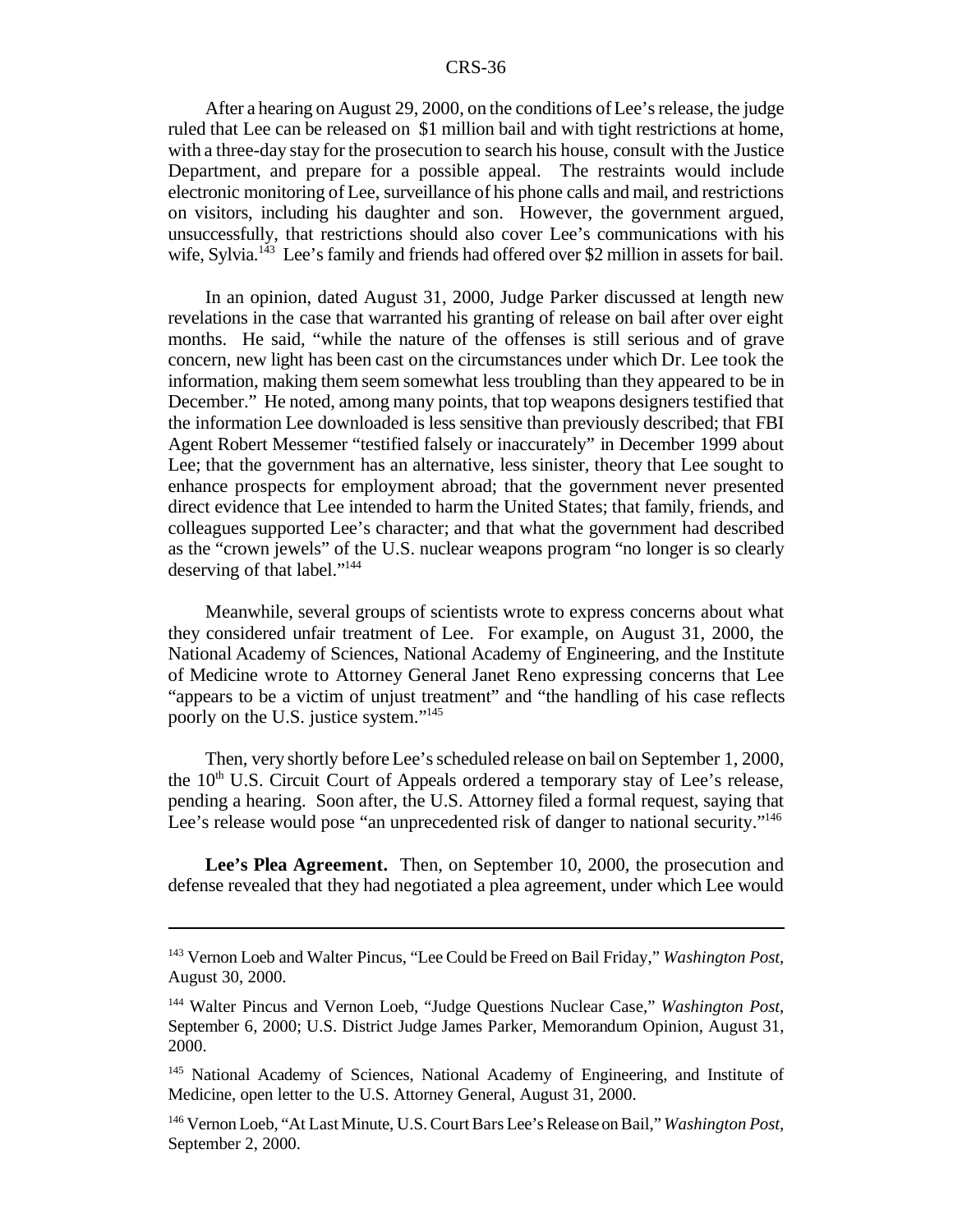plead guiltyto one felony count of unlawfulretention of national defense information, help the government to verify that he destroyed the seven tapes (as he has maintained), and the government would drop the other 58 counts and free Lee (with sentence to the nine months he served in jail). U.S. Attorney General Janet Reno and FBI Director Louis Freeh reportedly approved the plea agreement, which had been negotiated over the previous several weeks. $147$  At times citing the Judge's rulings, Lee's defense, some reporters, and critics said that the prosecution's case had crumbled and represented a gross injustice that threatened the rights of all Americans because of politics. However, the prosecution and Clinton Administration officials argued that Lee's downloading of files was unlawful and finding out what happened to the computer tapes was more important than proceeding to trial.

After three days of delays, the prosecution and defense reached final agreement on the plea. On September 13, 2000, Wen Ho Lee pleaded guilty to unauthorized possession of defense information (downloading files to tapes using an unsecure computer). The judge sentenced Lee to 278 days in jail (the nine months Lee already served) and freed him. Lee agreed to answer questions for 10 days over three weeks starting on September 26, 2000. The government may prosecute Lee, have him take a polygraph test, and nullify the plea agreement if the government believes Lee is lying. Both sides agreed to withdraw pending motions, including that of the defense on selective prosecution. In a dramatic conclusion to the case, Judge Parker noted "the fact that [he] lost valuable rights as a citizen" and apologized to Lee for the "unfair manner [he was] held in custody." Parker said that he found it "most perplexing" that the government now "suddenly agreed" to Lee's release, despite its earlier warnings of risks to national security. The judge blamed the executive branch, particularly top officials of the Departments of Energy and Justice, saying they "have embarrassed our entire nation and each of us who is a citizen of it."<sup>148</sup> As a result of the Judge's remarks, Attorney General Reno launched two internal reviews of the prosecution of Lee.<sup>149</sup>

In response, U.S. Attorney Norman Bay argued that "this is a case about a man who mishandled huge amounts of nuclear data and got caught doing it." He added that justice is served because Lee must "tell us what he did with the tapes ... something he refused to do for approximately the past 18 months."<sup>150</sup> Attorney General Reno said that "this is an agreement that is in the best interest of our national

<sup>147</sup> Bob Drogin, "Scientist to Accept Plea Deal; Likely to Be Freed Today," *Los Angeles Times*, September 11, 2000; James Sterngold, "U.S. to Reduce Case Against Scientist to a Single Charge," *New York Times*, September 11, 2000.

<sup>148</sup> Richard Benke, "Wen Ho Lee Set Free After Pleading Guilty to One Count," *AP*, September 13, 2000; Vernon Loeb, "Physicist Lee Freed, With Apology," *Washington Post*, September 14, 2000.

<sup>&</sup>lt;sup>149</sup> Vise, David A. and Ellen Nakashima, "Two Internal Reviews Launched in Lee Case," *Washington Post*, September 23, 2000.

<sup>150</sup> Marcus Kabel, "Wen Ho Lee Freed Amid Apologies from Judge," *Reuters*, September 13, 2000.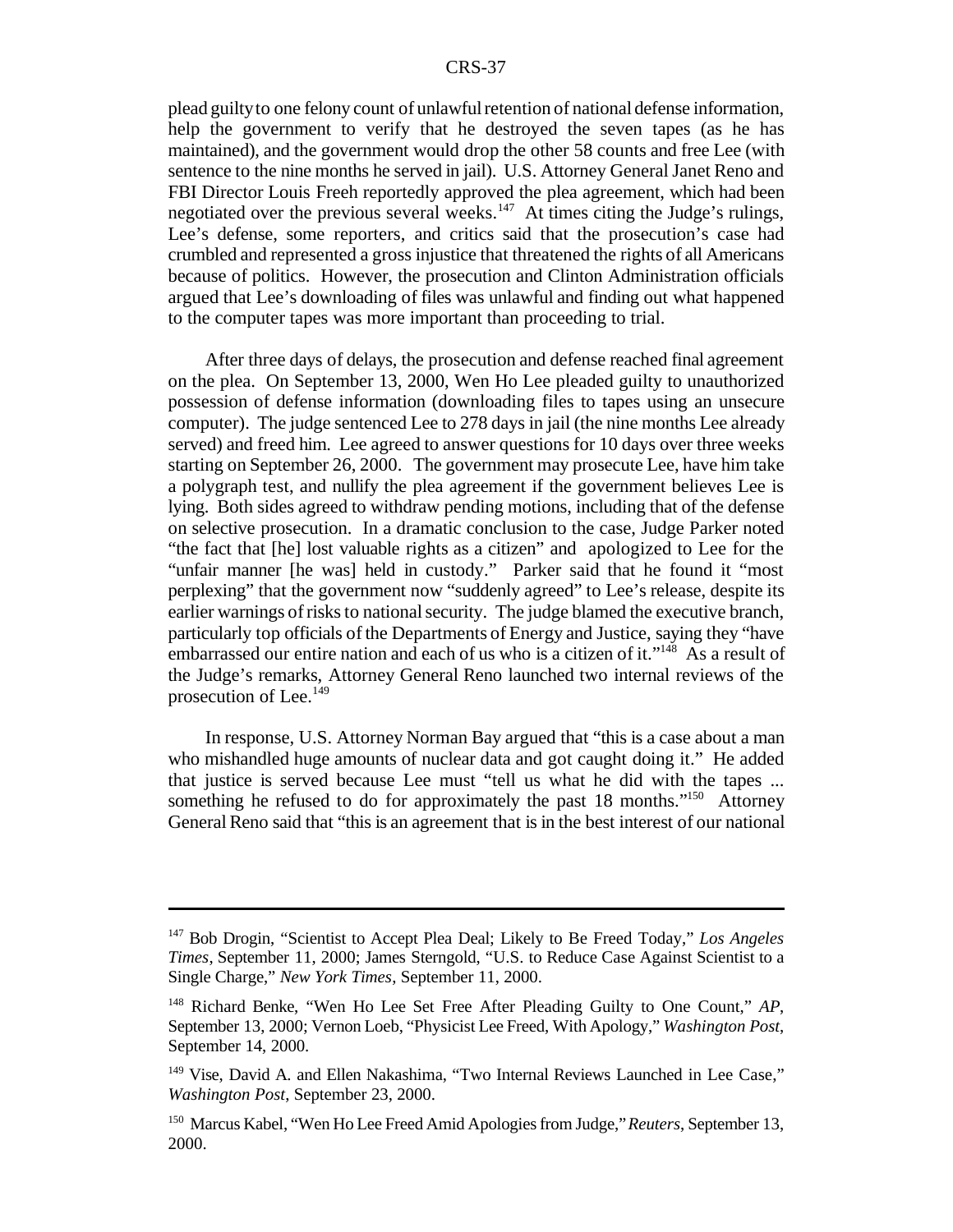security in that it gives us our best chance to find out what happened to the tapes."<sup>151</sup> FBI Director Louis Freeh stated that it was four weeks before the plea agreement – even before the last bail hearings – that the plea bargaining began and that "determining what happened to the tapes has always been paramount to prosecution."<sup>152</sup> However, President Clinton criticized the pre-trail detention of Lee, saying "I always had reservations about the claims that were being made denying him bail."<sup>153</sup> (See also Role of the White House.)

Later, it was revealed that the delay in the plea agreement resulted from Lee's disclosure on September 11, 2000 that he had made copies ofsome or all ofthe tapes and revisions to the agreement to cover information about the copies.<sup>154</sup>

As part of his plea agreement, Lee, now considered by DOE to be retired (not fired), agreed to answer questions for up to 10 days about what happened to the tapes. The questioning began on October 17, 2000.<sup>155</sup> On November 7, Lee agreed to 13 more hours of questioning over two days, beginning on December 11, 2000.<sup>156</sup> Meanwhile, in late November and early December 2000, FBI agents searched a public landfill in New Mexico, trying to find the tapes that Lee says he threw away in January 1999 but reportedly did not find any of them.<sup>157</sup>

**Sylvia Lee, Deutch Case, and Other Issues.** A number of other issues complicated the case on Wen Ho Lee. One issue was the relationship between the FBI and the suspect and his wife, Sylvia Lee. Contrary to earlier reports that a trip the Leestook to China in the 1985 was suspicious because Mrs. Lee, a secretary, was the one invited to speak, it now appears that she had been informing on PRC visitors for the FBI from 1985 to 1991 and that Los Alamos encouraged her to attend the conference.<sup>158</sup> In addition, it has been reported that Wen Ho Lee cooperated with the FBI and passed a polygraph in 1982. Lee helped the FBI after he had made an intercepted call to another scientist at Lawrence Livermore lab who was under

<sup>153</sup> White House, Remarks by the President on Patients' Bill of Rights Upon Departure, September 14, 2000.

<sup>154</sup> Pincus, Walter and Vernon Loeb, "U.S. is Probing Lee's Multiple Copying of Data," *Washington Post*, September 20, 2000.

<sup>155</sup> Pincus, Walter, "FBI Agents Begin Interrogation of Scientist Lee," *Washington Post*, October 18, 2000.

<sup>156</sup> "Lee Agrees to Answer Additional Questions," *Washington Post*, November 19, 2000.

<sup>157</sup> Loeb, Vernon and Walter Pincus, "FBI Seeks Computer Tapes in Lee Case," *Washington Post*, November 29, 2000; Walter Pincus, "Lee: Tapes Went in Trash," *Washington Post*, December 1, 2000; "For Government, Wen Ho Lee Mystery Deepens," *Washington Post*, December 15, 2000.

<sup>158</sup> Pincus, Walter, "FBI Aided By Los Alamos Scientist's Wife," *Washington Post*, April 26, 1999.

<sup>&</sup>lt;sup>151</sup> Department of Justice, "Statement of Attorney General Janet Reno on Today's Guilty Plea by Wen Ho Lee," September 13, 2000.

<sup>&</sup>lt;sup>152</sup> FBI, "Statement by FBI Director Louis J. Freeh Concerning Wen Ho Lee Case," September 13, 2000.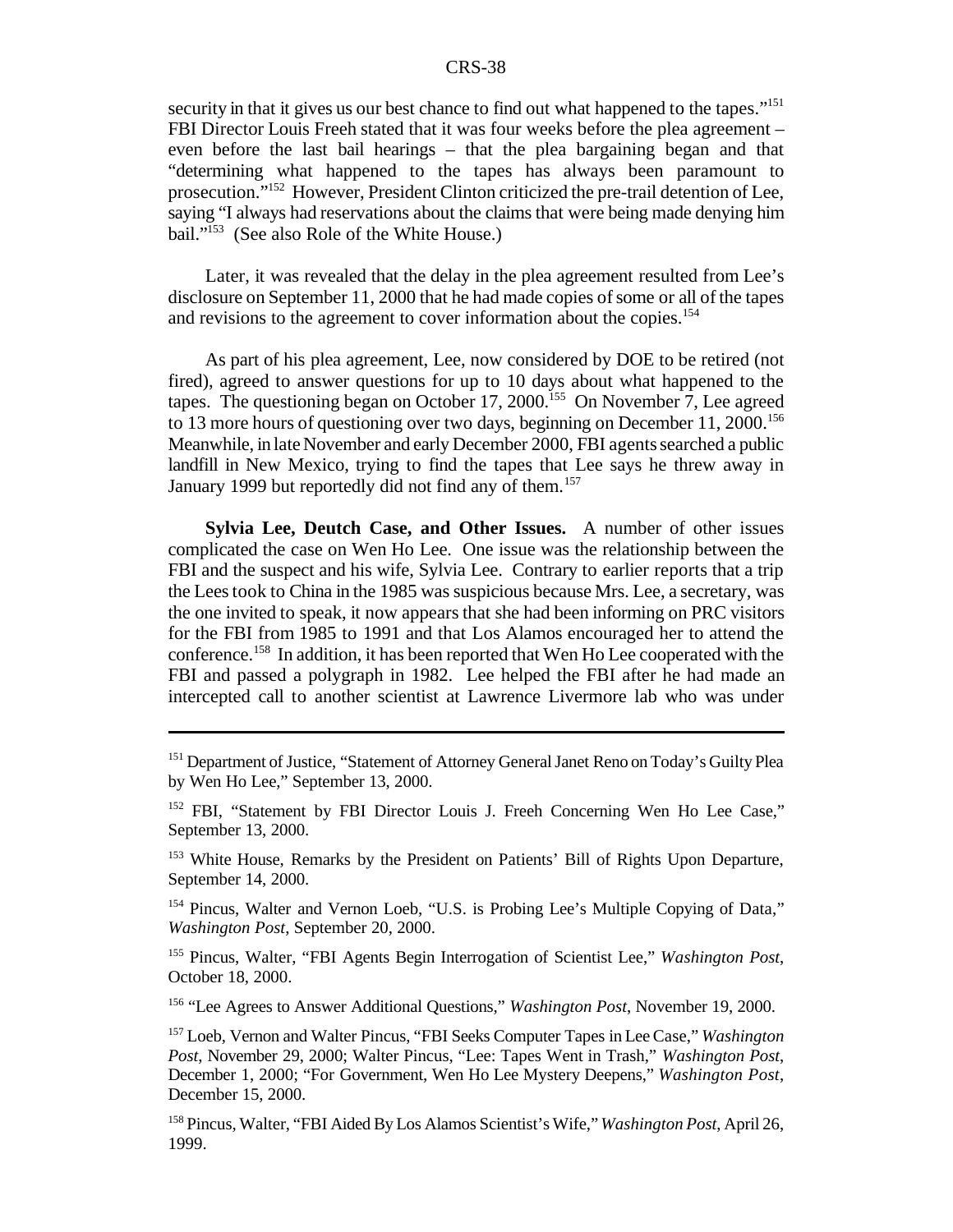suspicion of espionage. The press reported in July 2000 that Sylvia Lee informed on visiting PRC scientists for the CIA in the 1980s, and Wen Ho Lee also met with the CIA officer who worked with his wife before the Lees visited the PRC in  $1986$ <sup>159</sup>

Another issue for Lee's case is the government's decision not to prosecute former DCI John Deutch. There is a debate about whether Deutch's case is analogous to Lee's, with some saying that the treatment of Lee is unfair and there is a double-standard, and others arguing that the two people had different intentions. The CIA investigated Deutch (DCI in 1995-1996) for repeatedly mishandling classified information and moving many classified intelligence files to his unsecured personal computers in his house, computers used to access the Internet and thus vulnerable to attacks. The files reportedly include 17,000 pages of documents, including top secret materials and files about presidentially-approved covert action. Further, the CIA is said to have reported that Deutch may have tampered with evidence allegedly showing his improper handling of classified files, including, on December 20, 1996, trying to delete over 1,000 classified files stored on one of four portable memorycards. Additional reports disclose that the CIA's inspector general's classified report concluded that top CIA officials impeded the agency's investigation of Deutch, possibly to allow the time limit on appointing an independent counsel to lapse, and that DCI George Tenet has set up a special panel to examine those findings.

The CIA's investigation of Deutch began in December 1996, when he was leaving office. The CIA did not notify the Justice Department until early 1998. The Senate Intelligence Committee was notified of the case in June 1998. The Justice Department decided in April 1999 not to prosecute, apparently without any FBI investigation and before the CIA inspector general issued its report. After the inspector general's report was completed in July 1999, the current DCI, in August 1999, suspended Deutch's security clearance indefinitely. According to the CIA's announcement, the inspector general concluded that while no evidence was found that national security information was lost, "the potential for damage to U.S. security existed." The Senate Intelligence Committee received a copy of the inspector general's report in late August 1999.<sup>160</sup>

On February 18, 2000, the CIA's inspector general released an unclassified report of its investigation into Deutch's case.<sup>161</sup> The report found, among other findings, that Deutch had processed classifiedinformationonunsecure computersthat were connected to the Internet and thus were "vulnerable to attacks by unauthorized

<sup>159</sup> Stober, Dan, "Wen Ho Lee's Wife Worked for CIA," *San Jose Mercury News*, July 23, 2000.

<sup>160</sup> Klaidman, Daniel, "Was the Spymaster Too Sloppy," *Newsweek*, April 19, 1999; Steven Lee Myers, "Former Chief of CIA Is Stripped of Right to Classified Information," *New York Times*, August 21, 1999; "Double Trouble," *Newsweek*, November 8, 1999; James Risen, "C.I.A. Inquiry of Its Ex-Director Was Stalled at Top, Report Says," *New York Times*, February 1, 2000; Senate Intelligence Committee, "Senate Select Committee on Intelligence Chairman and Vice Chairman Comment on Deutch Allegations," news release, February 1, 2000.

<sup>161</sup> CIA Inspector General, "Report of Investigation: Improper Handling of Classified Information by John M. Deutch (1998-0028-IG)," February 18, 2000.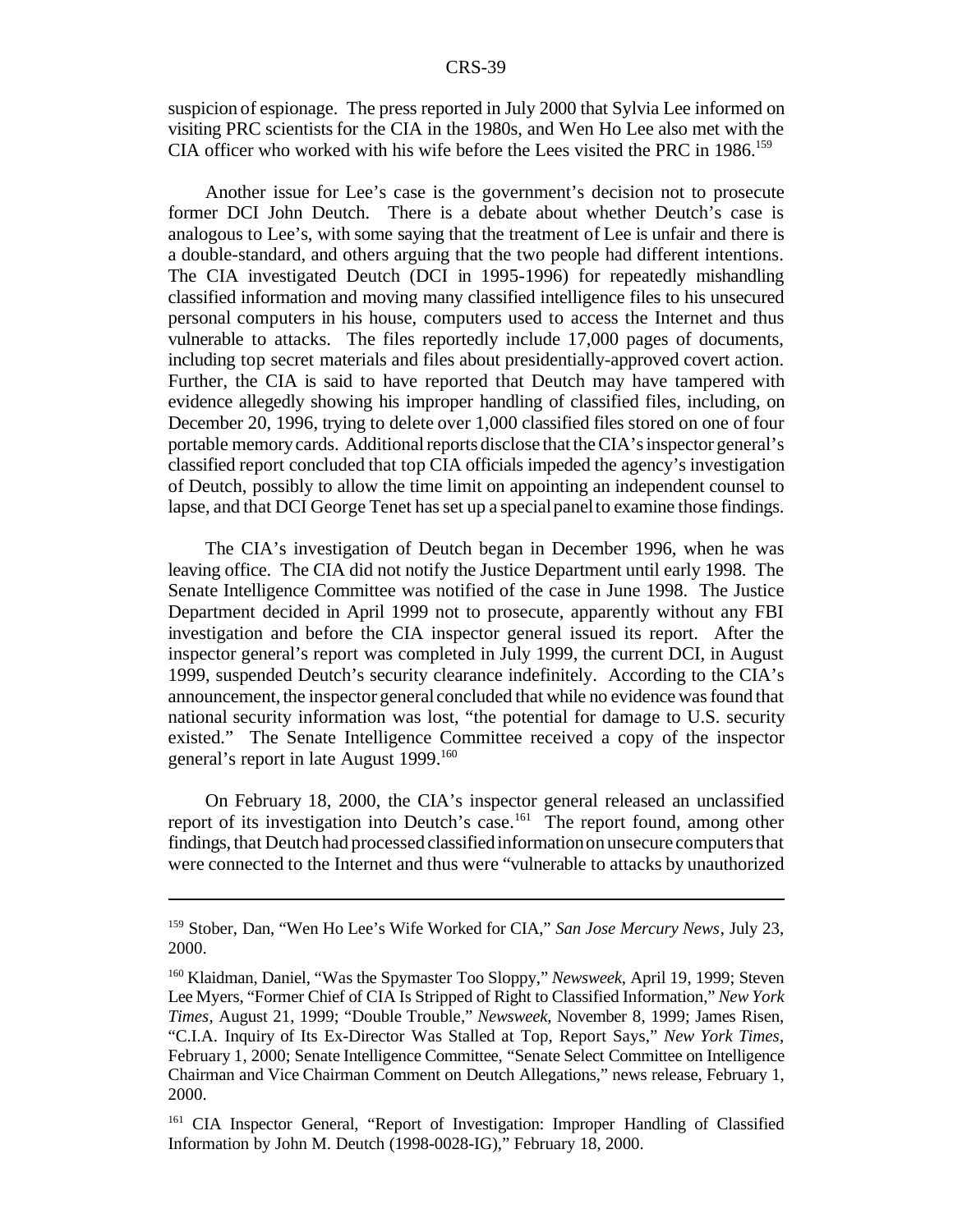persons." Moreover the information concerned covert action, Top Secret communications intelligence, and the National Reconnaissance Program budget. The report concluded that despite Deutch's knowledge of prohibitions against processing classified information on unclassified computers, he "processed a large volume of highly classified information on these unclassified computers, taking no steps to restrict unauthorized access to the information and thereby placing national security information at risk." The report also criticized "anomalies" in the way senior CIA officials responded to the problem.

Reportedly concerned about appearances of unfairness in comparisons between the cases involving Wen Ho Lee and John Deutch, Attorney General Janet Reno announced on February 24, 2000, that her department would review Deutch's case.<sup>162</sup> Then, by May 2000, the Justice Department and the FBI began a criminal investigation of whether Deutch had mishandled classified information – in a reversal of Reno's 1999 decision not to prosecute.<sup>163</sup> By August 2000, the former prosecutor whom Reno asked to review the case, Paul Coffey, reportedly decided to recommend that the Justice Department prosecute Deutch, and Reno is to make the final decision.<sup>164</sup> By September 2000, the Senate Intelligence Committee met in closed session with DCI Tenet on Deutch's case, and Coffey reportedly may recommend a charge of misdemeanor against Deutch for taking classified information home without authorization.<sup>165</sup>

The resignation of Notra Trulock, DOE's primary whistleblower, in August 1999 may also complicate the investigation. As the *Washington Post* wrote, "Mr. Trulock may well have stated the overall problem in terms more dramatic than the evidence clearly supported. And his single-mindedness with respect to Los Alamos and Mr. Lee in particular — which is alleged by some detractors to have been related to Mr. Lee's ethnicity—also may have closed off significant investigative leads."<sup>166</sup> Trulock blames the FBI for mishandling and delaying the W88 case.<sup>167</sup>

<sup>162</sup>Loeb,Vernon and David A. Vise, "RenoReviews CIA Probe of Ex-Director,"*Washington Post*, February 25, 2000; Walter Pincus and Vernon Loeb, "U.S. Inconsistent When Secrets are Loose," *Washington Post*, March 18, 2000.

<sup>&</sup>lt;sup>163</sup> Risen, James, "Criminal Investigation Follows Review of Agency's Internal Handling of Deutch," *New York Times*, May 6, 2000.

<sup>&</sup>lt;sup>164</sup> David A. Vise and Vernon Loeb, "Reno Weighs Whether to Prosecute Former CIA Chief," *Washington Post*, August 26, 2000; Jerry Seper, "Document-Misuse Charges Sought Against Ex-CIA Boss," *Washington Times*, August 29, 2000.

<sup>165</sup> Robert L. Jackson, "Ex-CIA Director May Face Misdemeanor for Breach," *Los Angeles Times*, September 14, 2000.

<sup>166</sup> "Mr. Trulock's Resignation," *Washington Post*, August 27, 1999.

<sup>167</sup> CBS, "60 Minutes," December 17, 2000.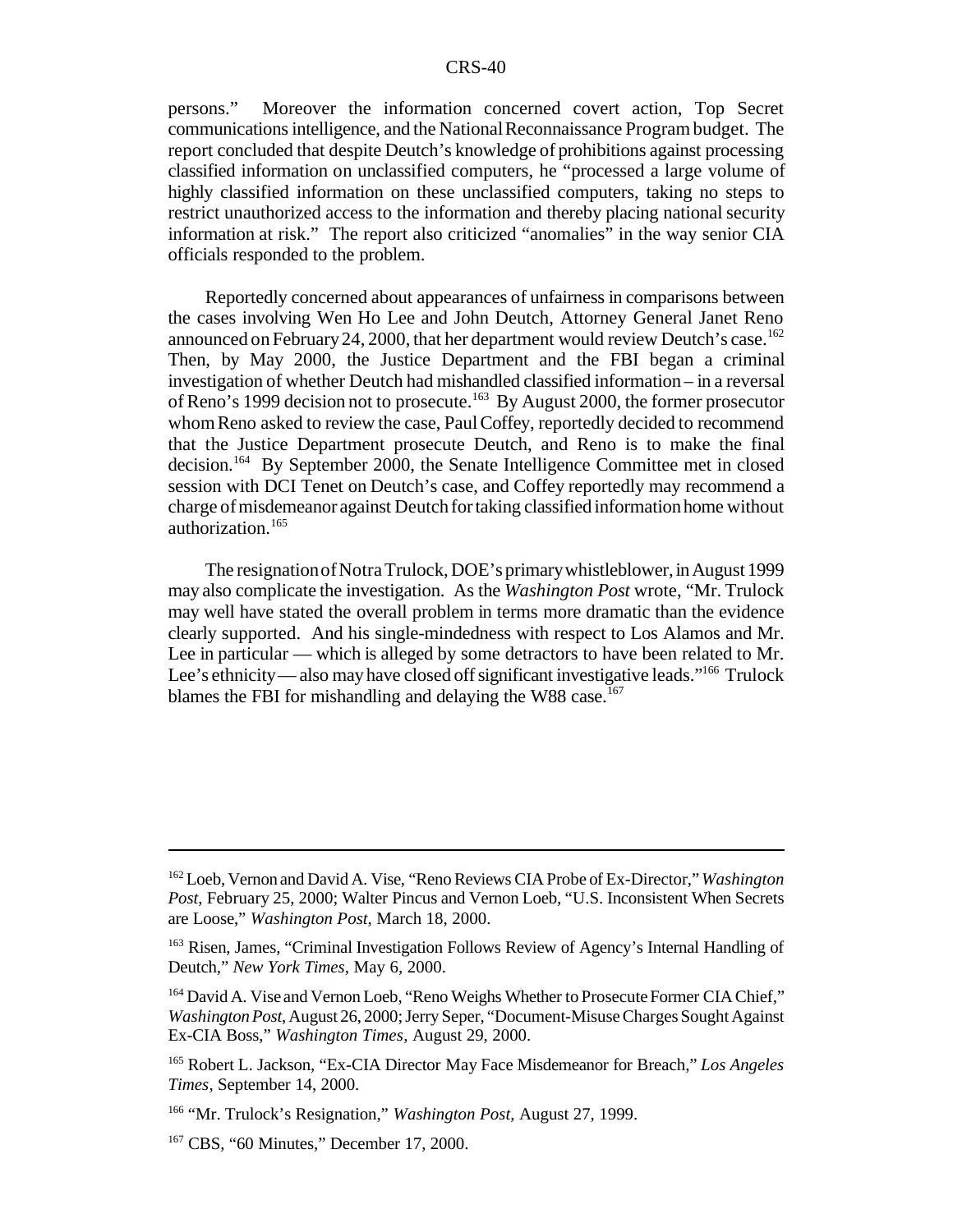Further complicating the case is the debate over relative importance of the PRC's own modernization efforts as opposed to foreign technology acquisitions. Some say that the investigation overstated the importance of PRC espionage.<sup>168</sup>

On Lee's transfers of files to an unclassified computer at the lab that was discovered after he was fired, Administration officials reportedly said that none of the legacy codes that Lee had transferred to an unclassified computer appeared to have been accessed by unauthorized people. Some say that lab employees may want to transfer codes to unclassified computers with a better editing program.<sup>169</sup>

Further reports say that on numerous times in 1994, someone at the University of California at Los Angeles (UCLA) used Wen Ho Lee's password to access Los Alamos' computer system via the Internet. Lee's daughter, Alberta, who was majoring in mathematics at UCLA, has testified that she accessed the more powerful computer systems at Los Alamos and also at the Massachusetts Institute of Technology to play a computer game called "Dungeons and Dragons." Prosecutors have questioned this. $170$ 

Lee's case is further complicated by the FBI's reportedly aggressive tactics in his interrogation on March 7, 1999, the day before he was fired from Los Alamos, which was before the government discovered his downloading of files to tapes. According to the transcript, FBI agentsfalsely told Lee that he had failed a polygraph given by DOE in December 1998, when Lee had actually scored highly for honesty. The agents also threatened Lee with arrest and execution for espionage. Lee maintained hisinnocence throughout the interrogation. Some say the FBI was unfair and biased in misleading Lee, but others say the tactic is accepted practice in lawenforcement in trying to elicit confessions. At a hearing in late December 1999, the prosecution conceded that Lee did pass the DOE's polygraph but said that he failed the polygraph given by the FBI in February 1999.<sup>171</sup> Moreover, according to a report, the FBI changed the results of Lee's DOE polygraph, which showed a high degree of truthfulness. Weeks after Lee had passed that test, DOE changed the finding to "incomplete" instead, and the FBI later said that Lee failed the test.<sup>172</sup>

Another report said that Lee initially did not comprehend the severity of the government's investigation of him and that he was wholly naive and unprepared for the FBI's intensified interrogation, which actually began on March 5, 1999. Robert Vrooman, then head of counterintelligence at Los Alamos, listened in another room. He said that he and the agents came away convinced Lee was not a spy. However,

<sup>168</sup> Broad, William J., "Spies Versus Sweat: The Debate Over China's Nuclear Advance," *New York Times*, September 7, 1999.

<sup>169</sup> Loeb, Vernon, "Spy Suspect Cooperated with FBI in '82," *Washington Post*, May 2, 1999.

<sup>170</sup> Pincus, Walter, "U.S. Probes Remote Accessing of Los Alamos Computer," *Washington Post*, January 24, 2000.

<sup>&</sup>lt;sup>171</sup> Loeb, Vernon and Walter Pincus, "FBI Misled Wen Ho Lee Into Believing He Failed Polygraphy," *Washington Post*, January 8, 2000.

<sup>&</sup>lt;sup>172</sup> CBS Evening News, "Wen Ho Lee's Polygraph Results Questioned," February 5, 2000.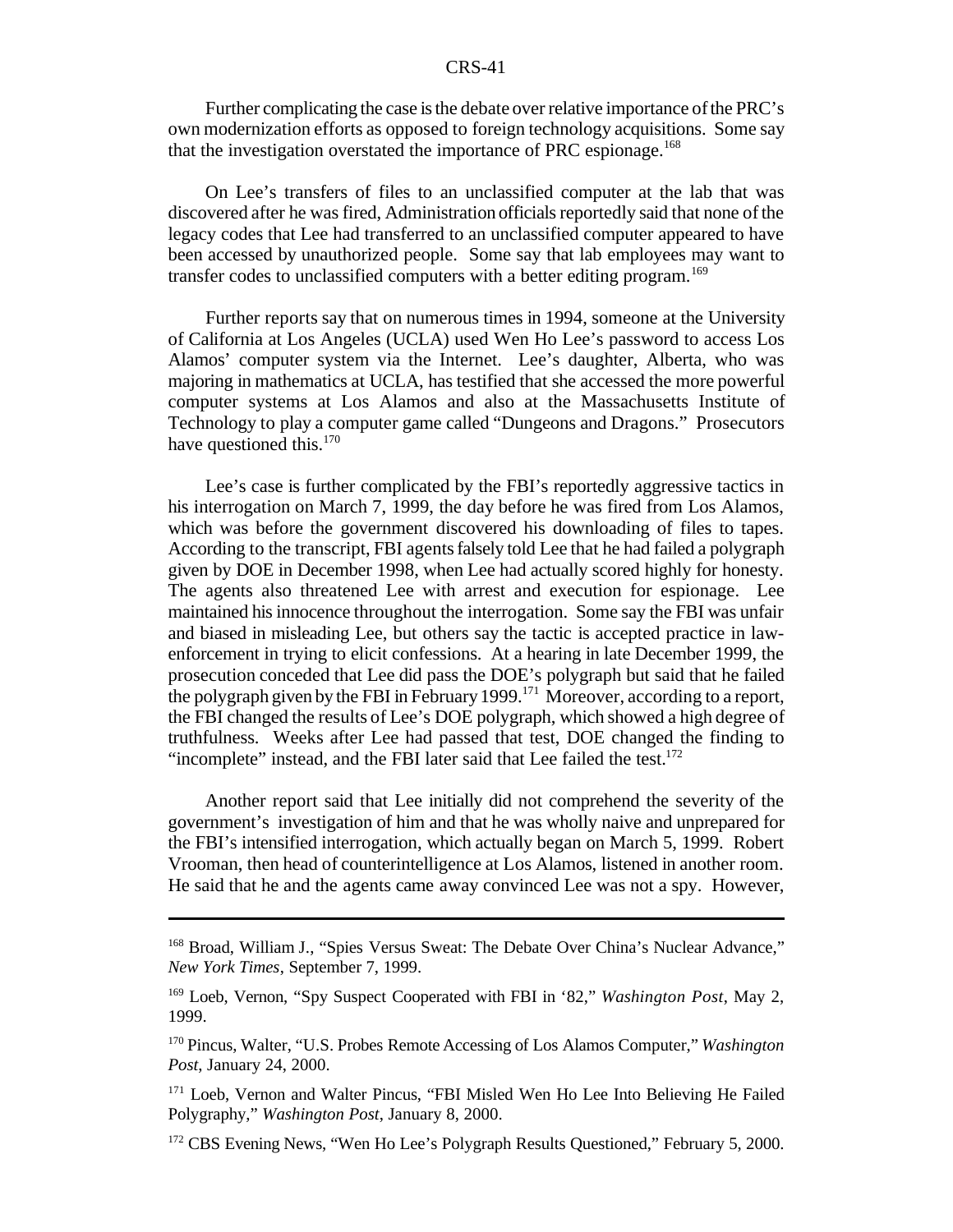someone at the FBI then ordered two agents, Carol Covert and John Podenko, to conduct the "hostile interview" of Lee on March 7, 1999, telling him falsely that he had failed a polygraph, warned him of "electrocution" and never seeing his children again, and demanded that he sign a confession of "espionage" with a potential death penalty, all without the counsel of a lawyer. According to Vrooman, Covert was "distraught" after that aggressive interview, because she did not believe Lee was guilty, took three months sick leave, and transferred out of the Sante Fe office.<sup>173</sup>

**Racial Profiling and Selective Prosecution.** There are concerns that, in rightfully protecting national security, racial profiling and selective prosecution have been used in law-enforcement and that Lee, as an American entitled to a presumption of innocence, may have been unfairly targeted as the prime suspect in a narrow investigation and in media reports because of his Chinese ethnicity (although he was born in Taiwan).<sup>174</sup> Aside from the implications of these issues for Lee's case, these issues raise questions about the effectiveness of the government's approach in countering PRC espionage in general and in investigating the W88 case in particular.

In his public statement on "60 Minutes" on August 1, 1999, Lee said he believes he has been made a scapegoat by investigators, because he was the only Asian American working on nuclear weapon designs in the sensitive X Division at Los Alamos in the last 18 years. Ed Curran, head of counterintelligence at DOE, is quoted in the same show as expressing concern that "since Wen Ho Lee has not been proven guilty of anything and thus must be presumed innocent, the surfacing of his name has been devastating to his family and to his life."

The National Asian Pacific American Legal Consortium wrote a letter to SecretaryRichardsononAugust 5, 1999, denouncing his accusationthat Lee used the "race card" and expressing concerns about racial profiling. On August 10, 1999, the Committee of 100, an organization comprised of prominent Americans of Chinese descent, sent a letter to Attorney General Reno and Secretary of Energy Richardson expressing concerns about "selective investigation" based on Lee's ethnicity. The letter said, "Dr. Lee and the nation deserve a case made on the merits of a thorough and professionalinvestigation, not a racist witchhunt." The Coalition of Asian Pacific American Federal Employee Organizations (CAPAFEO) presented a position paper to President Clinton on September 30, 1999, which urged the Administration "to take strong and effective measures to protect the rights and civil liberties of Americans of Asian descent byvigorously enforcing our nation'slaws which prohibit discrimination based on race of national origin." The group wrote that "while law enforcement and counter-intelligence agencies must be ever vigilant, in their zeal, they must also be careful to safeguard the civil and employment rights of all Americans."175

<sup>173</sup> Bob Drogin, "How FBI's Flawed Case Against Lee Unraveled," *Los Angeles Times*, September 13, 2000.

<sup>174</sup> Loeb, Vernon, "Spy Probe Worries Chinese Americans," *Washington Post*, August 14, 1999.

<sup>&</sup>lt;sup>175</sup> Coalition of Asian Pacific American Federal Employee Organizations (CAPAFEO), "Los Alamos Position Paper," sent to President Clinton on September 30,1999 and presented to the Congressional Asian Pacific Caucus on October 5, 1999.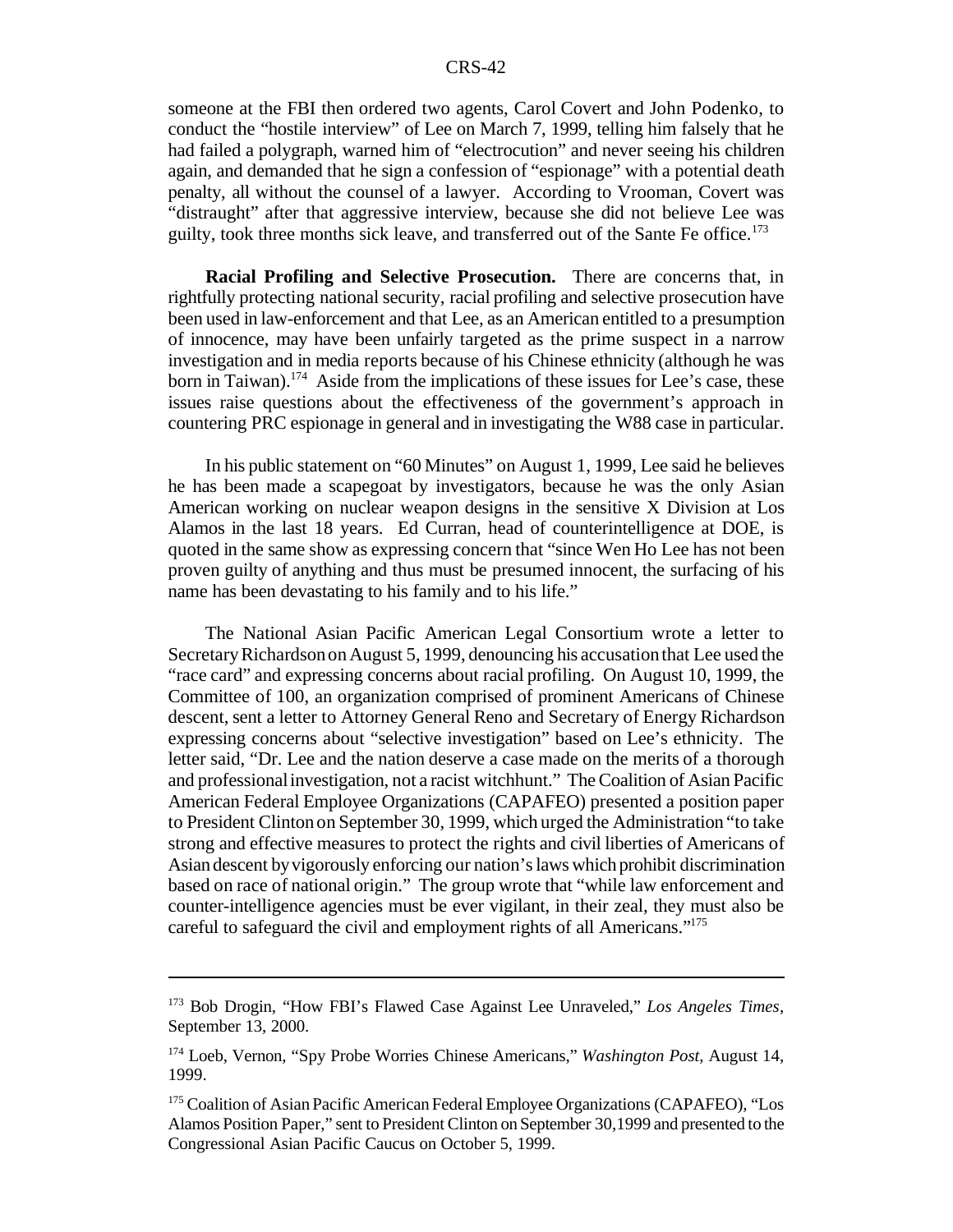In August 1999, Robert Vrooman, former head of counterintelligence at Los Alamos, publicly said that Wen Ho Lee was targeted because he is an American of Chinese descent and that the case against "was built on thin air." Vrooman issued his comments after Secretary Richardson recommended disciplinary action against him and two other former Los Alamos officials for alleged mishandling of the counterintelligence investigation. Vrooman said that "Lee's ethnicity was a major factor" in targeting him, while "a lot of Caucasians" were not investigated. Vrooman also said that a detailed description of the W88 warhead was distributed to 548 recipients throughout the government, military, and defense companies, so the information could have leaked frommany sources.<sup>176</sup> Two others who were involved in the investigation, Charles Washington and Michael Soukup, also said that Lee was singled out as a suspect because of his ethnicity, not because of evidence.<sup>177</sup>

A news report said that Notra Trulock, who led the investigation until the summer of 1996, had compiled a list of 70 people at Los Alamos who visited China and then narrowed the list to 12 people. He said he give the list to the FBI, which then eliminated the other 11 suspects, leaving Wen Ho Lee asthe prime suspect. The initial list of 70 people included those with no access to classified or weapons information and who traveled to China on non-work related trips. One Caucasian scientist, however, who was a specialist in the same field as Lee (hydrodynamics), worked on classified information, and went to China on a professional trip, was not among the 12. Further, Robert Vrooman said that there were 15 people who conducted nuclear weapons research and visited China, but were not on the list of 12 suspects.<sup>178</sup>

However, Notra Trulock, who headed the counterintelligence investigation at DOE, has insisted that "race was never a factor."<sup>179</sup> The DOE investigator who focused on Lee, Daniel Bruno, said on November 1, 2000, that Lee was the prime suspect because of his behavior, not because of his ethnicity.<sup>180</sup>

Senators Thompson and Lieberman, whose Governmental Affairs Committee reviewed the investigation, wrote on August 26, 1999, that "the evidence we have seen and heard provides no basis for the claim that the initial DOE-FBI inquiry focused upon the Lees because of their race. Only much later in the process, once Mr. Lee had already been identified as the chief suspect, did the investigation consider the Lees' ethnicity — and then only because, according to FBI counterintelligence

<sup>176</sup> Loeb, Vernon, "Ex-Official: Bomb Lab Case Lacks Evidence," *Washington Post*, August 17, 1999; William J. Broad, "Official Asserts Spy Case Suspect Was a Bias Victim," *New York Times*, August 18, 1999.

<sup>177</sup> Loeb, Vernon and Walter Pincus, "Espionage Whistleblower Resigns," *Washington Post*, August 24, 1999.

<sup>178</sup> James Sterngold, "U.S. to Reduce Case Against Scientist to a Single Charge," *New York Times*, September 11, 2000.

<sup>179</sup> Broad, William J., "Official Denies Spy Suspect Was Victim of Bias," *New York Times*, August 19, 1999.

<sup>180</sup> Loeb, Vernon, "Prober: Lee's Ethnicity Wasn't Factor," *Washington Post*, November 2, 2000.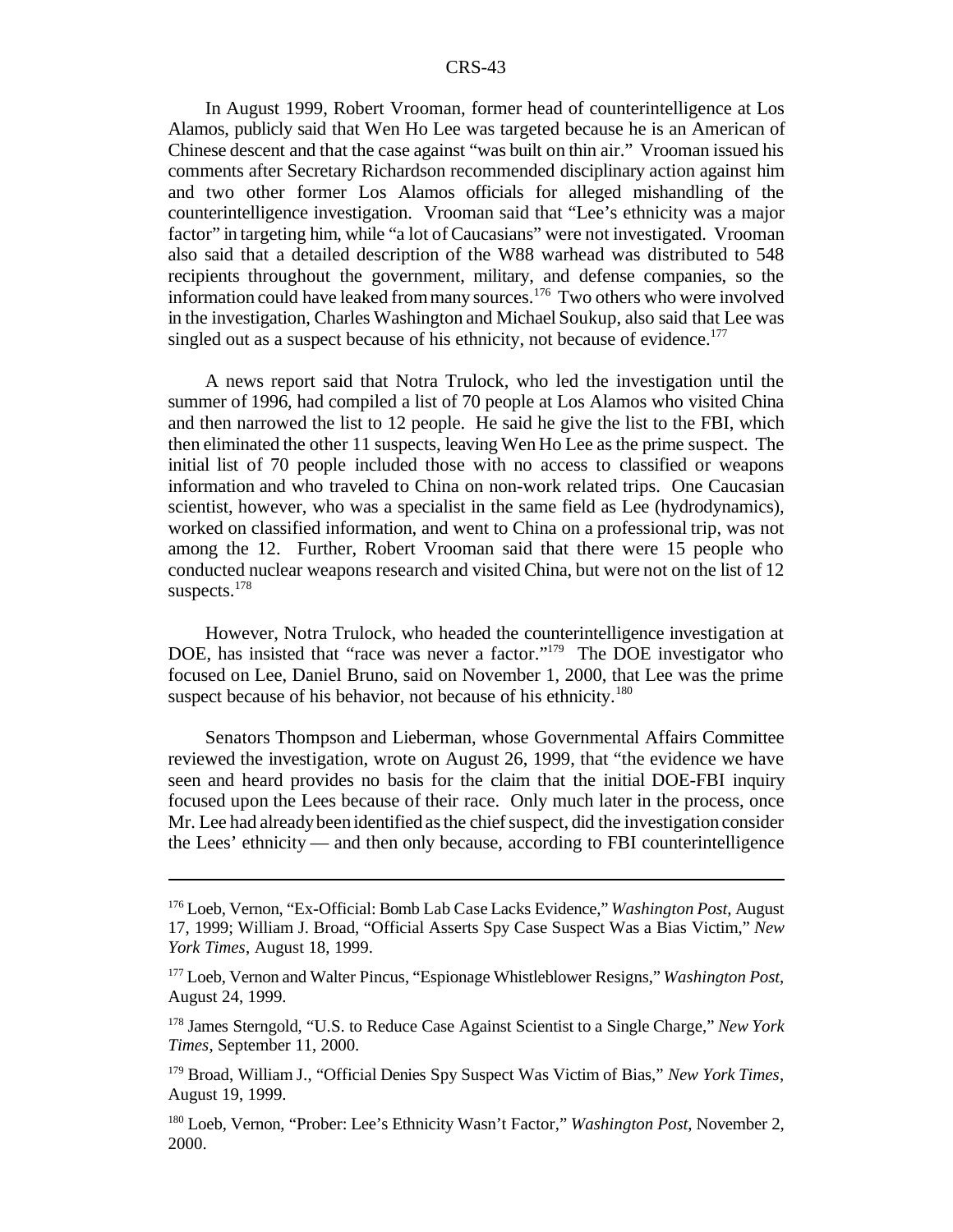experts, Beijing's intelligence actively tries to recruit Chinese American scientists working in sensitive U.S. facilities."<sup>181</sup> One of these experts, Paul Moore, who headed the FBI's counterintelligence efforts against China from 1978 to 1998, has written publicly that "Chinese Americans are subjected to oppressive ethnic intelligence profiling" by China and that "China's espionage methodology, not a particular spy, is the main threat." He has explained the PRC's unconventional espionage by saying that "China doesn't so much try to steal secrets as to try to induce foreign visitors to give them away by manipulating them into certain situations."<sup>182</sup>

Others argue that even if the PRC targets ethnically Chinese people, the government should not target Americans of Chinese heritage as a group, nor would such efforts be effective to counter PRC espionage. The policy director of Chinese for Affirmative Action and an associate professor of law at Howard University wrote that Lee's case "has raised disturbing allegations that the government uses a racial profile when investigating espionage" and argued that "law enforcement based on racial profiling is also ineffective."<sup>183</sup> Former Ambassador to China James Lilley wrote that "the fact that China tries to recruit spies doesn't mean that Chinese-Americans as a group should be suspect."<sup>184</sup> In his statement in support of Wen Ho Lee's motion for discovery of materials related to selective prosecution, Charles Washington, a former Acting Director of Counterintelligence at DOE, declared that he is not aware of any "empirical data that would support a claim that Chinese-Americans are more likely to commit espionage than other Americans."<sup>185</sup>

Members of Congress have expressed concern about possible racial profiling used in the investigation of Wen Ho Lee and ramifications of this case on Americans of Asian Pacific heritage. In May 1999, Representative Wu introduced H.Con.Res. 124 to express the sense of Congress relating to recent allegations of espionage and illegal campaign financing that have brought into question the loyalty and probity of Americans of Asian ancestry. Among other provisions, the resolution calls upon the Attorney General, Secretary of Energy, and the Commissioner of the Equal Employment OpportunityCommissionto vigorously enforce the security of America's national laboratories and investigate all allegations of discrimination in public or private workplaces. The House passed H.Con.Res. 124 with the bipartisan support of 75 cosponsors, on November 2, 1999. Moreover, on August 5, 1999, Senator Feinstein introduced S.Con.Res. 53 to condemn prejudice against individuals of Asian and Pacific Island ancestry in the United States. The Senate passed the resolution on

<sup>&</sup>lt;sup>181</sup> Thompson, Fred and Joseph Lieberman, "On the Chinese Espionage Investigation," (letter to the editor), Washington Post, August 26, 1999.

<sup>182</sup> Moore, Paul D., "How China Plays the Ethnic Card," *Los Angeles Times*, June 24, 1999; "Spies of a Different Stripe,"*Washington Post*, May31, 1999; "China's Subtle Spying,"*New York Times*, September 2, 1999.

<sup>183</sup> Theodore Hsien Wang and Frank H. Wu, "Singled Out, Based on Race," *Washington Post*, August 30, 2000.

<sup>&</sup>lt;sup>184</sup> James Lilley (former ambassador to China and former CIA officer), "Undoing the Damage of the Wen Ho Lee Case," *New York Times*, September 12, 2000.

<sup>&</sup>lt;sup>185</sup> Declaration of Charles E. Washington, August 11, 2000.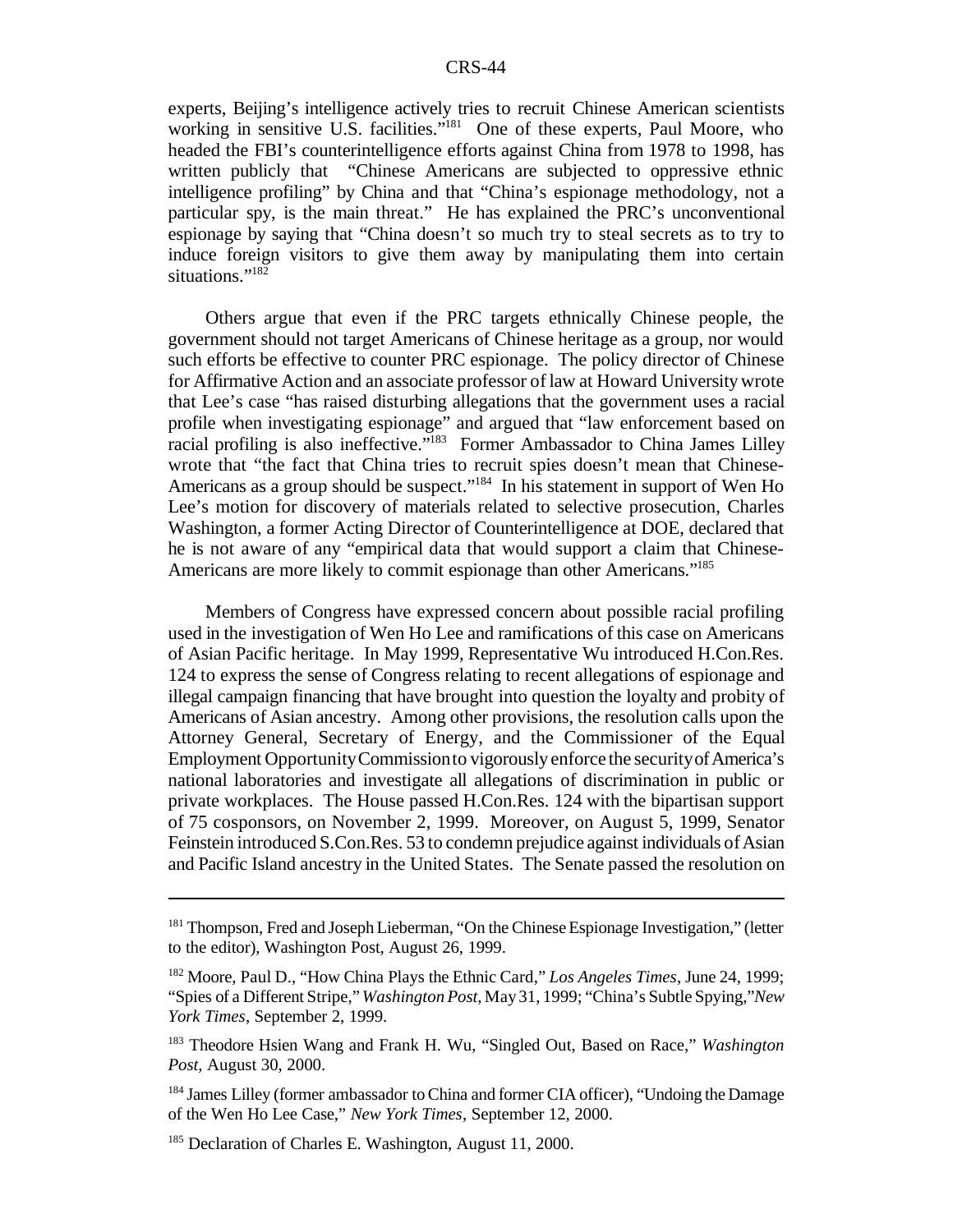July 27, 2000. The Congressional Asian Pacific Caucus held a briefing on October 5, 1999, at which Secretary Richardson and others spoke. Chairman Robert Underwood said in his opening statement that "suspicions about a Chinese American connection to espionage have formed without evidence and with potential damage to innocent individuals."<sup>186</sup>

Energy Secretary Richardson has declared that "while U.S. national security is a top priority at the labs, I am also concerned that Asian Pacific Americans as a group are finding their loyalty and patriotism questioned in the wake of recent espionage allegations. This behavior is unacceptable and I will not tolerate it."<sup>187</sup> In June 1999, Richardson established a Task Force Against Racial Profiling, and he received its report and recommendations on January 19, 2000.<sup>188</sup> The task force included 19 government employees, contractors, and U.S. Civil Rights Commissioner Yvonne Lee. In their visits to various DOE sites, they found that "an atmosphere of distrust" and suspicion was common." Such a hostile work environment for Americans of Asian heritage resulted from the media exploitation of the espionage and related allegations, and frommanagers and co-workers questioning the loyaltyand patriotism of some employees based on race. The task force made a number of recommendations for using leadership, building trust, improving communication, and making assessments.

Since 1999, the Equal Employment Opportunity Commission (EEOC) has investigated whether the Livermore and Los Alamoslabs have discriminated against Americans of Asian Pacific heritage.<sup>189</sup>

In August 2000, supporting their selective prosecution motion filed in June 2000, Lee's defense attorneys had statements from two former senior DOE counterintelligence officials, Robert Vrooman and Charles Washington, contending that Lee has been a victim of racial profiling and selective prosecution, including in the probe led by Notra Trulock. Finding relevance to Lee's contention that he has been singled out for investigation and prosecution because of his race, Judge James Parker, on August 25, 2000, ordered the government to hand over documents, sought by the defense, to him by September 15, 2000, for his review and decision as to whether they should be given to the defense attorneys.<sup>190</sup> However, on September 13, 2000, when

<sup>189</sup> "U.S. Nuke Lab Probed Over Possible Discrimination," *Reuters*, August 1, 2000.

<sup>186</sup> Congressional Asian Pacific Caucus, briefing on the Federal Investigations at the Department of Energy National Laboratories, October 5, 1999.

<sup>&</sup>lt;sup>187</sup> DOE news release, "Richardson Toughens Requirements For Unclassified Foreign Visits and Assignments," July 14, 1999.

<sup>&</sup>lt;sup>188</sup> DOE, Task Force Against Racial Profiling, "Final Report," January 2000; "Richardson Releases Task Force Against Racial Profiling Report and Announces 8 Immediate Actions," news release, January 19, 2000.

<sup>190</sup> James Sterngold, "Judge Orders U.S. to Turn Over Data in Secrets Inquiry," *New York Times*, August 30, 2000; Vernon Loeb, "Affidavits Cite Race in Probe of Lee," *Washington Post*, September 1, 2000; Order of U.S. District Judge James Parker, August 25, 2000; Declaration of Robert Vrooman, August 10, 2000; Declaration of Charles E. Washington, (continued...)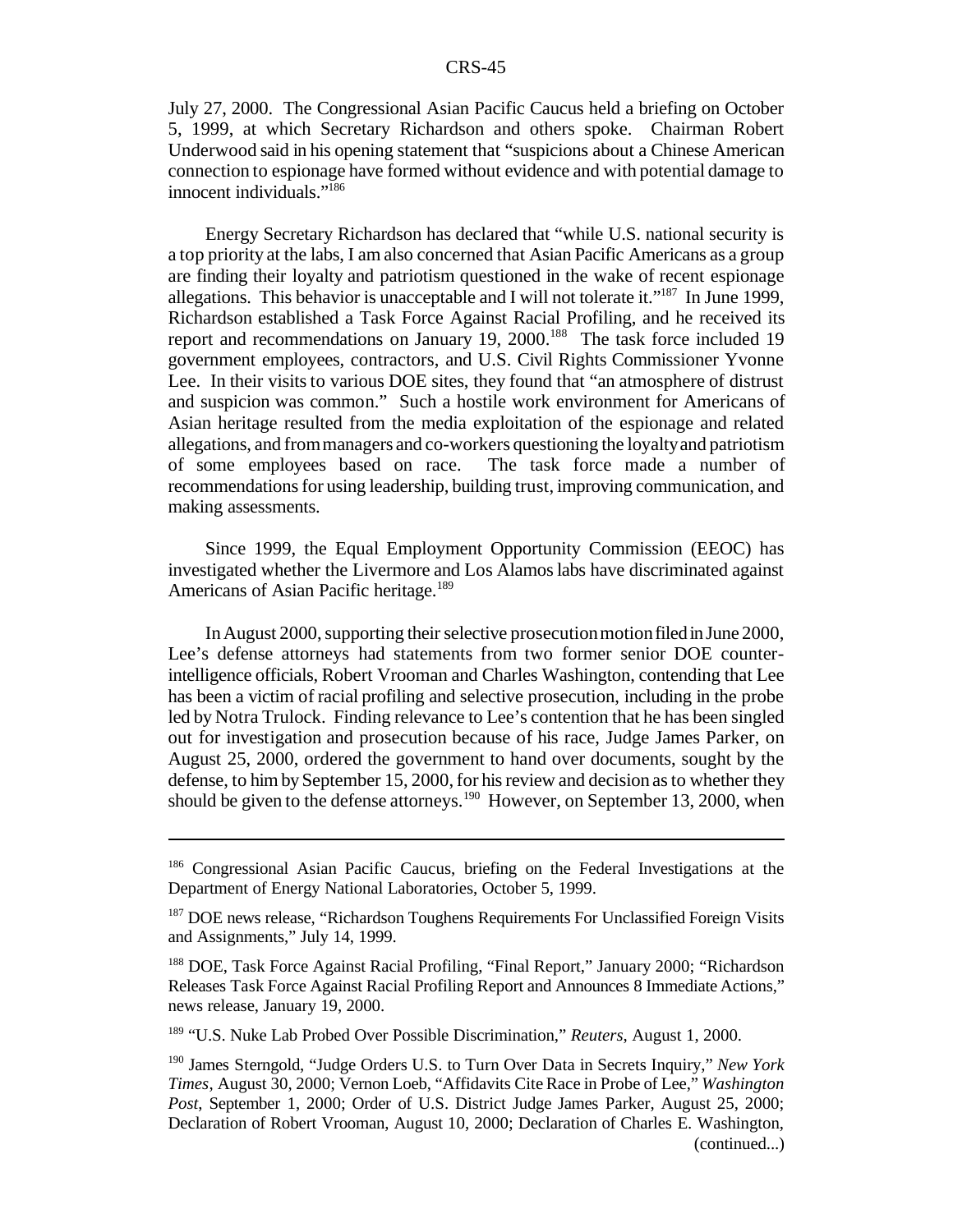the government and Wen Ho Lee reached a plea agreement, they also agreed to withdraw pending motions. Responding to charges of selective prosecution after Lee's release, U.S. Attorney Norman Bay, who is an American of Asian heritage, said that "Mr. Lee was not prosecuted because of his race, he was prosecuted because of what he did. He compiled his own personal library of nuclear secrets ... This is a case about a man who mishandled huge amounts of nuclear data and got caught doing  $it.$ "<sup>191</sup>

**Notification to Congress.** The chair and ranking Democrat of the House Intelligence Committee, Rep. Goss and Dicks, have been quoted as saying that they were not sufficiently informed of the problems at the labs and the information that was provided was "underplayed."<sup>192</sup> In addition, the Cox Committee's bipartisan report, approved in December 1998, urged Congress to insist on notification by the Administration, citing "the fact that the heads of Executive departments and agencies of the Intelligence Community failed adequately to comply with congressional notification requirements of the National Security Act." The Clinton Administration responded that it has fulfilled its responsibilities to keep appropriate committees informed.<sup>193</sup>

Representative Hunter, chairman of the House National Security Subcommittee on Military Procurement, has stated that Elizabeth Moler, then Deputy Secretary of Energy, failed to testify about the W88 case in an October 6, 1998 hearing that included a closed session.<sup>194</sup> On April 15, 1999, Representative Hunter held a hearing to examine whether Moler (now a lawyer outside government) failed to provide accurate and complete testimony in the closed session of the October 1998 hearing and whether she instructed Notra Trulock, Acting Deputy Director of DOE's Office of Intelligence, to withhold critical information, including the W88 case, from Congress. Trulock testified that Moler edited his written testimony to remove references to "successful espionage" at the U.S. labs, even though the information was cleared by the CIA for notification to Congress, and thus did not provide the subcommittee with a full picture of the threat against the United States. Moler stated that she did not provide certain information, because the questions were directed at Trulock and he failed to fully disclose information; the subject of the hearing was on the foreign visitors' program (which was not involved in the espionage cases); some

 $193$  NSC's unclassified response to the recommendations, February 1, 1999.

 $190$  (...continued)

August 11, 2000.

<sup>191</sup> Marcus Kabel, "Wen Ho Lee Freed Amid Apologies from Judge," *Reuters*, September 13, 2000.

<sup>&</sup>lt;sup>192</sup> Risen, James and Jeff Gerth, "China Stole Nuclear Secrets From Los Alamos, U.S. Officials Say," *New York Times*, March 6, 1999; David Sanger, "'No Question,' U.S. Says, Leak Helped China," *New York Times*, March 15, 1999.

<sup>&</sup>lt;sup>194</sup> Loeb, Vernon and Juliet Eilperin, "GOP Attacks' Impact on China Ties Concerns White House," *Washington Post*, March 17, 1999; Bill Gertz, "Senators Briefed Privately on Spy Case," *Washington Times*, March 17, 1999.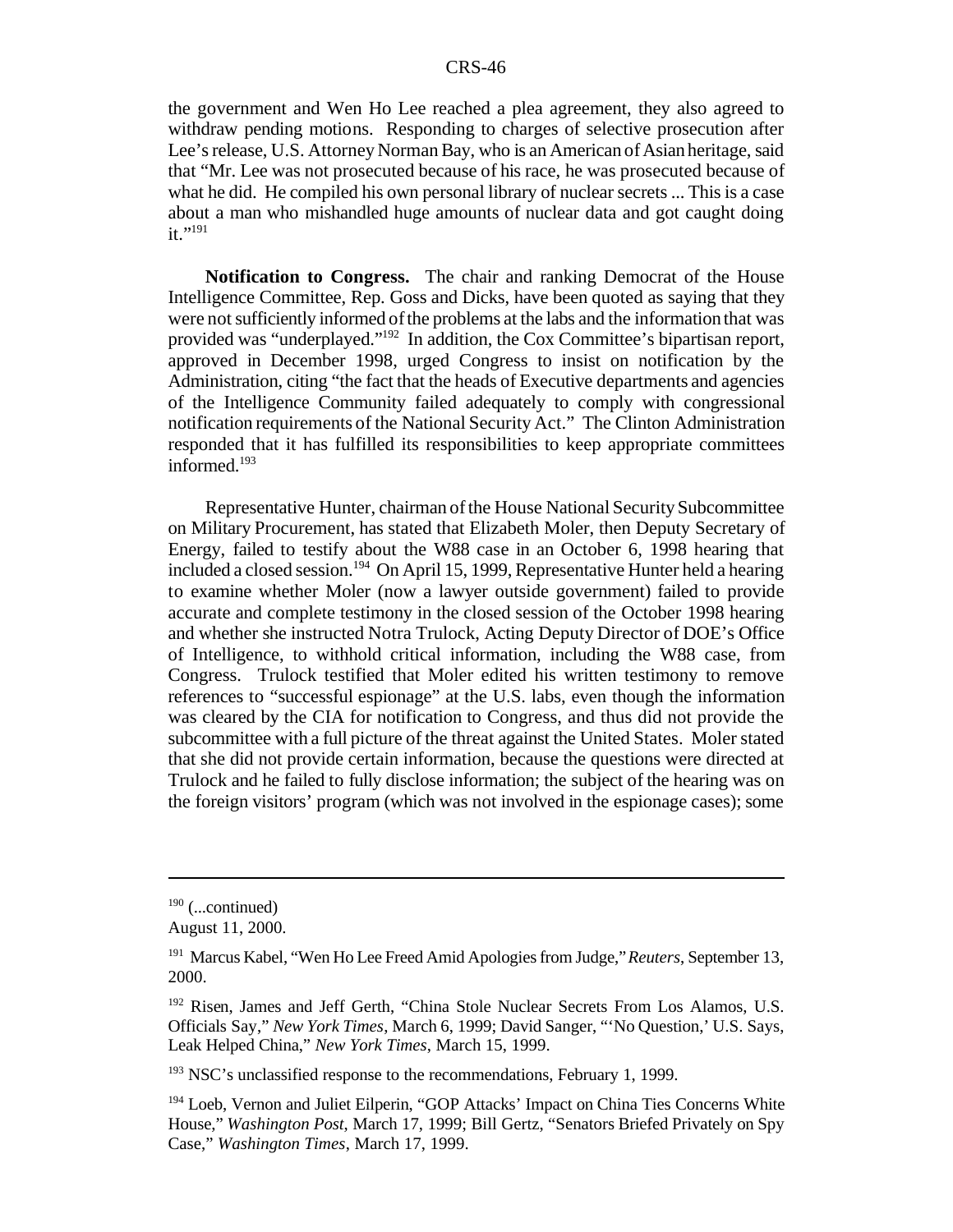information was highly classified; and damaging information about PRC espionage would "unfairly impugn" important DOE exchange programs.<sup>195</sup>

Furthermore, Trulock told the Senate Armed Services Committee on April 12, 1999, that his concerns were "ignored," "minimized," and sometimes "ridiculed" especially by lab officials and that senior DOE officials "refused to authorize intelligence" for several months before he could brief then Secretary Pena in July 1997. Trulock also charged that Moler denied him approval to respond to Congressman Goss' July 1998 request to brief the House Intelligence Committee on the W88 case. According to Trulock, DOE officials, including Moler, stated concerns about negative impacts on the credibility of the labs and lab-to-lab programs with China and Russia. In response to Senator Levin'sstatement that the FBI did brief the Intelligence Committees 19 times from 1996 to 1999 on alleged espionage at the labs, Trulock stated that DOE briefed the Senate Intelligence Committee in July 1996 and the House Intelligence Committee in August 1996, but did not participate in the other 17 briefings. After 1996, Trulock said, he did not return to brief Congress until his testimony to the House Select Committee on China in September 1998.<sup>196</sup>

As pointed out by Senator Levin, the Administration has said that it provided numerous briefings to the Intelligence Committees about the cases involving China and the labs. Moler has denied that she prevented Trulock from briefing Representative Goss and that she took allegations of PRC espionage at DOE seriously. On the question of whether the Administration was trying to prevent the W88 case from interfering with the policy of engagement with China, Trulock acknowledged that GarySamore, anNSCofficialincharge ofnonproliferationpolicy, did encourage DOE to proceed with "counterintelligence efforts in order to protect sensitive information at the laboratories."<sup>197</sup>

The House Government ReformCommittee held a hearing on June 24, 1999, on its concerns about firings, demotions, and harassment of "whistle-blowers," officials at the Energy and Defense Departments who expressed concerns to Congress about security problems. On July 2, 1999, Chairman Dan Burton wrote a letter to Defense Secretary Cohen criticizing an alleged gag order at the Defense Threat Reduction Agency (DTRA) against employees speaking to committee staff.<sup>198</sup>

Energy Secretary Richardson recognized the allegation that Moler sought to deny information to Congress, when he announced an internal inquiry as one of seven initiatives announced onMarch 17, 1999. In August 1999, Richardson announced the

<sup>&</sup>lt;sup>195</sup> Hearing of the House Armed Services Subcommittee on Military Procurement, "Counterintelligence Problems at Department of Energy Labs," April 15, 1999.

<sup>196</sup> Hearing of the Senate Armed Services Committee, "Alleged Chinese Espionage at Department of Energy Laboratories," April 12, 1999; James Risen, "White House Said to Ignore Evidence of China's Spying," *New York Times*, April 13, 1999; Hearing of the House Armed Services Subcommittee on Military Procurement, April 15, 1999.

<sup>&</sup>lt;sup>197</sup> Hearing of the Senate Armed Services Committee, April 12, 1999.

<sup>198</sup> Hudson, Audrey, "Congressman Asks Cohen to Lift GagOrder," *Washington Times*,July 8, 1999.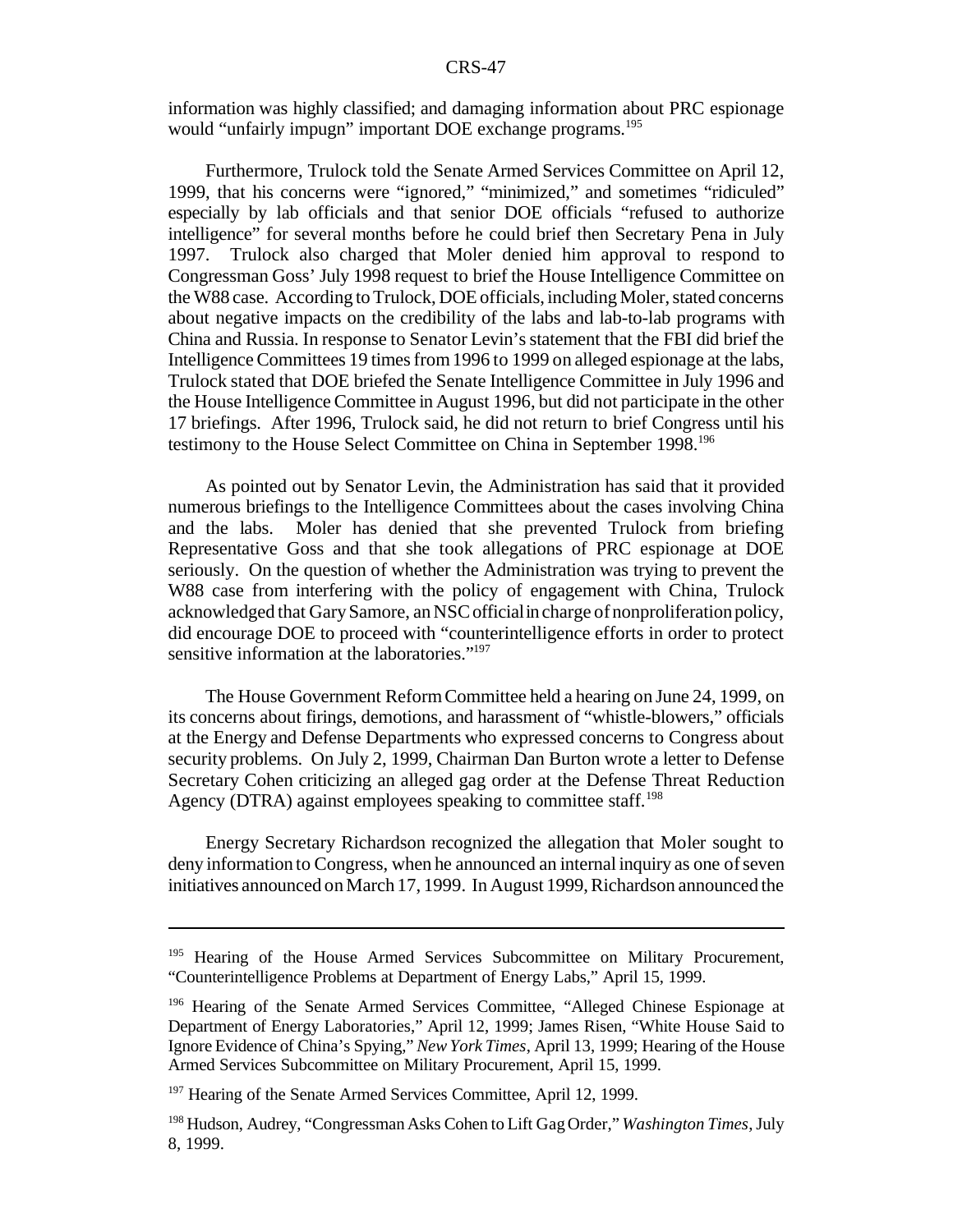results of the internal probe by DOE's Inspector General, which investigated the question of obstructing briefings to former Secretary Pena and Congress. However, the report failed to "establish with any certainty that any Departmental official, knowinglyorintentionally, improperly delayed, prohibited, or interfered with briefings to Mr. Pena or to the congressional intelligence committees."<sup>199</sup> Notra Trulock, who led the investigation at DOE, criticized the Inspector General's report as "a whitewash" and resigned as acting deputy director of intelligence to work at TRW Inc., a defense contractor. He expressed frustration that he had been removed from further involvement in the espionage investigation, called "Kindred Spirit," and that the internal DOE report failed to support his assertions of political interference.<sup>200</sup>

On March 8, 2000, Senator Specter, as part of his investigation under the jurisdiction of the Senate Judiciary Subcommittee on Administrative Oversight and the Courts, issued a report critical of the investigations of Wen Ho Lee. The report criticized the FBI's and DOE's investigations as "inept." It also criticized the Department of Justice and Attorney General Janet Reno for not forwarding the FBI's request for a warrant to the FISA court, despite "ample, if not overwhelming, information to justify the warrant."<sup>201</sup> However, Senator Charles Grassley, chairman ofthe subcommittee, criticized the FBI for not telling Congressthrough most of 1999 that the Bureau had found that Lee was not the prime suspect in the espionage case at Los Alamos. Senator Grassley said that he, along with Senators Specter and Torricelli, had asked the General Accounting Office to examine whether a senior FBI official (believed to be Neil Gallagher, head of the National Security Division) had withheld documents from Congress in 1999. (The FBI then asked that the investigation be suspended after Wen Ho Lee's indictment.) Senator Grassley sent a letter to Senator Specter that disputed his report, saying that the evidence against Lee was weak.<sup>202</sup>

**Role of the White House.** Some raise questions about how seriously National Security Advisor Sandy Berger took concerns about PRC espionage at the labs and when he informed President Clinton about the W88 case as well asthe neutron bomb case. Some Members called for Berger to resign over the suspected compromise to national security. There are reportedly discrepancies between various accounts of when the President was briefed by the NSC about the alleged espionage cases and whether the President knew about suspected continued PRC espionage into the 1990s. The President said on March 19, 1999, that "to the best of my knowledge, no one has said anything to me about any espionage which occurred by the Chinese

<sup>&</sup>lt;sup>199</sup> DOE, news release, "Richardson Announces Results of Inquiries Related to Espionage Investigation," August 12, 1999.

<sup>200</sup> Loeb, Vernon and Walter Pincus, "Espionage Whistleblower Resigns," *Washington Post*, August 24, 1999; James Risen, "Official Who Led Inquiry Into China's Reputed Theft of Nuclear Secrets Quits," *New York Times*, August 24, 1999.

<sup>&</sup>lt;sup>201</sup> Senator Arlen Specter, "Report on the Investigation of Espionage Allegations Against Dr. Wen Ho Lee," March 8, 2000.

<sup>202</sup> Loeb, Vernon, "GAO Probing Senior FBI Official," *Washington Post*, March 9, 2000.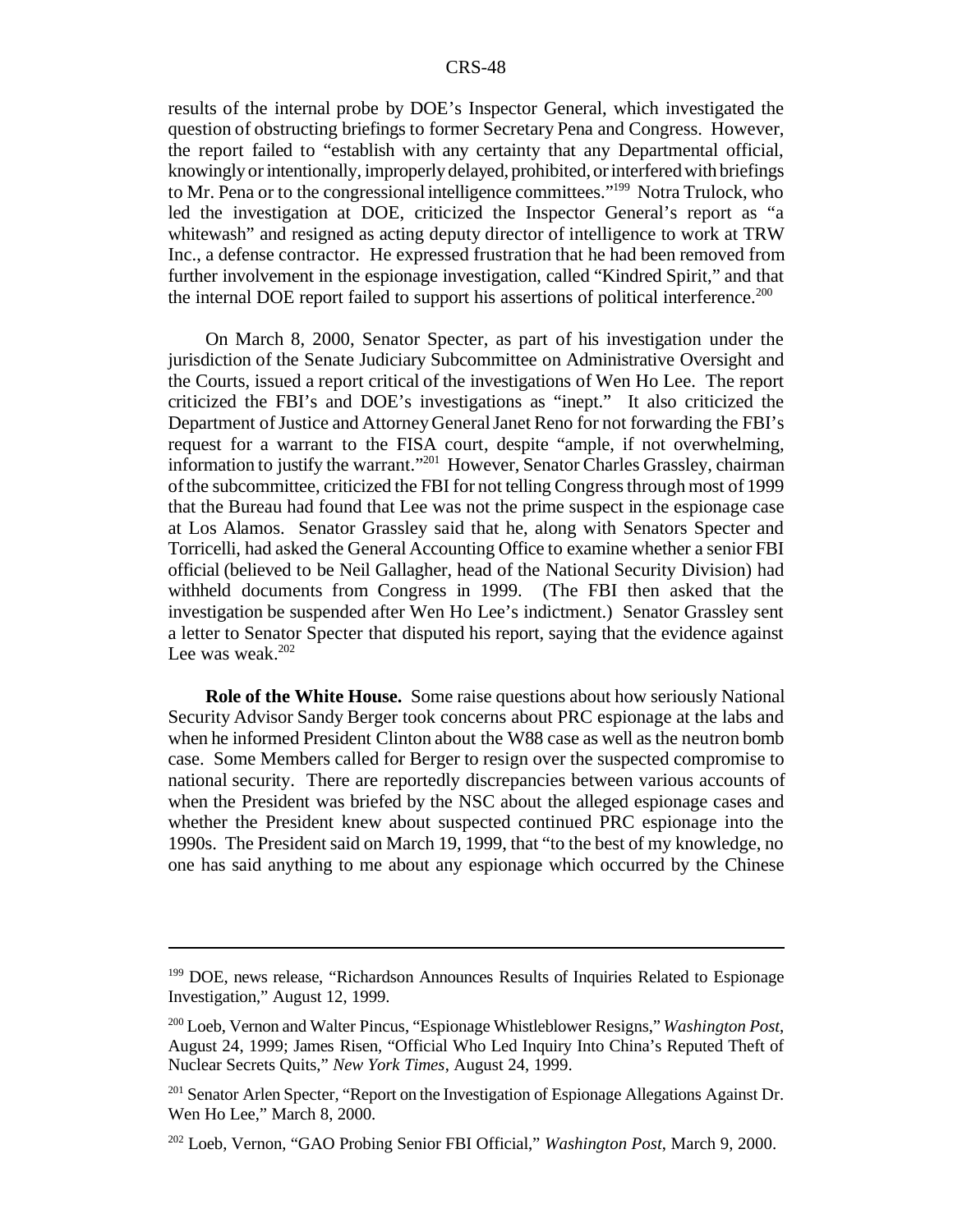against the labs, during my presidency."<sup>203</sup> After the *New York Times* reported on April 8, 1999, that China sought additional neutron bomb data in 1995, however, President Clinton explained his earlier statement as a response to a question specifically about alleged PRC espionage at the labs, which were apparently not linked to the neutron bomb case. $204$ 

In 1998, Berger reportedly told the Cox Committee that President Clinton was informed early that year. In May 1999, Berger said that he briefed the President in July 1997, after DOE briefed the NSC.<sup>205</sup> The press reports that intelligence and DOE officials briefed Berger as early as April 1996 on the W88 and the neutron bomb cases. Berger says that, in 1996, the reports to him were "preliminary" and that "the FBI hadn't even begun its investigation" and there was no suspect. Berger further explained that after a second briefing in 1997 that was "far more extensive"and suggested that "there was a potentially greater problem with respect to Chinese acquisition of sensitive information," he did brief the President. Berger also explained that the President did not raise the issue of PRC espionage at the October 1997 summit with PRC President Jiang Zemin because of the need to protect the secrecy of an ongoing investigation.<sup>206</sup> Yet, FBI Director Freeh testified in March 1999 that the FBI began its case (concerning the W88 data) in September 1995 and that, in August 1997, he told DOE officials that the stalled case was not as important as the protection of information.<sup>207</sup>

The PFIAB said in June 1999 that "although the current National Security Advisor was briefed on counterintelligence concerns by DOE officials in April of 1996, we are not convinced that the briefing provided a sufficient basis to require initiation of a broad Presidential directive at that time. We are convinced, however, that the July 1997 briefing, which we are persuaded was much more comprehensive, was sufficient to warrant aggressive White House action."

Also, the PFIAB revealed that the White House knew about PRC espionage at the nuclear weapon labs earlier than 1996. In discussing the track record of the Clinton Administration, the report noted briefly that, in 1995, after DOE officials met with the FBI on suspected PRC espionage of U.S. nuclear weapon data, an analysis group was formed at DOE to review the PRC nuclear weapon program, and senior DOE, CIA, and White House officials discussed options. The PFIAB also noted in its chronology that, in July 1995, senior DOE officials discussed possibility that

<sup>203</sup> Eric Schmitt, "Clinton Says He Is Unaware Of Nuclear Spying During His Presidency," *New York Times*, March 20, 1999.

<sup>&</sup>lt;sup>204</sup> Clinton, William Jefferson, remarks at joint press conference with Chinese Premier Zhu Rongji, Washington, D.C., April 8, 1999.

 $205$  Cox Committee's report, Volume I, p. 95.

<sup>206</sup> Risen, James and Jeff Gerth, "China Stole Nuclear Secrets From Los Alamos, U.S. Officials Say," *New York Times*, March 6, 1999; Sandy Berger'sinterview on NBC's "Meet the Press," March 14, 1999; Jeff Gerth and James Risen, "Intelligence Report Points to Second China Nuclear Leak," *New York Times*, April 8, 1999.

<sup>&</sup>lt;sup>207</sup> Hearing of the House Appropriations Subcommittee on Commerce, Justice, State, and Judiciary, March 17, 1999.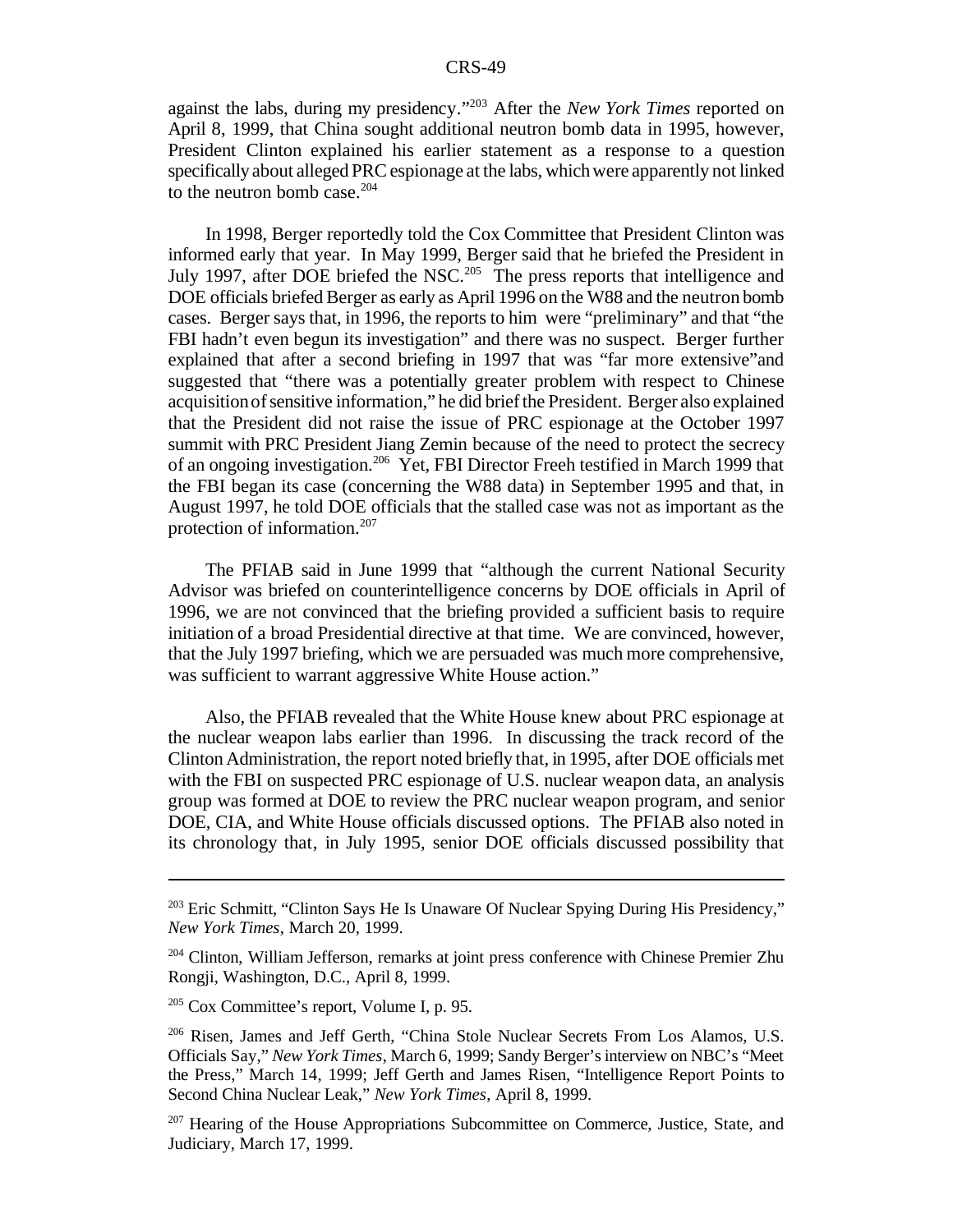"China mayhave classifiedU.S. nuclear design informationwithCIA, FBI, and White House senior officials in several meetings." Former White House Chief of Staff Leon Panetta reportedly said that he was informed by then Energy Secretary Hazel O'Leary in July 1995. Afterwards, Panetta reportedly requested then DCI John Deutch to work with the NSC on the matter. Deutch briefed then National Security Advisor Anthony Lake in November 1995. The senior officials reportedly did not brief President Clinton in 1995.<sup>208</sup> Sandy Berger was the Deputy National Security Advisor at that time.

Right before the indictment of Wen Ho Lee, on December 4, 1999, top lawenforcement, security, and DOE officials held a meeting at the White House on whether to indict. Attorney General Janet Reno, National Security Advisor Sandy Berger, Energy Secretary Bill Richardson, FBI Director Louis Freeh, DCI George Tenet, and U.S. Attorney John Kelly attended.<sup>209</sup>

Then, after Wen Ho Lee was freed after 9 months under a plea bargain in September 2000, President Clinton expressed criticisms of the pre-trail detention of Lee, saying:

I always had reservations about the claims that were being made denying him bail. And let me say – I think I speak for everyone in the White House – we took those claims on good faith by the people in the government that were making them, and a couple days after they made the claim that this man could not possibly be let out of jail on bail because he would be such a danger – of flight, or such a danger to America's security – all of a sudden they reach a plea agreement which will, if anything, make his alleged defense look modest compared to the claims that were made against him. So the whole thing was quite troubling to me, and I think it's very difficult to reconcile the two positions, that one day he's a terrible risk to national security, and the next day they're making a plea agreement for an offense far more modest then what had been alleged.<sup>210</sup>

**Export Controls.** Some critics have linked the controversy over lab security with the Administration's export control policy toward China. They cited the export of high-performance computers to China.<sup>211</sup> The Department of Commerce reported to Congress in January 1999 that 191 such computers were exported to China in 1998, for which three end-use checks were conducted.<sup>212</sup> There were also concerns,

<sup>&</sup>lt;sup>208</sup> Risen James and Jeff Gerth, "U.S. Is Said To Have Known of China Spy Link in 1995," *New York Times*, June 27, 1999.

<sup>209</sup> Risen, James and David Johnston, "Decision Nears on the Fate of Ex-Los Alamos Scientist," *New York Times*, December 8, 1999.

<sup>210</sup> White House, Remarks by the President on Patients' Bill of Rights Upon Departure, September 14, 2000.

<sup>211</sup> Laris, Michael, "China Exploits U.S. Computer Advances," *Washington Post*, March 9, 1999.

<sup>&</sup>lt;sup>212</sup> Department of Commerce, "Commerce Report: Growing Demand For U.S. High (continued...)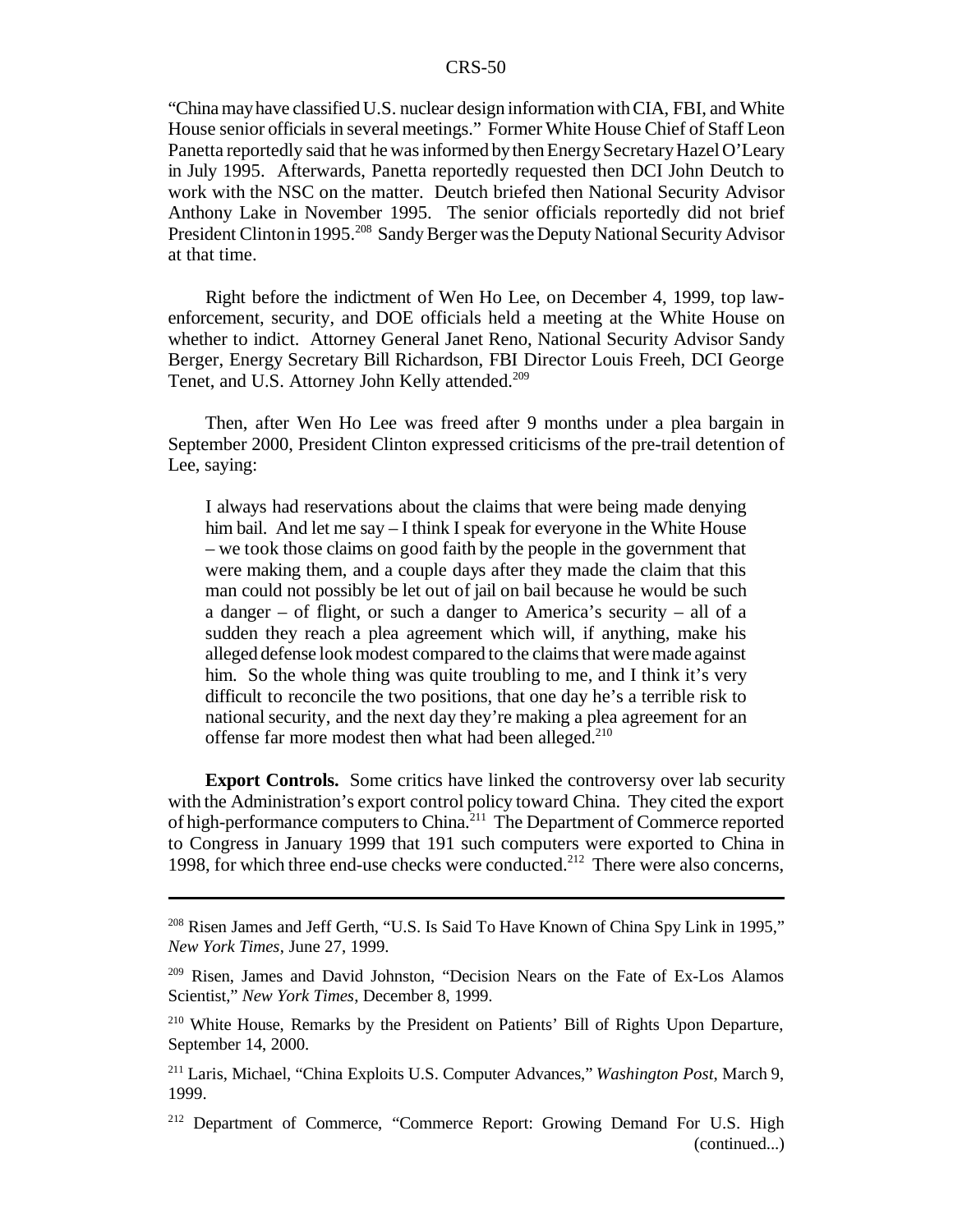investigated by Congress in 1998, that exports of U.S. satellites have resulted in transfers of missile technology to China.<sup>213</sup> Some argued that the Administration's export control policies have allowed dual-use exports "of great strategic value" to China that have resulted in greater damage to U.S. national security than the leaks of nuclear weapon data.<sup>214</sup> President Clinton, nonetheless, said that his Administration has been determined to prevent diversions of sensitive technology to China and has placed controls on exports to China that are "tougher than those applied to any other major exporting country in the world."<sup>215</sup>

**Nuclear Cooperation with China.** Some question whether it was appropriate forthe Administration to have expanded nuclear ties withChina, including exchanges between the two nuclear weapon establishments, while it had suspicions about security compromises. At the 1997 U.S.-China summit, President Clinton promised to issue certifications (signed in January 1998) to implement the 1985 nuclear cooperation agreement; during congressional review, the Administration did not discuss problems at the labs.<sup>216</sup> At the 1998 summit in Beijing, DOE signed a governmental agreement on peaceful nuclear cooperation, including exchanges at the labs.<sup>217</sup> The Administration argues that lab-to-lab exchanges were not the cause of the alleged security problems.

## **Criticisms of Partisanship**

Still others urge policy-makers to move beyond partisan debates to urgently upgrade U.S. security at the labs, assess the potential damage from China's reported compromise of U.S. secrets, and take corrective action. They also caution against partisan attacks in this case that might damage broader and long-term U.S.-China relations that are in U.S. interests, such as efforts on trade and weapon nonproliferation. They point out that, as FBI Director Freeh confirmed, "great vulnerability" to intelligence compromises ofsecurity at the nuclear weapon labs has been identified since 1988, ten years prior to PDD-61. Freeh said, "unfortunately, this situation has been well documented for over ten years." Those concerns about

 $212$  (...continued)

Performance Computers," press release, January 8, 1999.

<sup>213</sup> See CRS Report 98-485, *China: Possible Missile Technology Transfers From U.S. Satellite Export Policy — Background and Chronology*, by Shirley A. Kan.

<sup>&</sup>lt;sup>214</sup> Wisconsin Project on Nuclear Arms Control, "U.S. Exports to China, 1988-1998: Fueling Proliferation," April 1999.

<sup>215</sup> President William Jefferson Clinton, speech to the U.S. Institute of Peace, at the Mayflower Hotel, Washington, D.C., April 7, 1999.

<sup>216</sup> CRS Issue Brief IB92056, *Chinese Proliferation of Weapons of Mass Destruction: Current Policy Issues*, by Shirley A. Kan.

<sup>&</sup>lt;sup>217</sup> Agreement between the Department of Energy of the United States of America and the State Development Planning Commission of the People's Republic of China on Cooperation Concerning Peaceful Uses of Nuclear Technologies, June 29, 1998.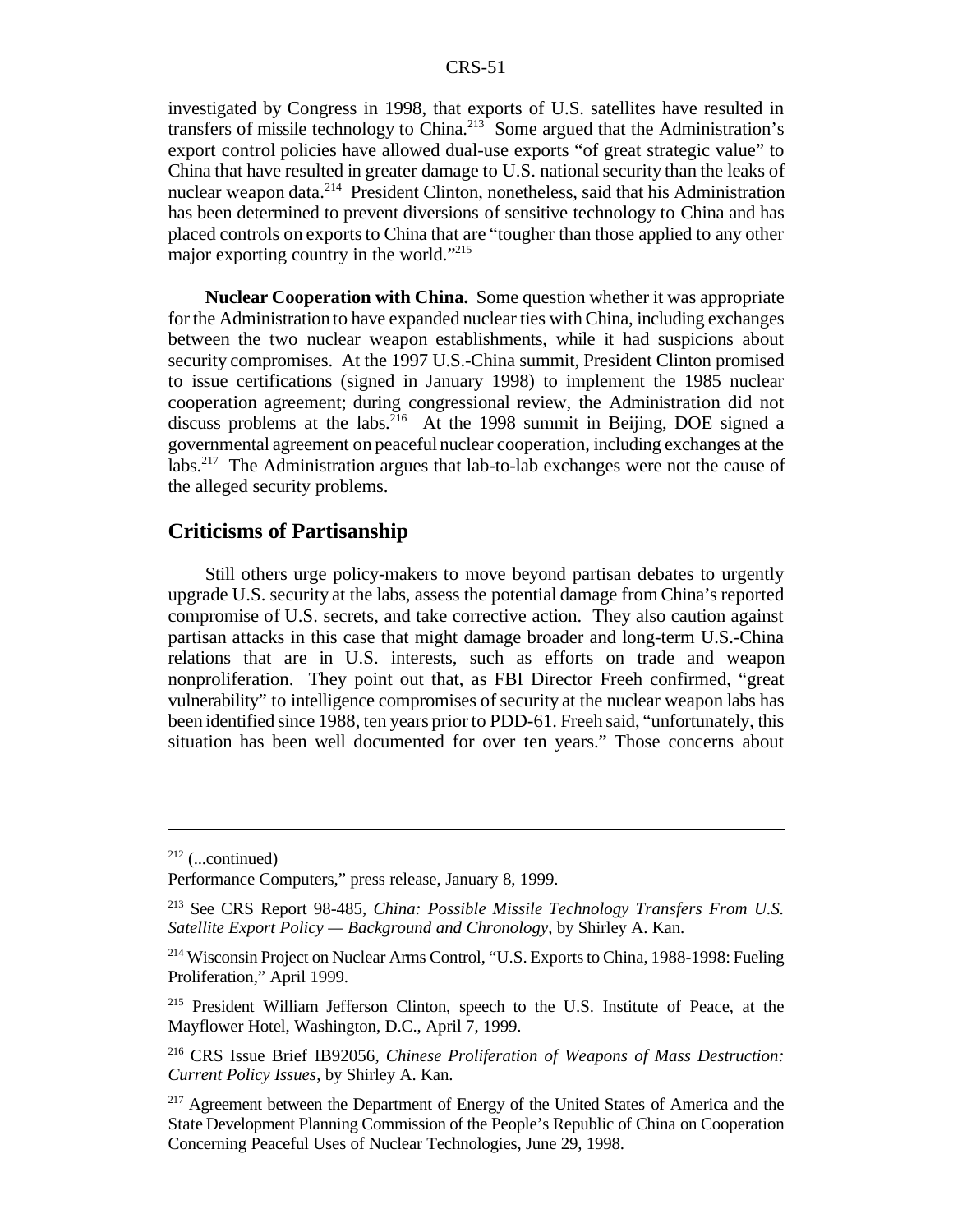counterintelligence at DOE included a hearing held by Senator John Glenn in 1988 and studies by the FBI, CIA, and GAO since then. $218$ 

## **Implications for U.S. Policy**

## **Counterintelligence**<sup>219</sup>

The Los Alamos incident led to several reassessments. As discussed above, the Intelligence Community undertook an assessment of potential damage to national security from possible leads of nuclear weapons secrets. DCI George Tenet asked a group of outside experts headed by retired Admiral David Jeremiah, former Vice Chairman ofthe Joint Chiefs ofStaff, to review the in-house effort and they concurred in its judgments.

Efforts to formalize the government's counterintelligence efforts have been underway since the aftermath of the arrest of Aldrich Ames, the CIA official convicted of espionage. A Presidential directive was signed in May 1994 placing the policy and coordinating machinery of counterintelligence in the hands of the NSC and created a National Counterintelligence Policy Board composed of representatives of the principal law enforcement and intelligence agencies, reporting to the National Security Advisor. The Board was subsequently given a statutory charter in the FY1995 Intelligence Authorization Act (P.L. 103-359).

A major goal in establishing the Counterintelligence Policy Board was coordinationofCIAand FBI effortswitha focus oncounterintelligence at intelligence agencies; concerns about Energy Department laboratories were not public discussed in 1994. It is generally agreed that coordination among law enforcement and intelligence agencies hasimproved significantly in recent years. As a result, however, of concerns dating from at least 1995 that China may have acquired sensitive information from Los Alamos, PDD-61 was issued in February 1998, mandating a stronger counterintelligence programwithin DOE laboratories. According to Energy Secretary Richardson, writing in March 1999, steps taken in response to PDD-61 included new counterintelligence professionals based at the laboratories, a doubling ofthe budget for counterintelligence, a new screening and approval processfo foreign scientists seeking access to the laboratories, and more extensive security reviews–including the use of polygraphs–for scientists working in sensitive programs.<sup>220</sup>

The controversy has led to consideration of intelligence-related legislation.<sup>221</sup>

<sup>&</sup>lt;sup>218</sup> Testimony of FBI Director Louis Freeh before the House Appropriations Subcommittee on Commerce, Justice, State, and Judiciary, March 17, 1999.

<sup>219</sup> Prepared by Richard A. Best, Jr., Specialist in National Defense.

<sup>220</sup> Bill Richardson, "Guarding Our Nuclear Security," *Washington Post*, March 15, 1999.

<sup>221</sup> See CRS Issue Brief IB10012, *Intelligence Issues for Congress*, by Richard Best.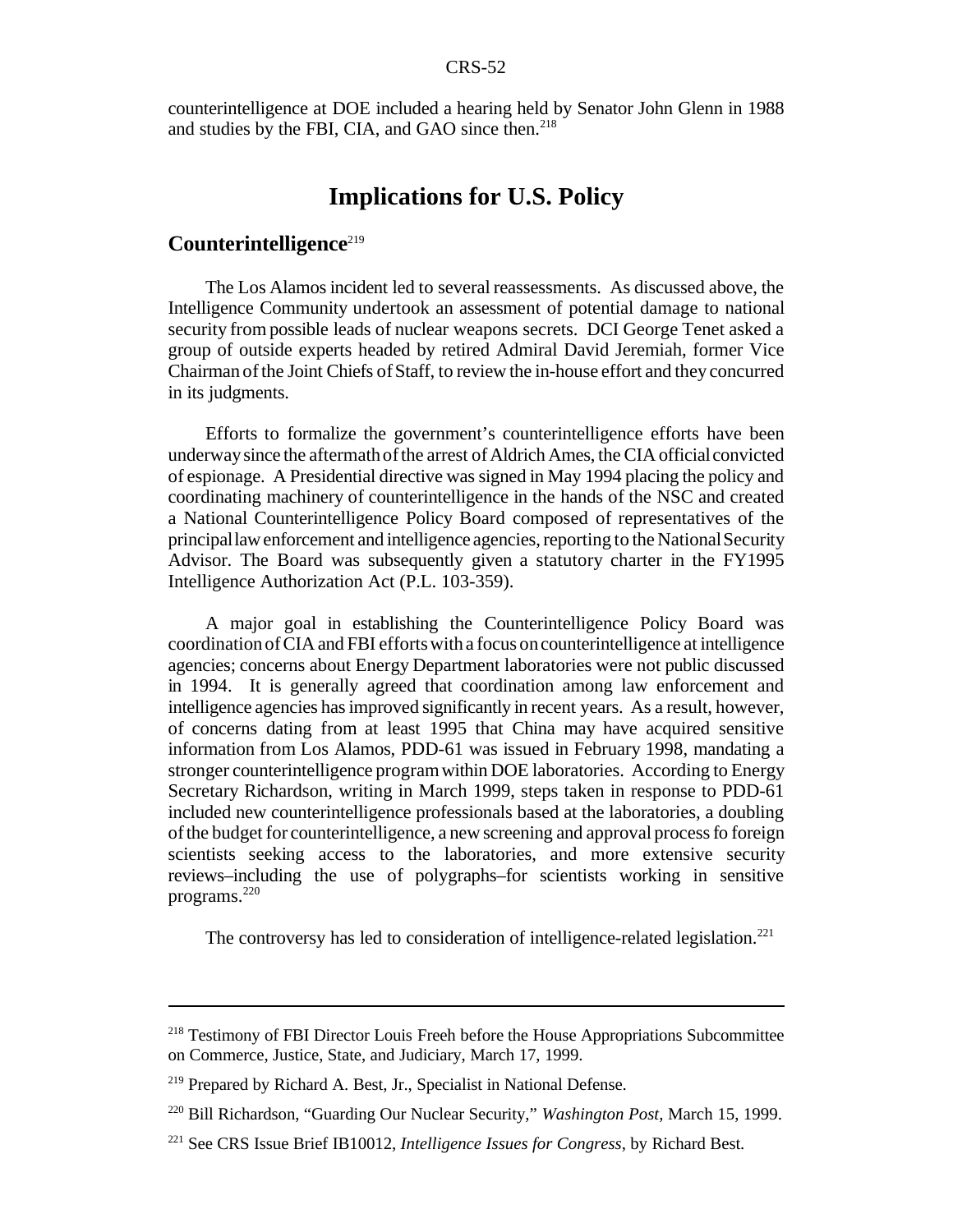## **Nuclear Nonproliferation and Lab Exchanges**

In addition to questions about PRC weapon designs, there are implications for U.S. policy posed by China possibly passing U.S. nuclear weapon secrets to other countries. As discussed above, in the late 1970s to 1980s, the PRC reportedly acquired U.S. data on the neutron bomb from Livermore and passed it to Pakistan. The United States and other countries have been concerned about PRC nuclear proliferation, especially in Pakistan and Iran.<sup>222</sup> Advanced U.S. warheads have features of value to would-be nuclear weapon states. These features might permit a nation to develop more efficient warheads, in which case it could build more bombs with its supply of uranium or plutonium. They might solve engineering problems or suggest production shortcuts. If China passed U.S. nuclear weapon information to another country, it could develop and deploy a more potent nuclear force faster.

The CIA's damage assessment, that was briefed to Congress and the Administration on April 21, 1999, cited a greater concern for nuclear proliferation. It acknowledged that China could pass U.S. nuclear weapon secrets to other countries, although it is not known whether China has done so. The assessment cautioned that, now that the PRChasmoremodernU.S. nuclear weapon information, it "might be less concerned about sharing [its] older technology."<sup>223</sup>

India or another country concerned about the advancement of PRC nuclear weapons might pursue further development of nuclear weapons and the missiles to deliver them in response to reports that China may have acquired designs for the W88. Citing security concerns about China, India conducted several nuclear tests in May 1998 and has not signed the CTBT.

Citing concerns about nuclear proliferation, Members looked at curtailing the U.S.-China lab-to-lab program that the Clinton Administration initiated in July 1994 and formalized in a June 1998 official agreement. Leading a delegation to the Los Alamos National Lab, Senator Shelby, Chairman of the Intelligence Committee, is quoted as saying on April 12, 1999, that a "tourniquet" needs to be placed on the "hemorrhaging" of bomb secrets to foreign countries.<sup>224</sup> If there are security gaps at the labs stemming from foreign exchanges, Congress may want to ensure that adequate counterintelligence measures are in place. (See Legislation above.)

The Intelligence Community's April 1999 damage assessment states concerns, highlighted by some, about PRC "technical advances" based on contact with scientists from the United States and other countries, among a variety of sources of information. (Other countries may include Russia.) The review panel's note on the

<sup>222</sup> See CRS Issue Brief IB92056, *Chinese Proliferation of Weapons of Mass Destruction: Current Policy Issues*, by Shirley A. Kan.

<sup>223</sup> CIA, "The Intelligence Community Damage Assessment On the Implications of China's Acquisition of U.S. Nuclear Weapons Information On the Development of Future Chinese Weapons," (unclassified release), April 21, 1999.

<sup>&</sup>lt;sup>224</sup> Brooke, James, "Senator Tells Nuclear Bomb Labs To End Foreign Scientists' Visits," *New York Times*, April 13, 1999.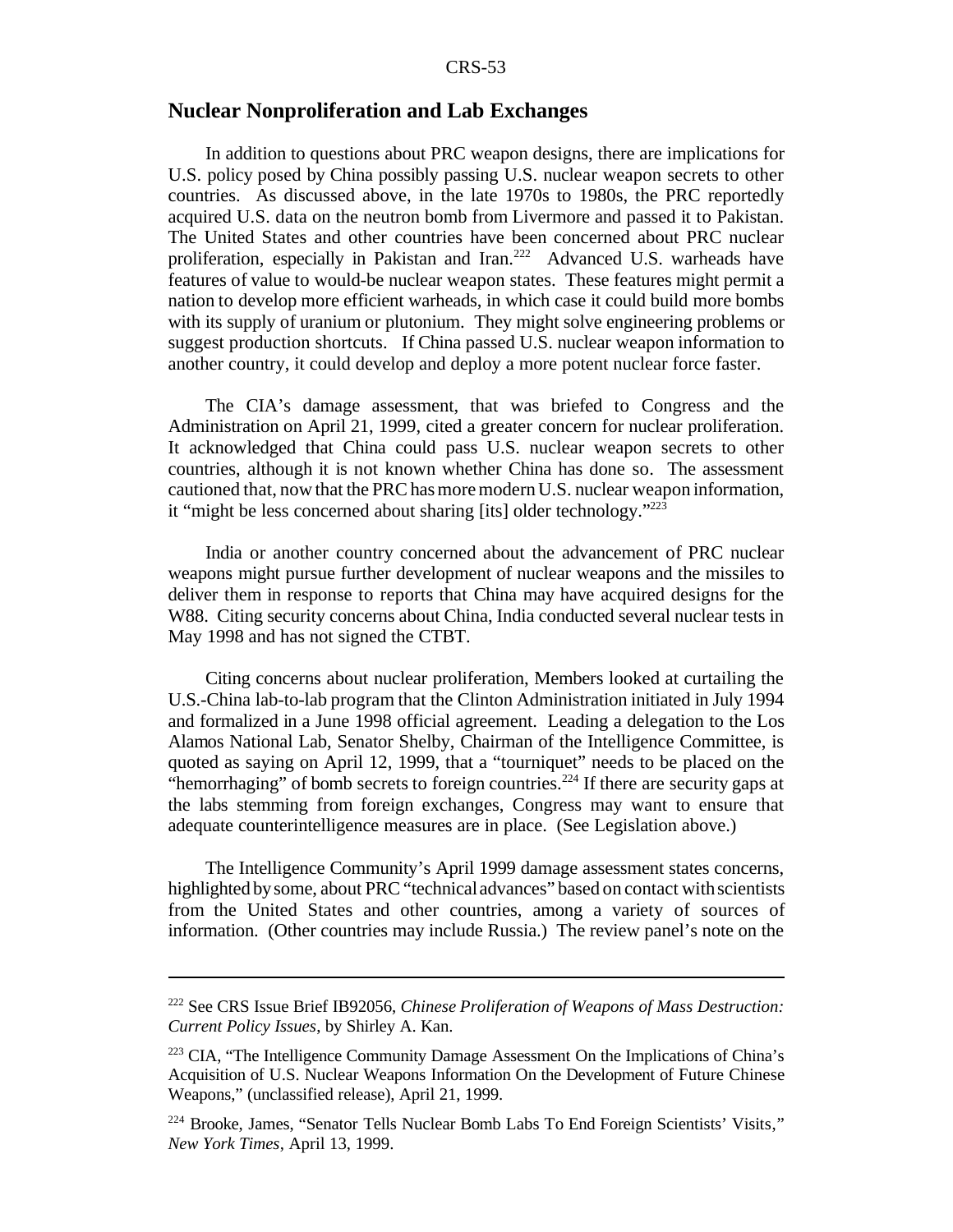damage assessment also warned of the dangers of exchanges between U.S. and PRC or Russian nuclear weapon specialists, urging that a separate net assessment be done on such formal and informal contacts. Yet, the panel also noted that "the value of these contacts to the U.S., including to address issues of concern — safety, command and control, and proliferation — should not be lost in our concern about protecting secrets."

Another report on PRC espionage included warnings about exchanges at the labs. According the CIA and FBI's 1999 unclassified report, "PRC scientists, through mutually beneficial scientific exchange programs, gather [science and technology] information through U.S. national laboratories."<sup>225</sup>

China's nuclear weapon facilities include the China Academy of Engineering Physics (CAEP), also known asthe Ninth Academy, at Mianyang, Sichuan province; Institute of Applied Physics and Computational Mathematics (IAPCM), in Beijing; High Power Laser Laboratory, in Shanghai; and Northwest Institute of Nuclear Technology (NINT), near Xian.<sup>226</sup> China's nuclear weapon installations have been in transition since a reorganization of the defense industrialsector in the spring of 1998 that included the civilianization of the Commission of Science, Technology, and Industry for National Defense (COSTIND) solely under the State Council. PRC nuclear weapon facilities may now be partly or fully subordinate to the Chinese military's new General Equipment Department set up in April 1998 to centralize and improve control over research and development, production, and deployment of weapons.

Placing restrictions on the foreign visitor program, however, may have implications for U.S. policy on arms control and nonproliferation. The Administration argues that foreign exchanges have not compromised U.S. security and have not involved weapon secrets. Moreover, contacts with foreign nuclear scientists allow U.S. nuclear weapon labs to learn about the secretive nuclear weapon establishment in China – especially as it is undergoing changes. In October 1998, John Browne, Director of Los Alamos, testified that "access to classified information by foreign nationals is not allowed" in DOE's foreign visitor program.<sup>227</sup> The Administration says that engagement of PRC and other scientists fosters support for arms control and nonproliferation objectives as well as advances U.S. interests in making sure that foreign nuclear powers have sufficient control over nuclear materials so that they are

<sup>&</sup>lt;sup>225</sup> CIA and FBI, "Report to Congress on Chinese Espionage Activities Against the United States," December 1999, released March 8, 2000.

<sup>226</sup> Department of Commerce, "Entity List, Entities of Proliferation Concern Listed in Supplement No. 4 to Part 744 of the Export Administration Regulations," updated November 19, 1998;" Defense Intelligence Agency, Defense Intelligence Reference Document DI-1921-60A-98, "China's International Defense-Industrial Organizations," June 1998; Conference at the Monterey Institute of International Studies, November 1997.

 $227$  105<sup>th</sup> Congress, Hearing of the House National Security Subcommittee on Military Procurement, "Department of Energy's Foreign Visitor Program," October 6, 1998.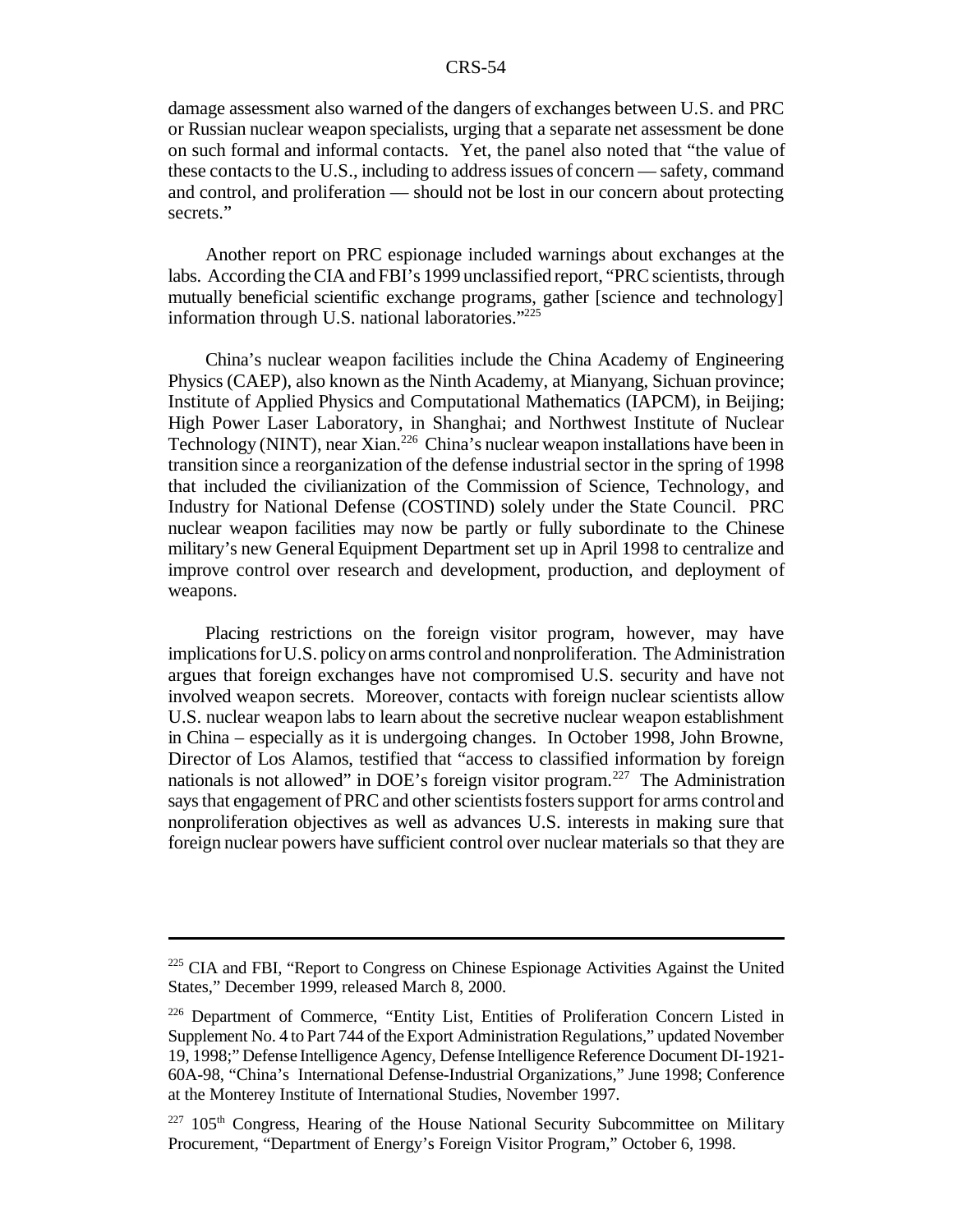not leaked to rogue states.<sup>228</sup> The former Director of Los Alamos argues that "any contact with China's nuclear weapons establishment needed to be clearly focused to avoid aiding their weapons program. Hence, the Department of Energy authorized only small, restricted interactions on nuclear materials protection and verification technologies for arms control treaties. These activities were and still are clearly in our national security interest."<sup>229</sup> Testifying before the Cox Committee in October 1998, C. Paul Robinson, director of Sandia, stated that "the lab-to-lab program with China has been beneficial in several ways. It provides the United States with perhaps its only window on the Chinese nuclear weapons program. . . Moreover, the program has helped promote the establishment of an arms control program in China.<sup>"230</sup>

## **U.S.-China Relations**

The disclosures about suspected PRC espionage at the U.S. labs have further complicated the Administration's policy of engagement with China. Vice President Gore said on March 9, 1999, that "having a relationship with [the Chinese] within which we can try to affect their behavior and improve human rights, eliminate unfair trade practices, and bring about the kinds of changes that will lead to further democratization in China, these things are in our interest."<sup>231</sup> On March 11, 1999, President Clinton first defended his policy against charges of laxity in dealing with China and asserted that engagement "has paid dividends" for U.S. interestsin weapon nonproliferation, Korea, and the Asian financial crisis. He also argued against an "isolated no-contact" relationship with Beijing.<sup>232</sup> In a major speech on China policy on the eve of PRC Premier Zhu Rongji's visit, President Clinton again explained that seeking to resolve differences with China cannot be achieved "by confronting China or trying to contain her," but through a "policy of principled, purposeful engagement with China's leaders and China's people."<sup>233</sup>

Some critics have charged that the W88 case shows that engagement has not adequately protected U.S. national interests, and a more confrontational policy some call containment — should be pursued. They have said that the credibility of the White House on China policy has been further eroded and that engagement has

<sup>228</sup> Prindle, Nancy, "The U.S.-China Lab-to-Lab Technical Exchange Program," *Nonproliferation Review*, Spring-Summer 1998; Wen L. Hsu, "The Impact of Government Restructuring on Chinese Nuclear Arms Control and Nonproliferation Policymaking," *Nonproliferation Review*, Fall 1999.

<sup>229</sup> Hecker, Siegfried S., "Between Science and Security," *Washington Post*, March 21, 1999.

<sup>&</sup>lt;sup>230</sup> Statement of C. Paul Robinson, U.S. House of Representatives Select Committee on U.S. National Security and Military/Commercial Concerns with the People's Republic of China, October 14, 1998.

<sup>&</sup>lt;sup>231</sup> Harris, John F. and Walter Pincus, "Gore Defends U.S. Stance On China, Security Issues," *Washington Post*, March 10, 1999.

 $^{232}$  President William Jefferson Clinton, remarks at the signing ceremony and summit closing in Guatemala, March 11, 1999.

<sup>&</sup>lt;sup>233</sup> President William Jefferson Clinton, speech sponsored by the U.S. Institute of Peace, April 7, 1999.